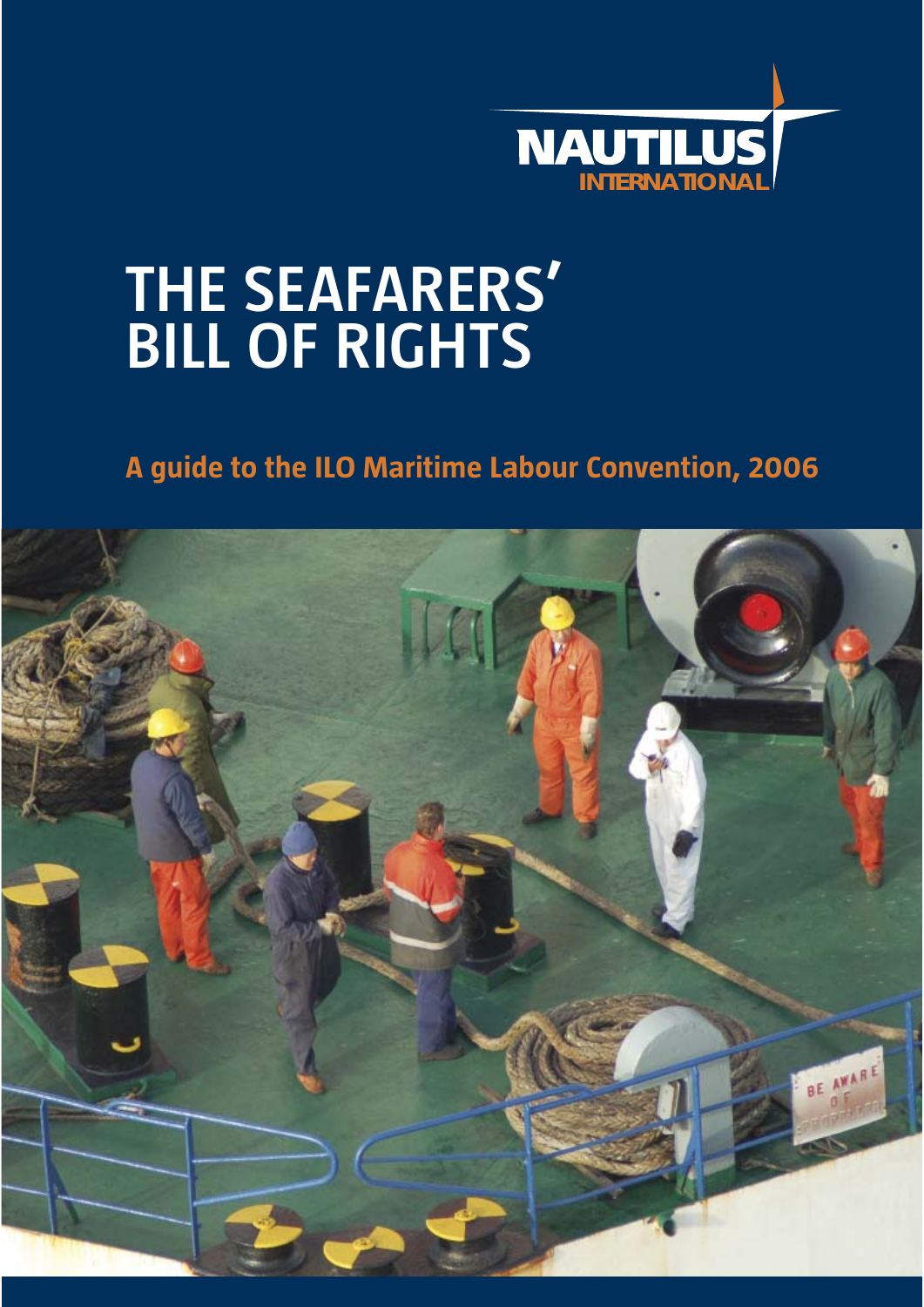The Maritime Labour Convention, 2006 (MLC) came into force on 20 August 2013. This is a general guide to the MLC. However, flag States which have ratified the MLC are required to implement its provisions into their own laws, regulations or other measures (such as collective bargaining agreements) so as to fulfil their commitments with respect to ships and seafarers under their jurisdiction. Therefore seafarers should always look to the flag State's national provisions to find out exactly how it has implemented its MLC obligations. The national provisions will be set out in the Declaration of Maritime Labour Compliance (Part I) and the ways in which the shipowner intends to give ongoing compliance to those provisions will be set out in the Declaration of Maritime Labour Compliance (Part II). Information about these documents and the Maritime Labour Certificate itself, is given inside this guide.

The websites of the UK, Dutch and Swiss maritime authorities are shown below. Those countries have all ratified the MLC and, for the Netherlands and Switzerland, it is already in force. The MLC comes into force for the UK on 7 August 2014.

#### Maritime and Coastguard Agency (MCA) **www.dft.gov.uk/mca**

Inspectie Leefomgeving en Transport **www.ilent.nl**

Swiss Maritime Navigation Office **www.smno.ch**

There is also valuable guidance and information given on the ILO's website, including a detailed FAQ guide, and the date of entry into force for the countries which have ratified it.

#### International Labour Organisation (ILO) **www.ilo.org**

Other useful information can be found on the following websites: **www.nautilusint.org www.itfseafarers.org/ILOMLC.cfm**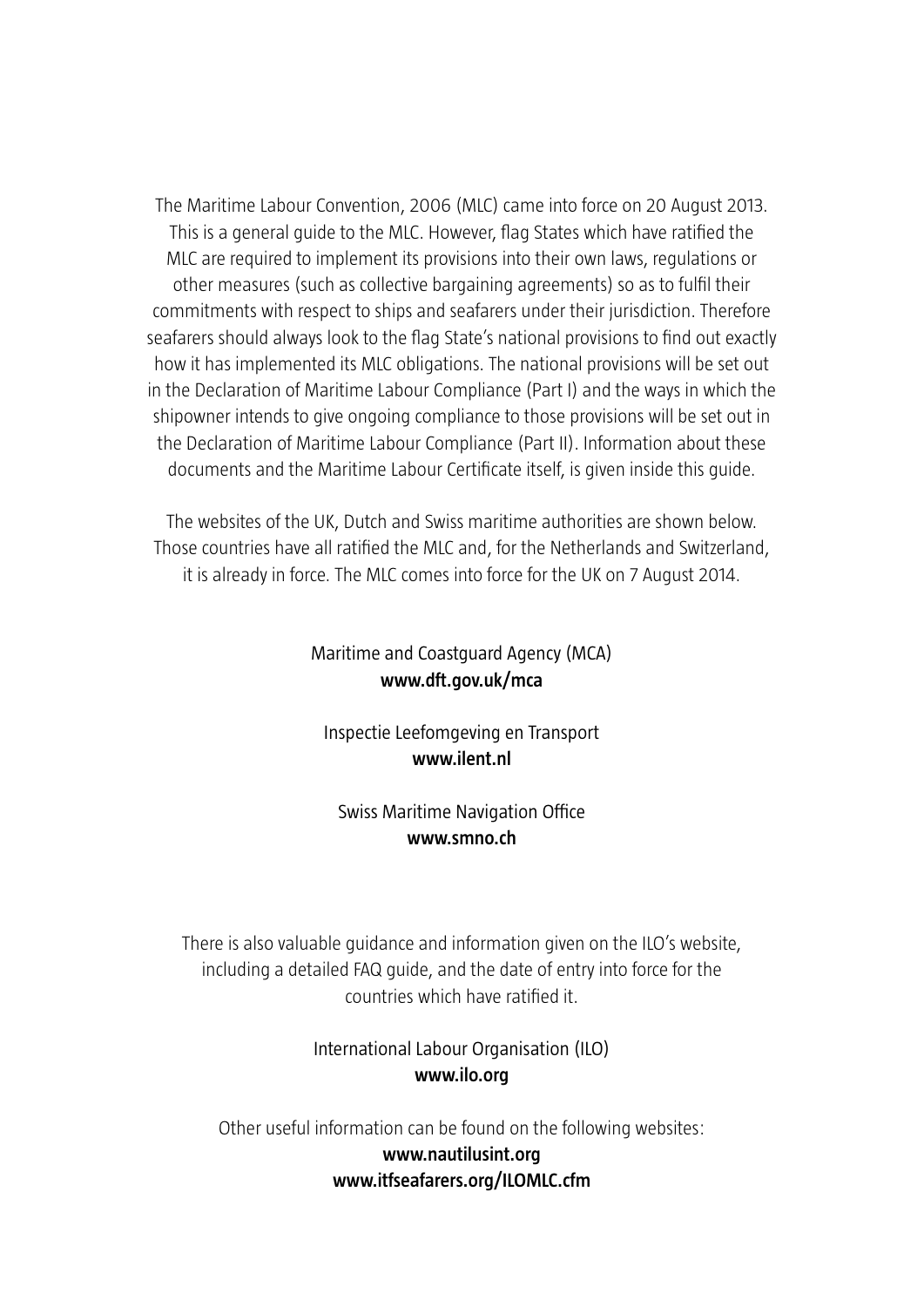# **THE SEAFARERS' BILL OF RIGHTS**

**A guide to the ILO Maritime Labour Convention, 2006**

Published by:

![](_page_2_Picture_3.jpeg)

**Nautilus International** 1&2 The Shrubberies, George Lane South Woodford, London E18 1BD

**Nautilus is very grateful to the International Transport Workers' Federation (ITF) for its kind permission to reproduce its guide in this format**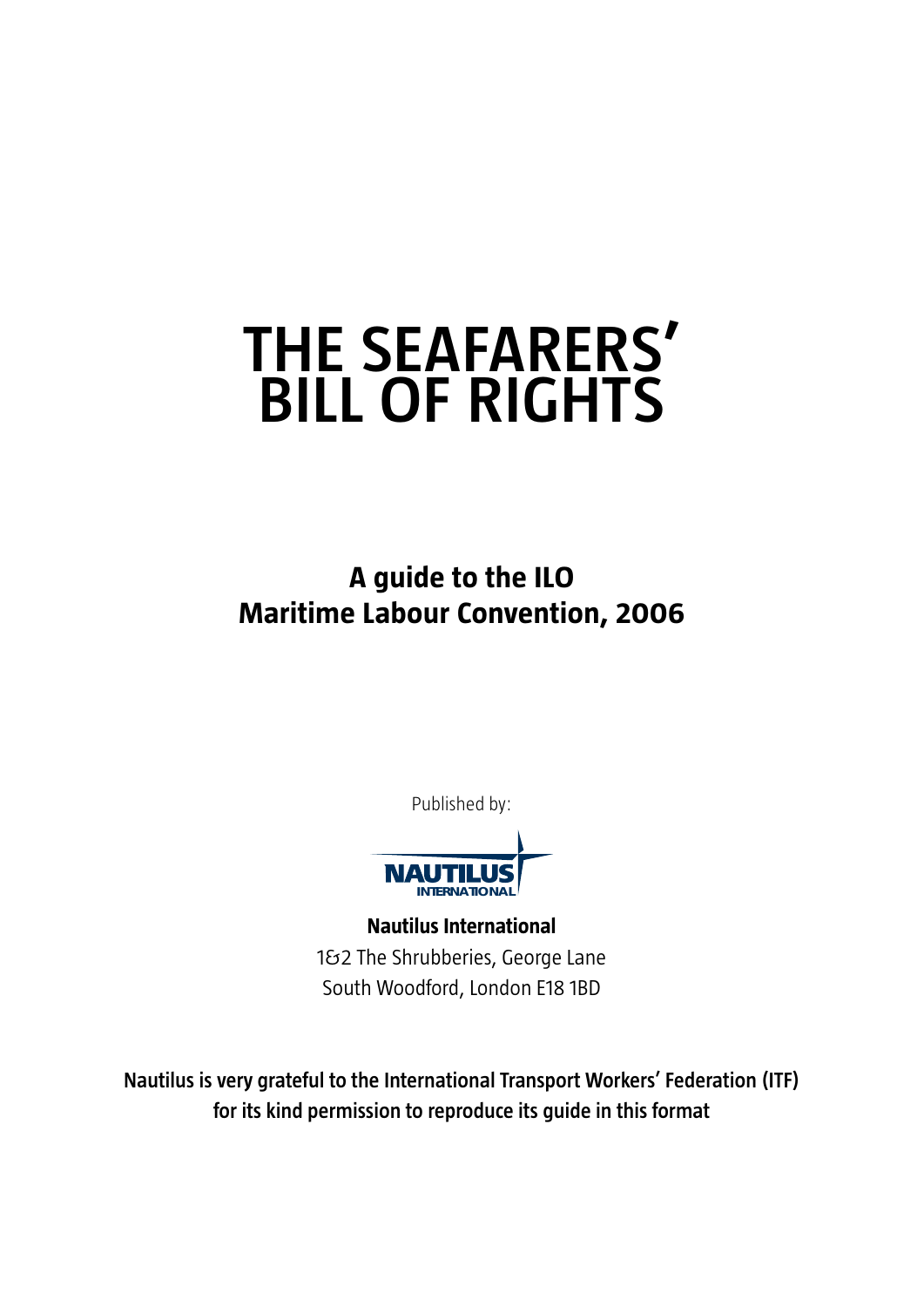As a member of Nautilus International you can access support and advice for any MLC and employment-related issue, wherever you are and whenever you need it.

Call: **+44 (0)20 8989 6677** or **+44 (0)151 639 8454** Netherlands: **+31 (0)10 477 1188** Switzerland: **+41 (0)61 262 24 24**

Email:

**enquiries@nautilusint.org** for general information **legal@nautilusint.org** for legal advice and assistance **industrial@nautilusint.org** for industrial support **infonl@nautilusint.org** for the Netherlands **infoch@nautilusint.org** for the Switzerland

Visit the website: **www.nautilusint.org**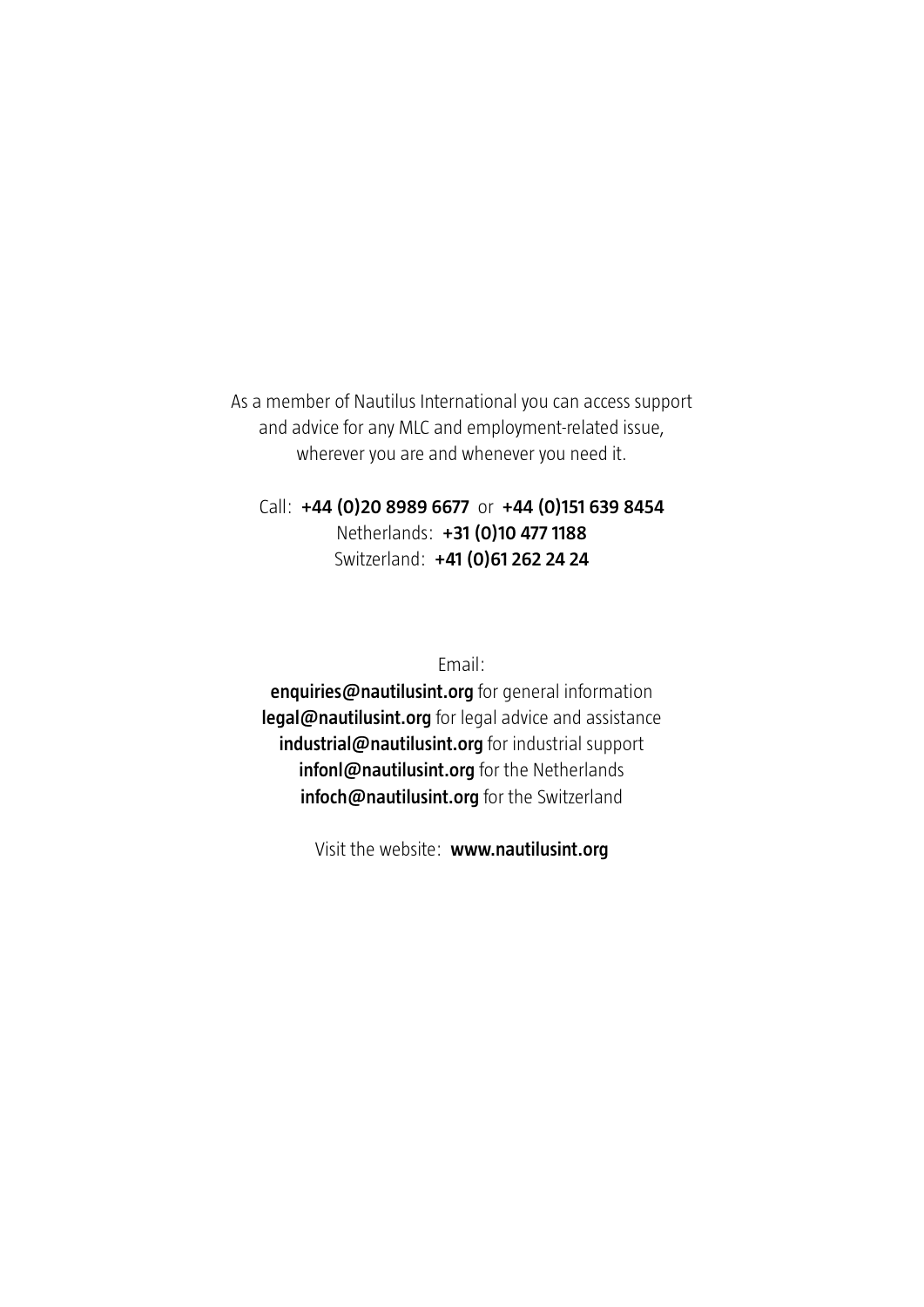# **Welcome**

Dear Members,

It's been a long time coming — but the wait should be worth it! It's not for nothing that the Maritime Labour Convention 2006 has been dubbed 'the bill of rights for seafarers' and Nautilus hopes it will help to make a massive difference to members' lives.

![](_page_4_Picture_3.jpeg)

Nautilus worked hard over many years to develop the MLC alongside other unions, shipowners and governments. The need for the convention has been painfully clear there's no shortage of shocking cases of stranded seafarers or atrocious onboard conditions — and the end result should transform the way in which seafarers' living and working conditions have been controlled over the past 80-plus years.

There's no aspect of working life that is not covered by the MLC  $-$  anything from wages, hours of work and rest, leave, repatriation, manning levels, accommodation, food, medical care, welfare, training, and recruitment and placement.

In the process, it aims to make maritime employment the 'fourth pillar' of global regulation of the shipping industry, alongside the STCW, MARPOL and SOLAS conventions governing training and certification, pollution prevention and safety.

Nautilus believes the convention should help to combat the worst excesses of exploitation and abuse in the shipping industry. But the key to its effectiveness will lie in the way in which it is put into practice and policed around the world.

And whilst it gives welcome rights to seafarers, it also introduced responsibilities especially for masters and officers.

So, Nautilus has produced this guide for members to help promote a better understanding of the MLC, what it means for you and how to get the most out of it. The convention has been described as 'a one-stop shop' for labour standards at sea and it should help to create a level global playing field in the complex maritime employment market.

The MLC should be a milestone in the long battle to create decent working conditions in the shipping industry and to ensure that maritime professionals are treated with the respect they deserve. Nautilus hopes this guide will play a small, but vital part in that process…

Mman/

**Mark Dickinson** General Secretary, Nautilus International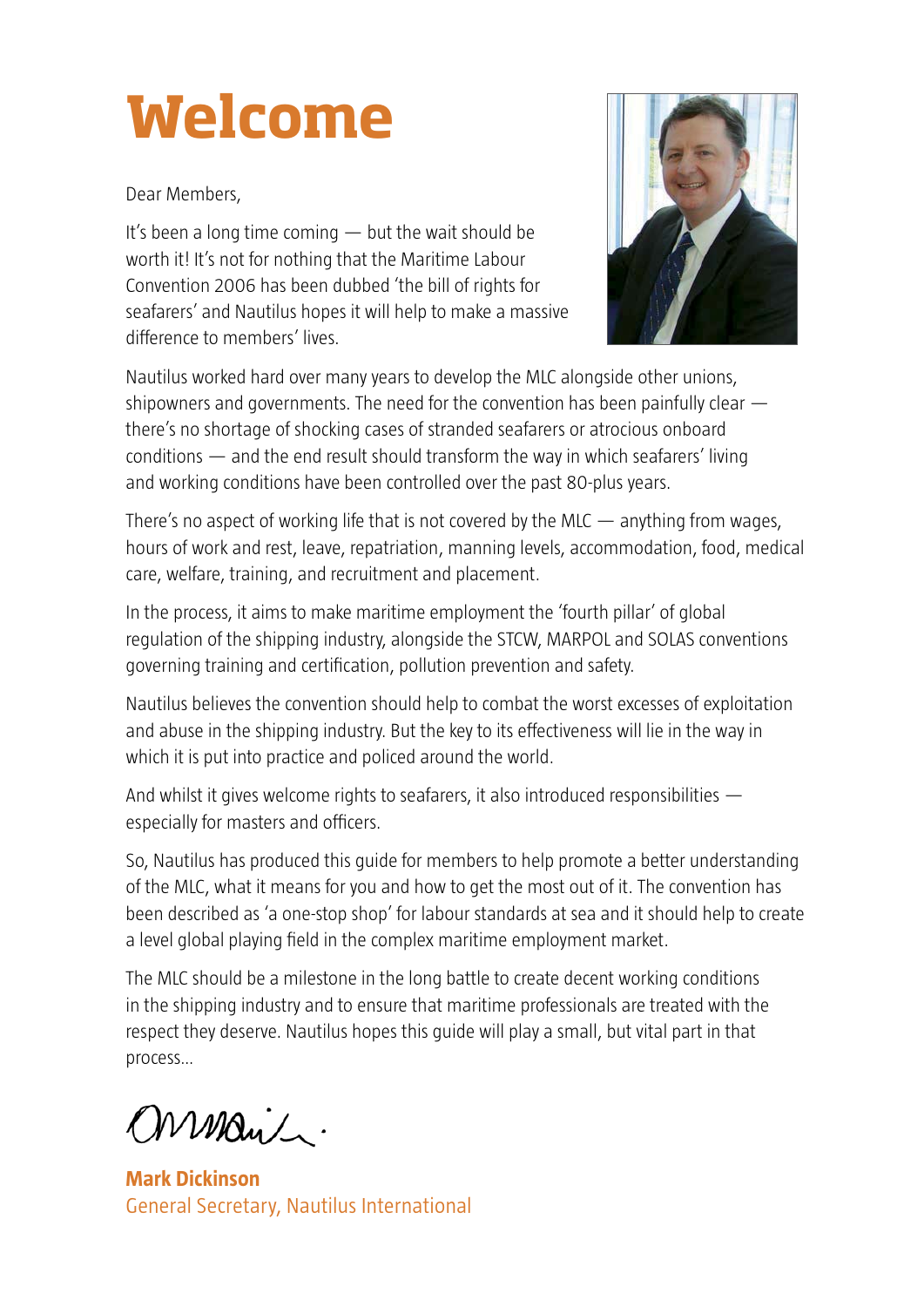# **Other useful contacts**

#### **Inspectie Leefomgeving en Transport**

Dutch maritime authority (separate from Dutch coastguard). **Tel: + 31 88 489 00 00 www.ilent.nl**

#### **International Seafarers' Welfare and Assistance Network**

Global organisation providing a 24 hour, year-round multi-lingual helpline for all seafarers' welfare and support needs, as well as an emergency welfare fund. **+44 (0)300 012 4279 www.seafarerswelfare.org**

#### **International Transport Workers' Federation**

A federation of over 700 unions representing over 4.5 million transport workers from 150 countries. **Tel: +44 (0)20 7403 2733 www.itfseafarers.org**

#### **Marine Society**

UK charity dedicated to the learning and professional development of seafarers. Offers 120,000 books to ships through its library service, plus distance-learning programmes and scholarship schemes including the Nautilus-administered Slater Fund.

**+44 (0)20 7654 7050 www.marine-society.org**

#### **Maritime & Coastguard Agency**

Implements the UK government's maritime safety policy and works to prevent the loss of life on the coast and at sea.

**023 8032 9486 www.dft.gov.uk/mca**

#### **Merchant Navy Training Board**

UK organisation promoting maritime education and training, and providing careers guidance. Administers the Careers at Sea Ambassadors scheme, under which serving seafarers can volunteer to give careers talks in UK schools.

#### **www.mntb.org.uk**

#### **Merchant Navy Welfare Board**

Umbrella body for the UK maritime charity sector, promoting cooperation between organisations that provide welfare services to merchant seafarers and their dependants within the UK.

#### **SAIL (Seafarers' Information and Advice Line)**

UK-based citizens' advice service helping seafarers and their families with issues such as debt, benefit entitlements, housing, pensions and relationships.

#### **Seafarers' Link**

Telephone friendship project connecting retired UK seafarers at home through a fortnightly telephone conference service. **+44 (0)20 7643 13856 www.csv-rsvp.org**

#### **Seafarers UK**

#### **(formerly the King George's Fund for Sailors)**

Supports and promotes UK charities helping seafarers from the Merchant Navy, Royal Navy and fishing fleets. Often organises places for maritime fundraisers to enter marathons and other charity challenges.

**+44 (0)20 7932 0000 www.seafarers-uk.org**

#### **Seamen's Hospital Society**

UK charity dedicated to the health and welfare of seafarers. Includes the Dreadnought health service. **+44 (0)20 8858 3696 www.seahospital.uk**

#### **Seatax Ltd**

Company providing specialist tax advice for merchant seafarers. **+44 (0)1302 364673 www.seatax.ltd.uk**

#### **Swiss Maritime Navigation Office +41 (0)61 270 91 20 dv-ssa@eda.admin.ch www.smno.ch**

#### **UK Chamber of Shipping**

The UK Chamber of Shipping is the trade association and voice for the UK shipping industry, with around 140 members from across the maritime sector.

#### **+44 (0)20 7417 2800 www.ukchamberofshipping.com**

**www.mnwb.org**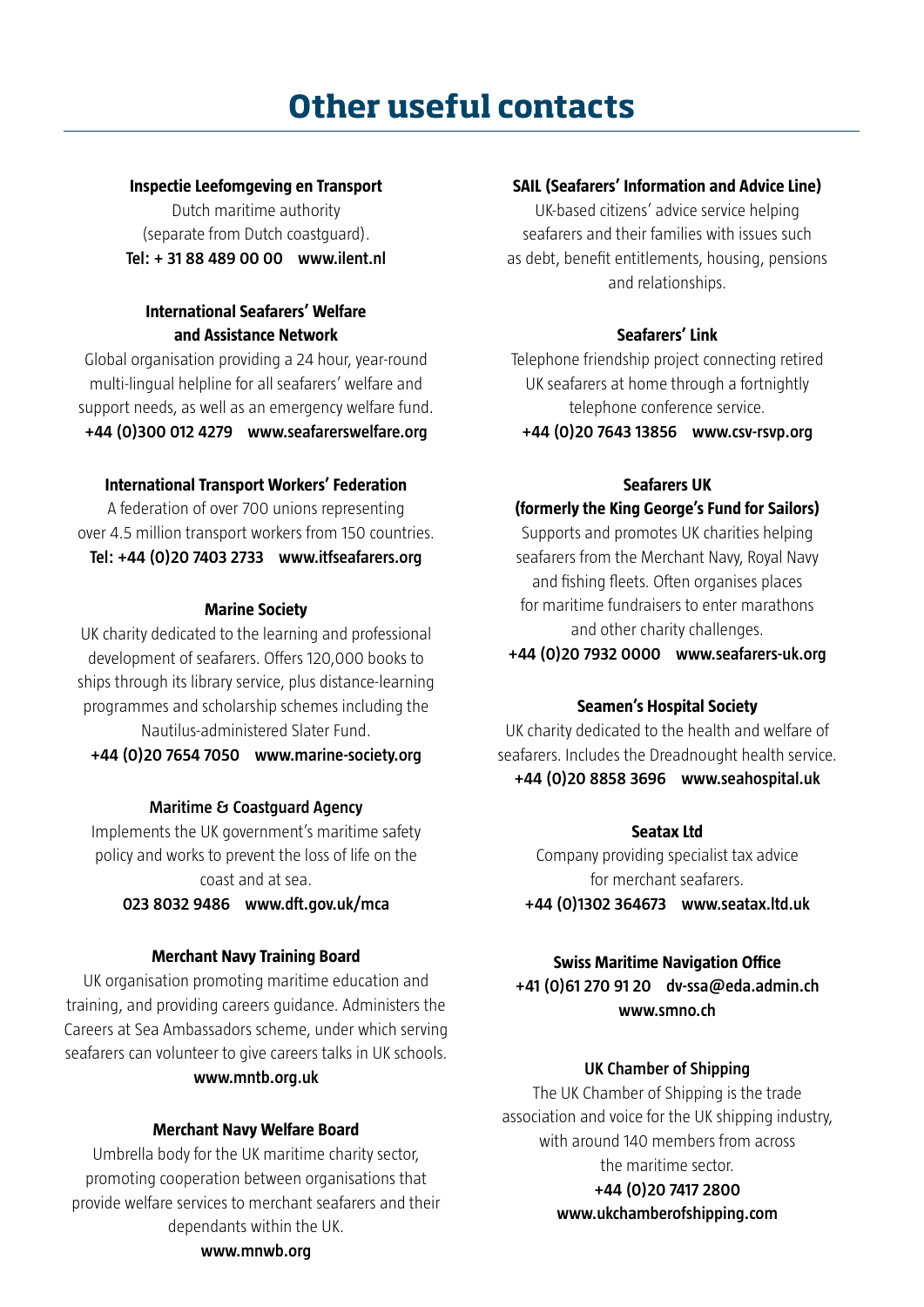# **Contents**

### **Terms & abbreviations**

- **1. About the Maritime Labour Convention, 2006 (MLC)** 
	- **O** Why was the Maritime Labour Convention adopted?
	- $\bullet$  How and when will the MLC come into force?
	- $\bullet$  Who is covered under the MLC?
		- **C** Which vessels?
		- Which seafarers?
	- **O** Fundamental rights, workers' rights and the MLC
	- **<sup>8</sup>** Seafarers' rights
	- **C** How it works
	- **C** Structure of the MLC
	- **O** Substantial equivalence
	- **O** Consultation with shipowners' and seafarers' organisations

### **2. Your rights under the MLC (Titles 1-4)**

### **Title 1: Minimum requirements for seafarers to work on a ship**

- **O** Minimum age
- **O** Medical certificate
- $\bullet$  Training and qualifications
- **C** Recruitment and placement
	- **•** How to tell if a manning agent
		- or recruitment company is reliable

### **Title 2: Conditions of employment**

- **C** Seafarers' employment agreements
	- **•** What must be in your employment agreement?
- **O** Wages
	- **C** Overtime
	- **•** Sending money home
	- **C** Your entitlements
- **C** Hours of work and hours of rest
- **O** Entitlement to leave
- **O** Repatriation
	- **•** Seafarer compensation for the ship's loss or foundering
- **O** Manning levels
- **Career and skill development and opportunities** for seafarers' employment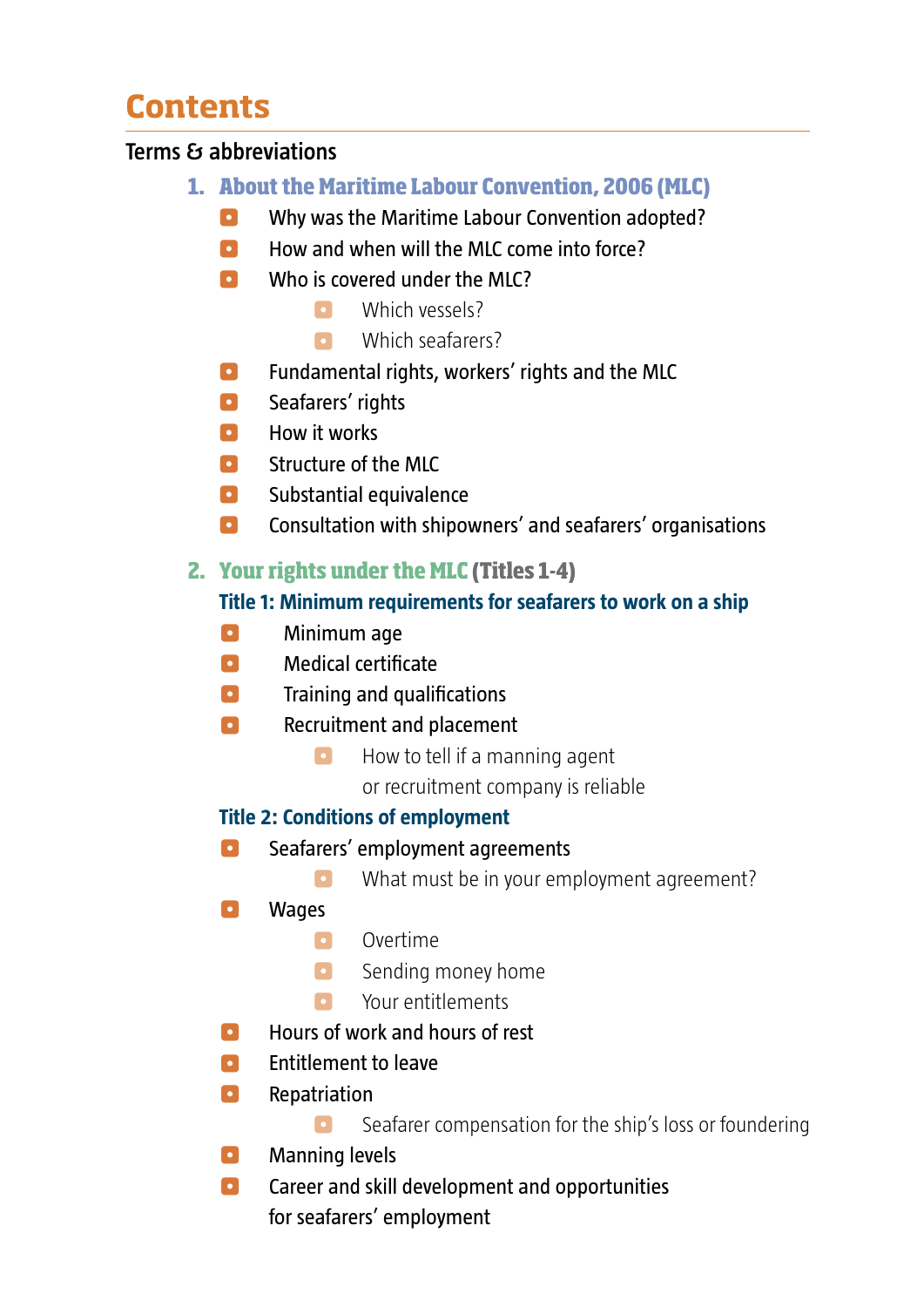### **Title 3: Accommodation, recreational facilities, food and catering**

- **C** Accommodation and recreational facilities
- **O** Food and catering

### **Title 4: Health protection, medical care, welfare and social security protection**

- **O** Medical care onboard ships and ashore
	- ^ Onboard medical facilities
- **O** Shipowners' liability
- **O** Health and safety protection and accident prevention
	- **•** Young seafarers
- **C** Access to shore-based welfare facilities
	- **Consulates**
- **P** Social security
	- **•** What is meant by 'social security'?

### **3. Safeguarding your rights (Title 5)**

### **Title 5: Compliance and enforcement**

- **O** Flag State responsibilities
- **O** Maritime labour certificate
	- **P** Declaration of maritime labour compliance
	- **C** Certificates and related documents
	- $\bullet$  When is a certificate not valid?
	- **P** Inspection and enforcement
	- **O** Onboard complaint procedures
	- **•** Maritime casualties
- **<sup>o</sup>** Port State responsibilities
	- **•** Inspections in port
- **O** Onshore complaint handling procedure
- **C** Labour–supplying responsibilities
- **4. The MLC revises the following conventions**
- **5. MLC Index where to find what you're looking for**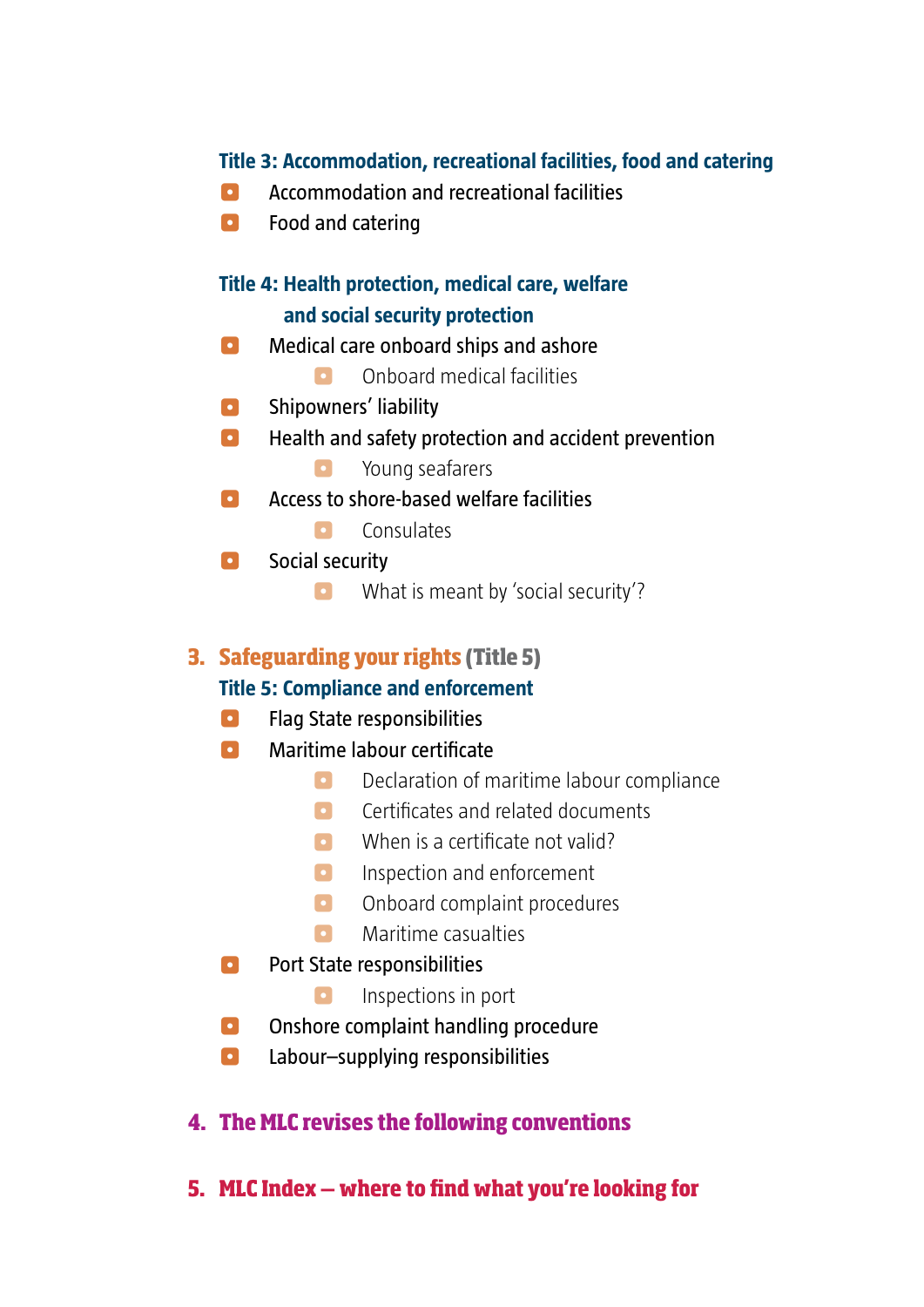# **Terms and abbreviations**

**CBA** — **collective bargaining agreement** — an agreement on terms and conditions of work negotiated by a union on behalf of a group of workers.

**Competent authority** — the minister, government department or other authority with the power to issue and enforce regulations or other legal instructions regarding a provision of the Convention.

**DMLC** — **Declaration of Maritime Labour Compliance** — a document attached to a Maritime Labour Certificate, which must be carried onboard ships that are MLC certified. The DMLC has two parts: Part I lists the way in which the flag state's laws and regulations implement the Convention, Part II is drawn up by the shipowner to show how the vessel is compliant with Part I.

**GT** — gross tonnage.

**ILO** — **International Labour Organisation** — founded in 1919 to promote social justice and contribute to 'universal and lasting peace'. The ILO includes representatives of governments, employers' and workers' organisations (in what is referred to as a 'tripartite' process). Over the years it has issued a large number of international labour conventions and recommendations on freedom of association, employment, social policy, conditions of work, social security, industrial relations and labour administration, and child labour, among others.

**IMO** — **International Maritime Organisation** — which was established in 1948 and held its first meeting in 1959. Its main task is to develop and maintain a comprehensive regulatory framework for shipping, dealing with safety, environmental concerns, legal matters, technical co-operation, maritime security and shipping efficiency. Where the focus of the ILO is on workers, that of the IMO is primarily on technical matters relating to ships.

**MARPOL** — International Convention for the Prevention of Pollution from Ships, 1973 (and its protocols).

**MLC** — **Maritime Labour Convention, 2006.**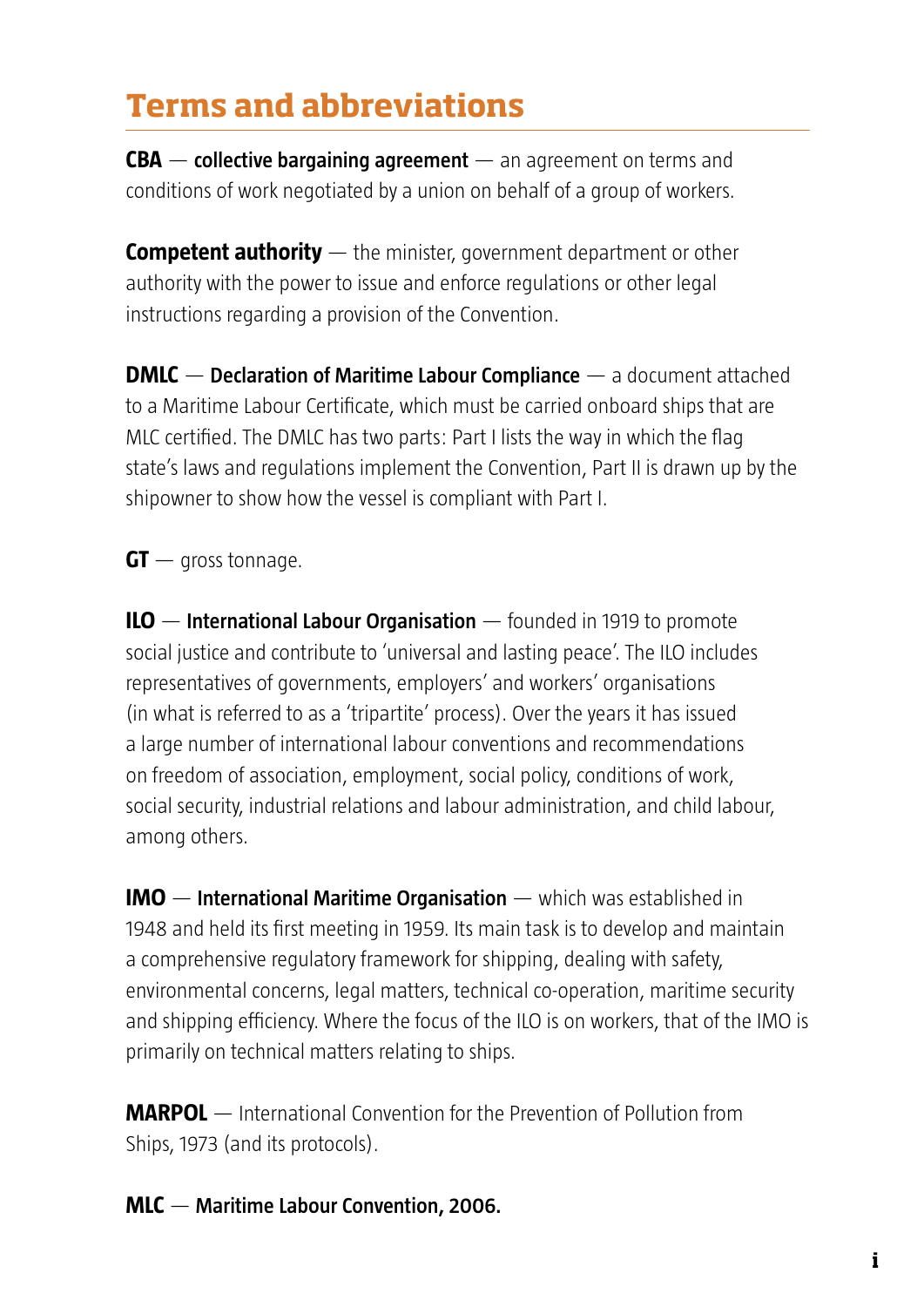**No more favourable treatment** — the concept which prevents ships flying flags of states that haven't signed the Convention from having an unfair advantage over ships flying the flag of states that have.

**Recognised organisation (RO)** — an organisation (such as a classification society) to which the competent authority has delegated certain tasks.

**SEA** — **Seafarers' Employment Agreement** — includes a contract of employment, articles of agreement and provisions in a CBA.

**Seafarers' rights** — your employment and social rights, including the right to a safe and secure workplace, the right to fair terms of employment, the right to decent living and working conditions and the right to health protection, medical care, welfare measures and other forms of social protection.

**SOLAS** — **International Convention for the Safety of Life at Sea, 1974.**

**STCW** — International Convention on Standards of Training, Certification **and Watchkeeping for Seafarers, 1978 (amended 1995 and 2010).**

**Substantial equivalence** — when a satisfying state is not in a position to implement the rights and principles in the manner set out in the Convention, it may do so through laws, regulations or other measures which achieve the same goals and purpose.

**WHO** — **World Health Organisation** — the United Nations body with the responsibility for coordinating international standards and guidance relating to health. WHO produces the International Medical Guide for Ships, which was first published in 1967.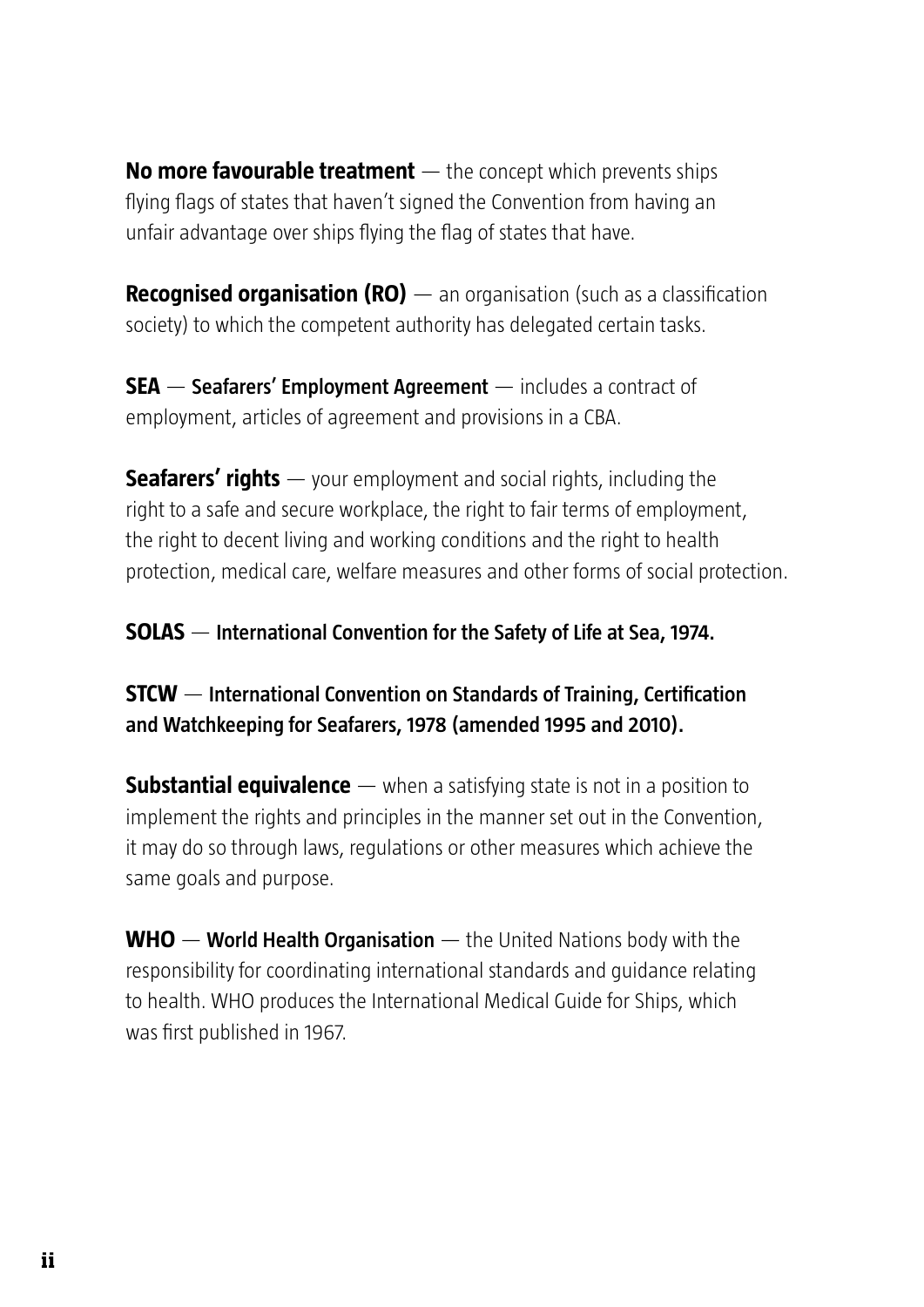# **1. About the Maritime Labour Convention, 2006 (MLC)**

# **Why was the Maritime Labour Convention adopted?**

It is widely agreed that, given the global nature of the shipping industry, seafarers need special protection, especially since you can be exempted from national labour laws.

The Maritime Labour Convention, 2006 (MLC), otherwise known as the Seafarers' Bill of Rights, incorporates and builds on 68 existing maritime labour conventions and recommendations, as well as more general fundamental principles, to ensure decent working and living conditions for all seafarers. A list of these conventions is included for reference at the end of this book. Some important conventions not included are those relating to seafarers' identity documents (ILO 108 and 185) and pensions (ILO 71).

The MLC is designed to sit alongside regulations such as the International Maritime Organisation (IMO) standards on ship safety, security and quality ship management (such as SOLAS, STCW and MARPOL). Whereas these deal more with the vessel and its operation, the MLC deals more with your rights as a seafarer. It should be remembered that the MLC sets out minimum requirements; many flag states that ratify the Convention may have higher standards. States may not reduce existing rights when they ratify a new convention.

![](_page_10_Picture_6.jpeg)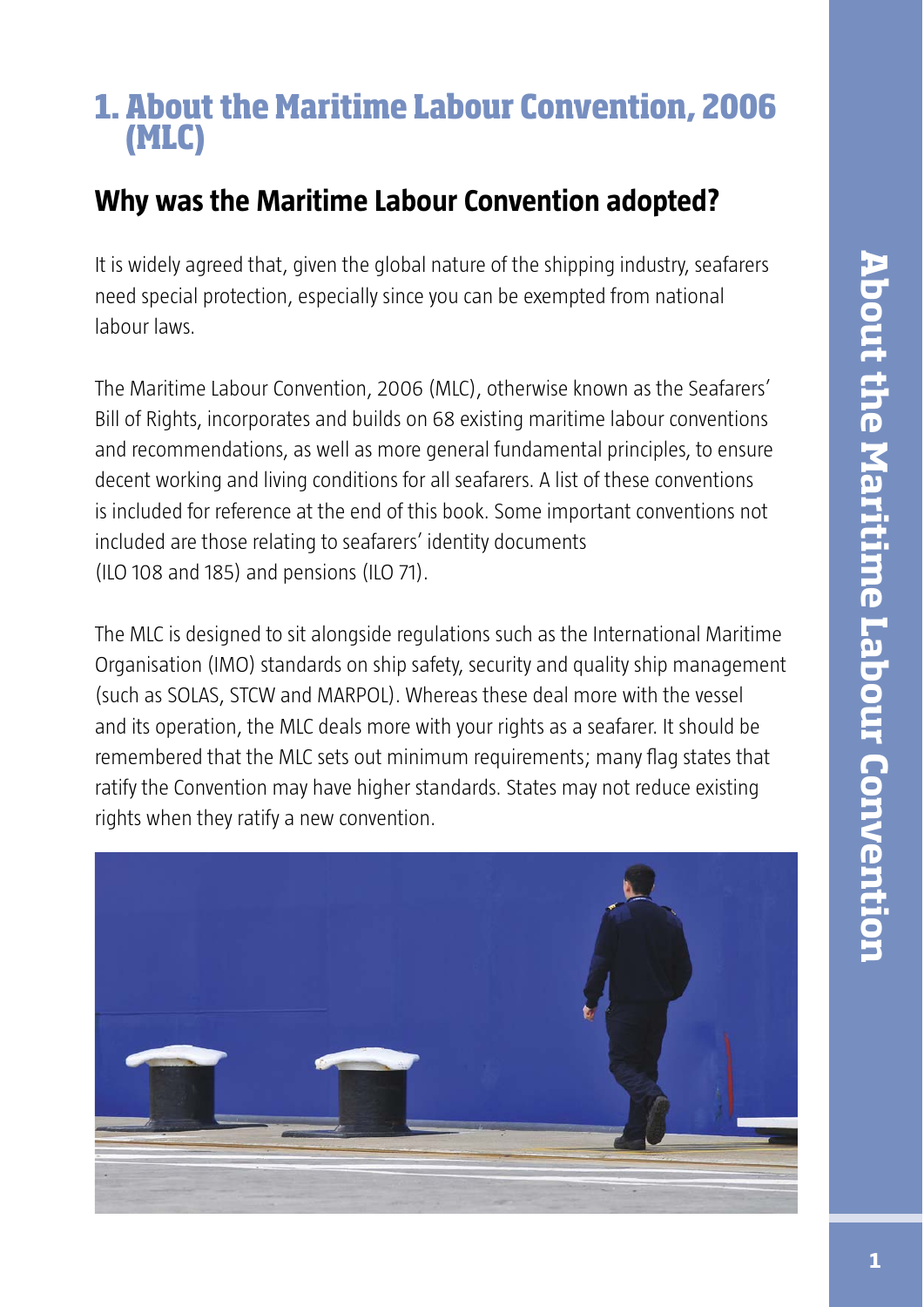# **How and when will the MLC come into force?**

The MLC was adopted in February 2006 with a ratification requirement of a minimum of 30 countries representing at least one third of the world fleet in gross tonnage. The tonnage requirement was met at an early stage and the 30th ratification was made on 20 August 2012, so the MLC comes into force on 20 August 2013.

There are some key features of the MLC that should make the Convention relatively easy for governments to ratify and should enable its provisions to be put into practice and fairly enforced.

Some parts of the Convention are compulsory; other parts take the form of guidelines. The intention is to make sure that seafarers are protected without being too specific as to how it is done. This is to encourage the maximum number of states to ratify the Convention. The MLC provides a way of enforcing the standards through a system of certification and inspection by flag state and port state authorities. A key to enforcement will lie in the ability to detain vessels if they are in breach of the Convention.

# **Who is covered under the MLC?**

# **Which vessels?**

All ships are covered except:

- $\bullet$  ships navigating exclusively in inland waters, close to the coast, in sheltered waters or areas where port regulations apply
- **O** fishing vessels
- $\bullet$  ships of traditional build, such as dhows or junks
- **O** warships and naval auxiliaries

Ships below 200GT, that are not carrying out international voyages, can be excluded by the flag state from some of the requirements if the seafarers' rights concerned are already covered by national laws, collective agreements, or other measures.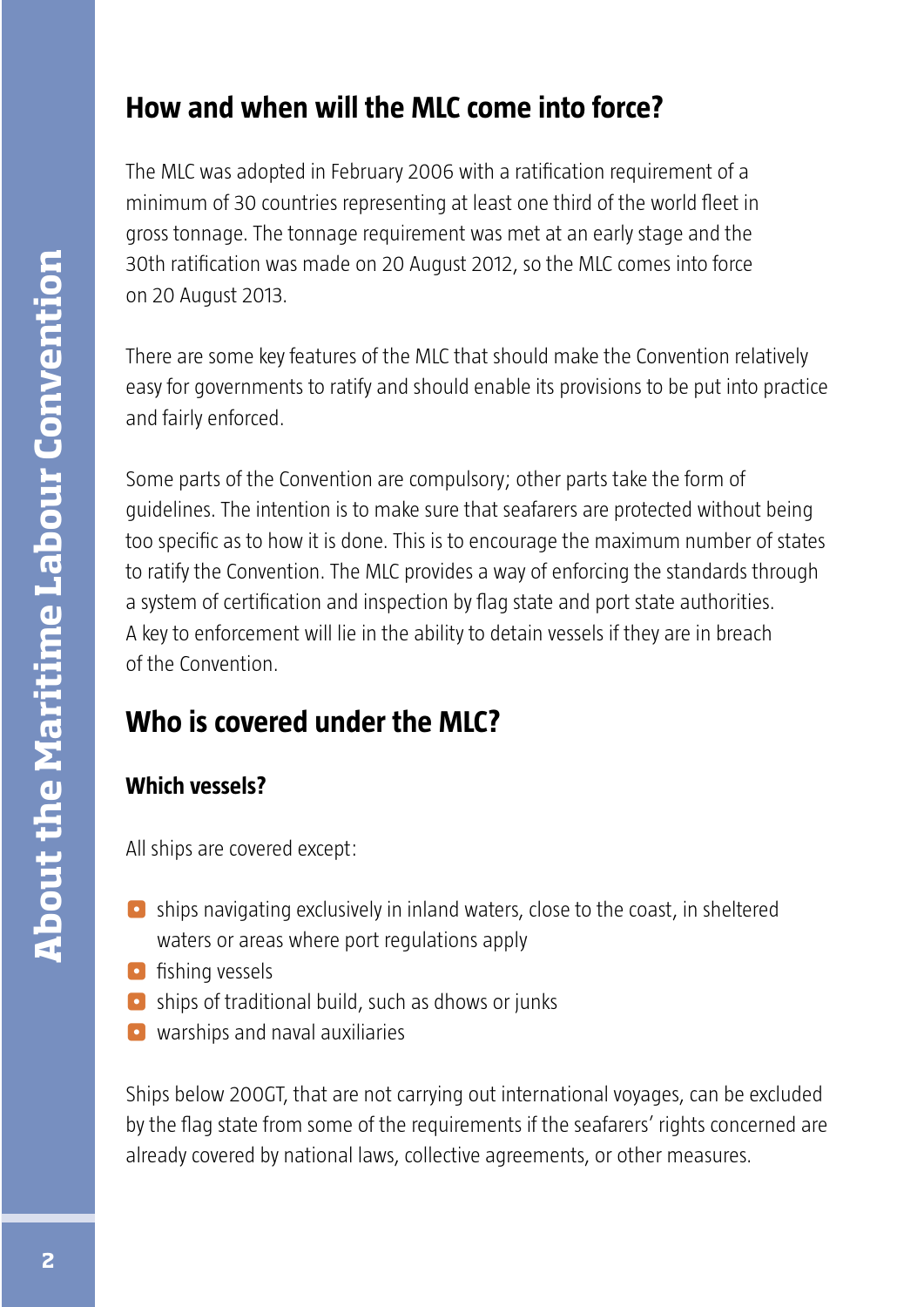### **Which seafarers?**

Any person who is employed, engaged or working in any capacity onboard a ship to which the Convention applies. This includes riding gangs and hotel staff on cruise ships — anyone working onboard.

If there is any doubt as to whether a category of ship or person is covered by the Convention, the situation has to be clarified between the state authorities in consultation with the shipowner and seafarer organisations concerned.

If there is any doubt as to whether a category of ship or person is covered by the Convention, the situation has to be clarified between the state authorities in consultation with the shipowner and seafarer organisations concerned.

# **Fundamental rights, workers' rights and the MLC**

The MLC requires governments to make sure that their laws and regulations respect certain fundamental rights relating to work.

These are:

- $\bullet$  the right to freedom of association your right to join a trade union of your choice
- $\bullet$  effective recognition of the right to collective bargaining  $-$  the right of your union to negotiate a CBA (collective bargaining agreement) on your behalf
- $\bullet$  elimination of all forms of forced or compulsory labour  $-$  your right to work of your own free will and to be paid for that work
- $\bullet$  effective abolition of child labour
- $\bullet$  elimination of discrimination in respect of employment and occupation  $-$  your right to be treated in the same way as your fellow seafarers doing the same work regardless of race, religion, national origin, gender, political views, etc

**In brief, you have a right to a safe and secure workplace, where safety standards are complied with, and where you have fair terms of employment, decent living and working conditions, including social protection such as access to medical care, health protection and welfare.**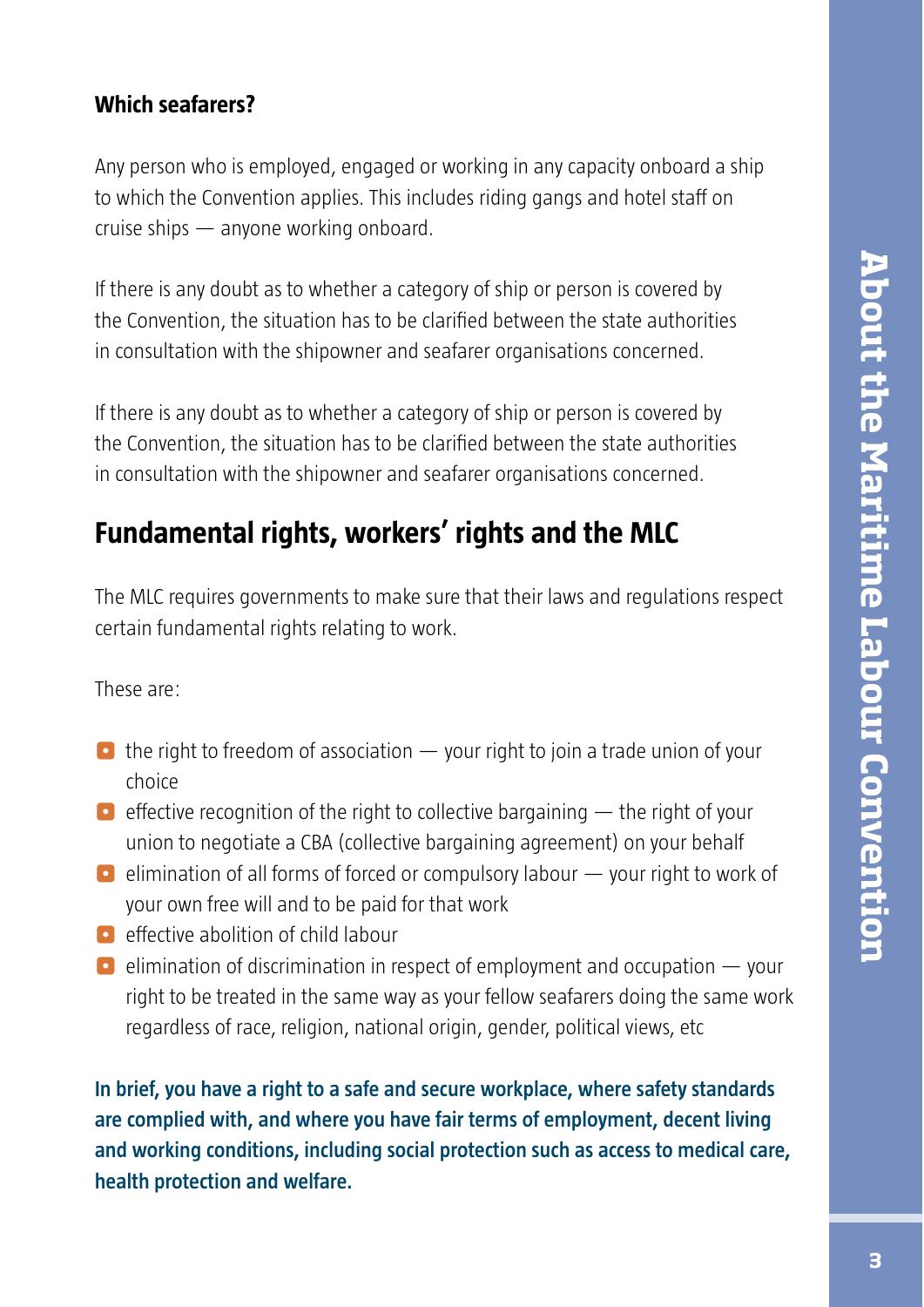# **Seafarers' rights**

The rights referred to above are expanded in the requirements of the MLC under four headings:

- $\bullet$  Minimum requirements for seafarers to work on a ship
- **•** Conditions of employment
- $\bullet$  Accommodation, recreational facilities, food and catering
- **O** Health protection, medical care, welfare and social security protection

Under these headings there are more details of the obligations of states and shipowners to ensure that you have the same sort of protections afforded to people working ashore, bearing in mind the particular circumstances of life working at sea. This is broadly referred to as seafarers' rights. If your rights are not respected there are processes to follow for making complaints. If the problems are serious and repeated or a hazard to your health, safety or security, this can result in the detention of the ship.

# **How it works**

The minimum rights that you have under this Convention are put into place through national laws, regulations, CBAs or simply through good practice. To make sure they are actually carried out, there is a strong enforcement regime backed by a system of inspection and certification.

Every ship of 500GT or above operating internationally has to have a *Maritime Labour Certifi cate* and a *Declaration of Maritime Labour Compliance*, both of which are issued by the flag state. The Declaration of Maritime Labour Compliance provides details of how the ship complies with the requirements in the Convention. These details form the basis of the inspection regime in that the port state authorities can check against them for compliance. In enforcing compliance with the MLC, port authorities have to make sure that ships flying the flag of a state that hasn't ratified the Convention don't get any advantages over those flying a flag that has. This is referred to as the *No more favourable treatment clause*.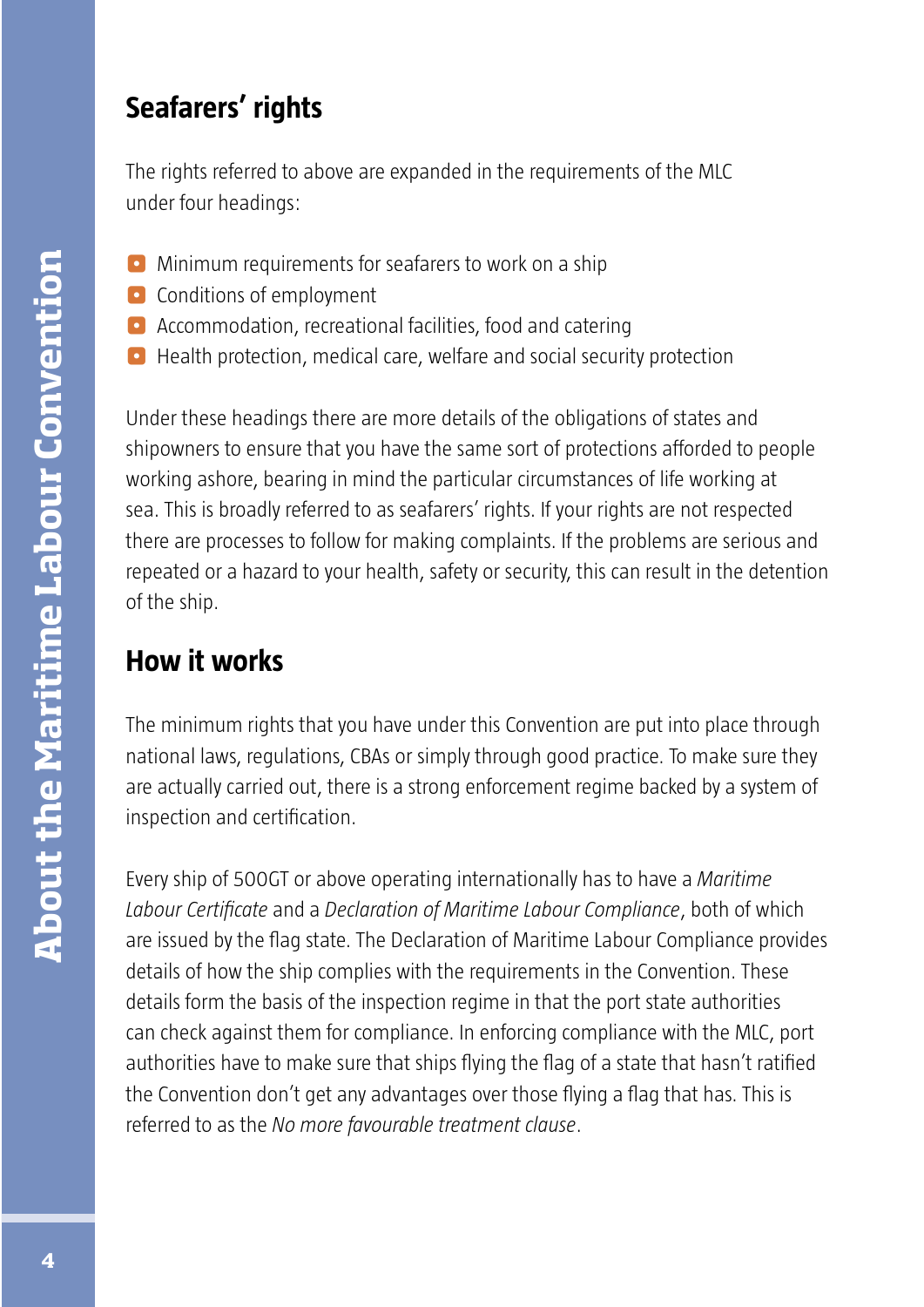# **Structure of the MLC**

The MLC starts with a *Preamble,* setting out the context in which the Convention was adopted. Then come the *Articles*, covering general obligations for the states ratifying the Convention, the fundamental rights and principles, and how the Convention works. After that, come *the Regulations* and the *Code*. This part is divided into five parts:

- **O** Title 1: Minimum requirements for seafarers to work on a ship
- **C** Title 2: Conditions of employment
- **O** Title 3: Accommodation, recreational facilities, food and catering
- ^ Title 4: Health protection, medical care, welfare and social security protection
- **C** Title 5: Compliance and enforcement

In each part there are *Regulations, Standards* and *Guidelines*. The Regulations are general, non-negotiable points of principle. The Standards are referred to as *Part A*, and the Guidelines are called *Part B*. Part A is mandatory, Part B contains recommendations that set out in more detail how Part A can be put into practice, and has to be given due consideration. Together Part A (the standards) and Part B (the guidelines) are called *The Code.*

# **Substantial equivalence**

The MLC allows for a certain amount of flexibility as to how it is put into practice. If a flag state can prove that its approach is *substantially equivalent* to the MLC's requirement, i.e. it covers the basic principles but in a different way from that set out in the MLC, this can be acceptable for the Part A requirements in Titles 1 to 4. For Title 5 there can be no substantial equivalence; the measures for compliance and enforcement must be followed according to the Convention.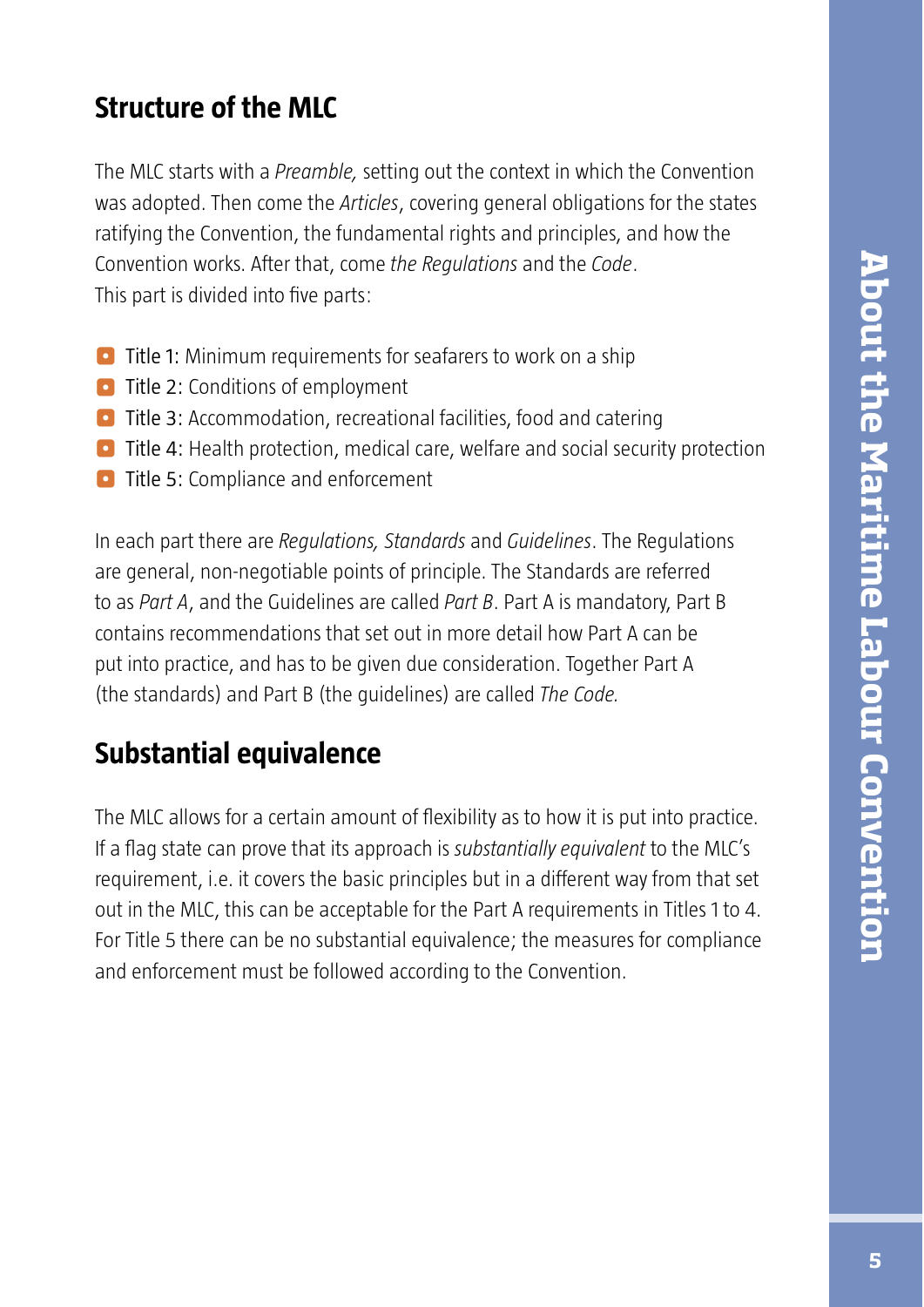# **Consultation with seafarers' and shipowners' organisations**

In many areas where there is scope for flexibility, the Convention requires the competent authority to consult with seafarers' and shipowners' representatives.

![](_page_15_Picture_2.jpeg)

**Neil Carrington, director of Windstar Management Services and Marine Manpower Services; Gowain McCarthy, payroll and personnel administrator at Windstar; and Nautilus senior national secretary Paul Keenan sign a new MLC-compliant contract on behalf of members**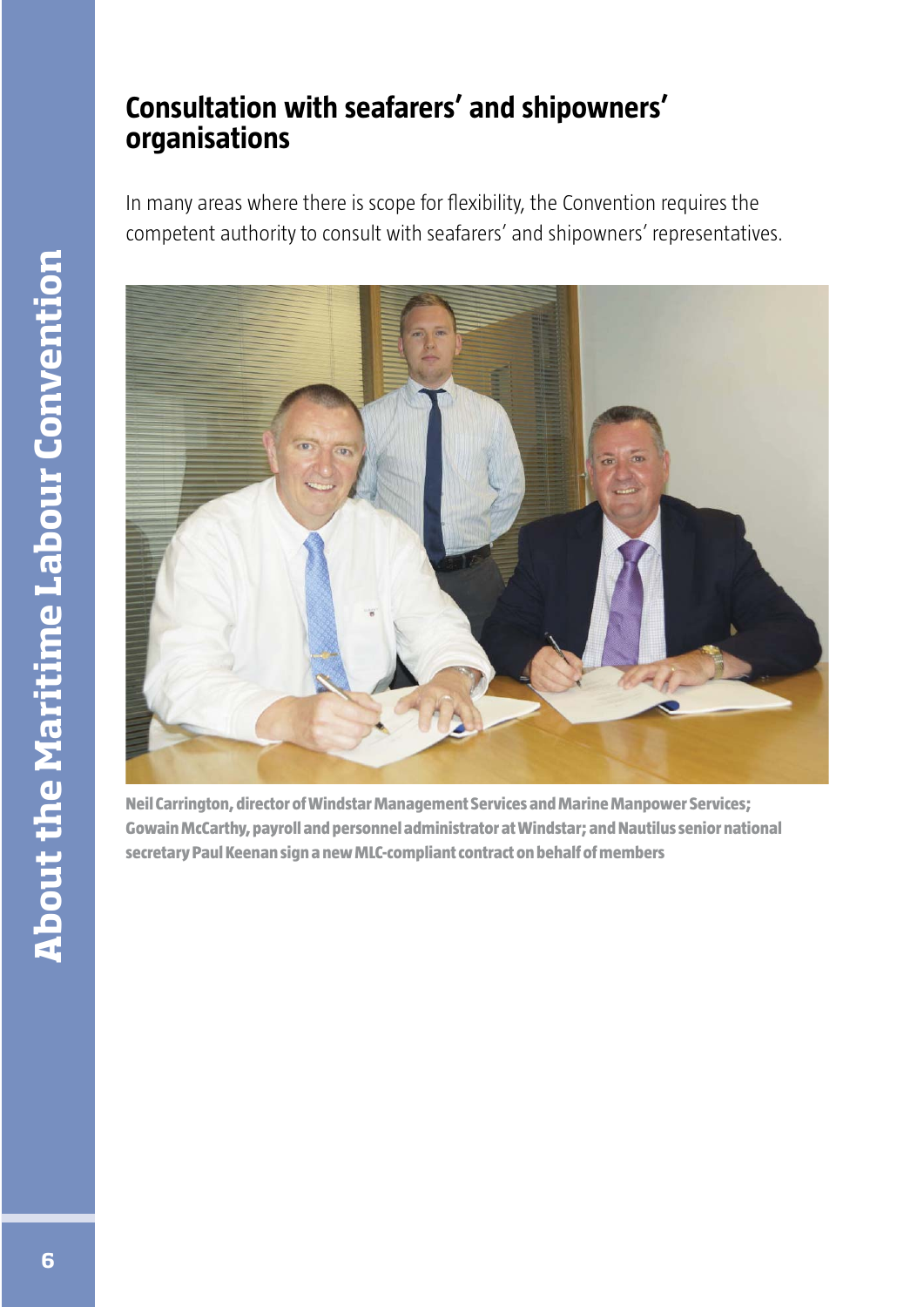# **2. Your rights under the Maritime Labour Convention, 2006**

# **TITLE 1: Minimum requirements for seafarers to work on a ship**

- $\Box$  Minimum age to work on a ship
- $\bullet$  Medical certification for duties onboard
- $\blacksquare$  Training and qualifications
- **C** Recruitment and placement

# **Minimum age**

#### *To ensure that no under age persons work on a ship*

If you are under the age of 16 you cannot be employed to work on a ship. There are no exceptions to this rule.

If you are under the age of 18 you cannot carry out 'night work' onboard a ship. The term 'night' depends on national law and practice, but it must be a period of at least nine hours, starting no later than midnight and ending no earlier than 5am.

Exceptions can be made, but only for specific, approved training programmes where duties must be performed at night.

If you are under the age of 18 you cannot be employed in work that would be likely to jeopardise your health and safety, and special attention should be given to the regulation of your working and living conditions.

**Regulation 1.1**

- **1. No person below the minimum age shall be employed or engaged or work on a ship.**
- **2. The minimum age at the time of the initial entry into force of this Convention is 16 years.**
- **3. A higher minimum age shall be required in the circumstances set out in the Code.**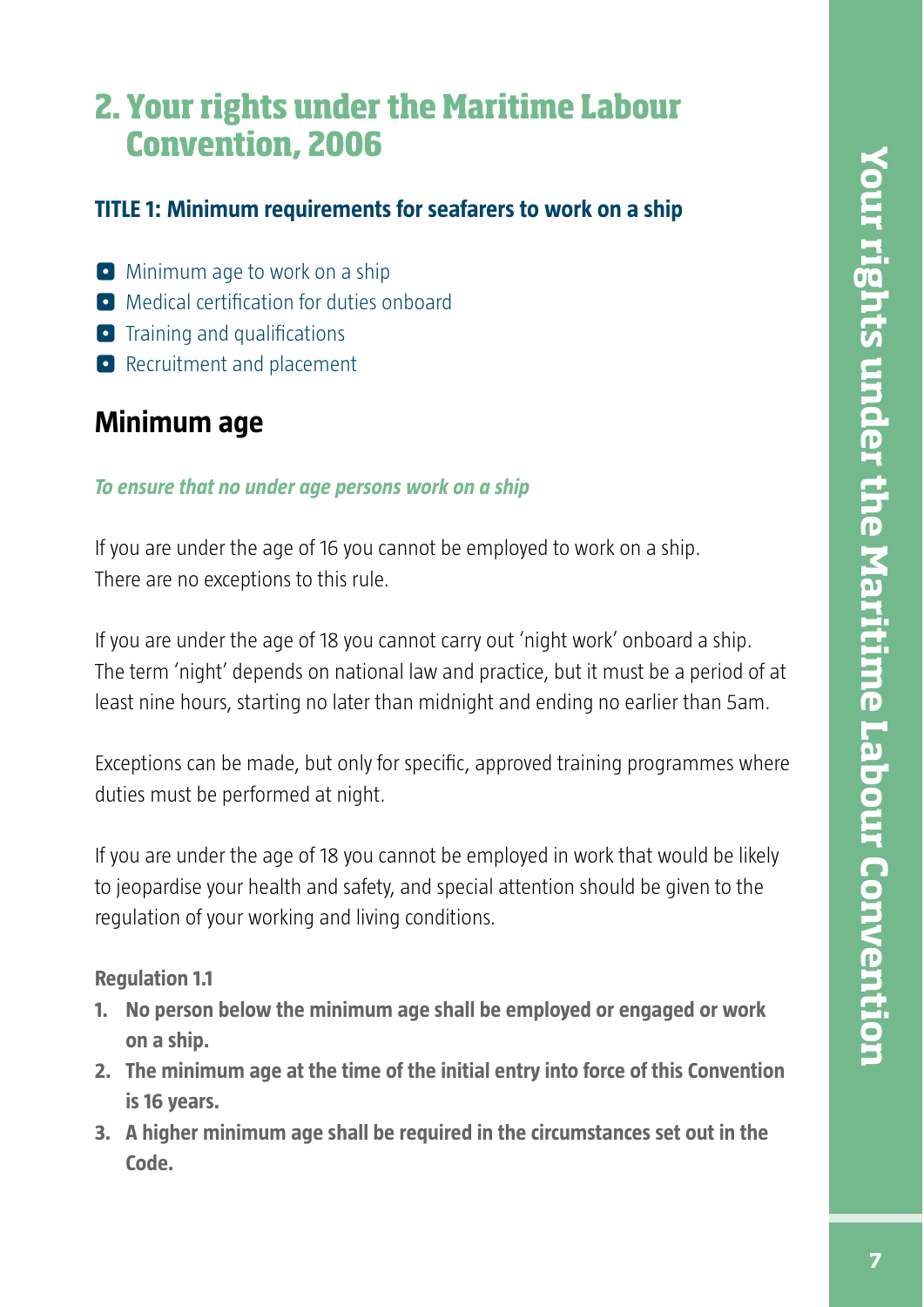# **Medical certificate**

# To ensure that all seafarers are medically fit to perform their duties at sea

You cannot work onboard a ship unless you are certified medically fit for your duties.

Medical certificates must be issued by a qualified, independent medical practitioner. In the event of a certificate being refused or restricted, you can seek a second opinion from another qualified, independent practitioner or referee.

Certificates must meet with accepted international standards, such as those issued to comply with the requirements of the International Convention on Standards of Training, Certification and Watchkeeping for Seafarers, 1978 (as amended) (STCW). It is recommended that they follow the ILO/WHO Guidelines for Conducting Pre-sea and Periodic Medical Fitness Examinations for Seafarers. They must cover hearing, sight and colour vision (if it affects your work).

They must confirm that you are not suffering from any condition that would:

- a) be made worse by work at sea
- b) make you unable to perform your job
- c) make you a danger to others onboard

Medical certificates are valid for a period of two years (one year for seafarers under the age of 18); colour vision certificates are valid for six years. If you have a recently expired certificate, in urgent cases the *competent guthority* may allow you to work until the next port of call as long as this does not exceed a period of three months. For international voyages medical certificates must be in English.

**If you are working on a ship that is covered by this Convention, but not trading in**  international waters, the medical certification requirements may be less strict.

**Your company may have its own policy requiring more frequent medical checks.**

### **Regulation 1.2**

- **1. Seafarers shall not work on a ship unless they are certified as medically fit to perform their duties.**
- **2. Exceptions can only be permitted as prescribed in the Code.**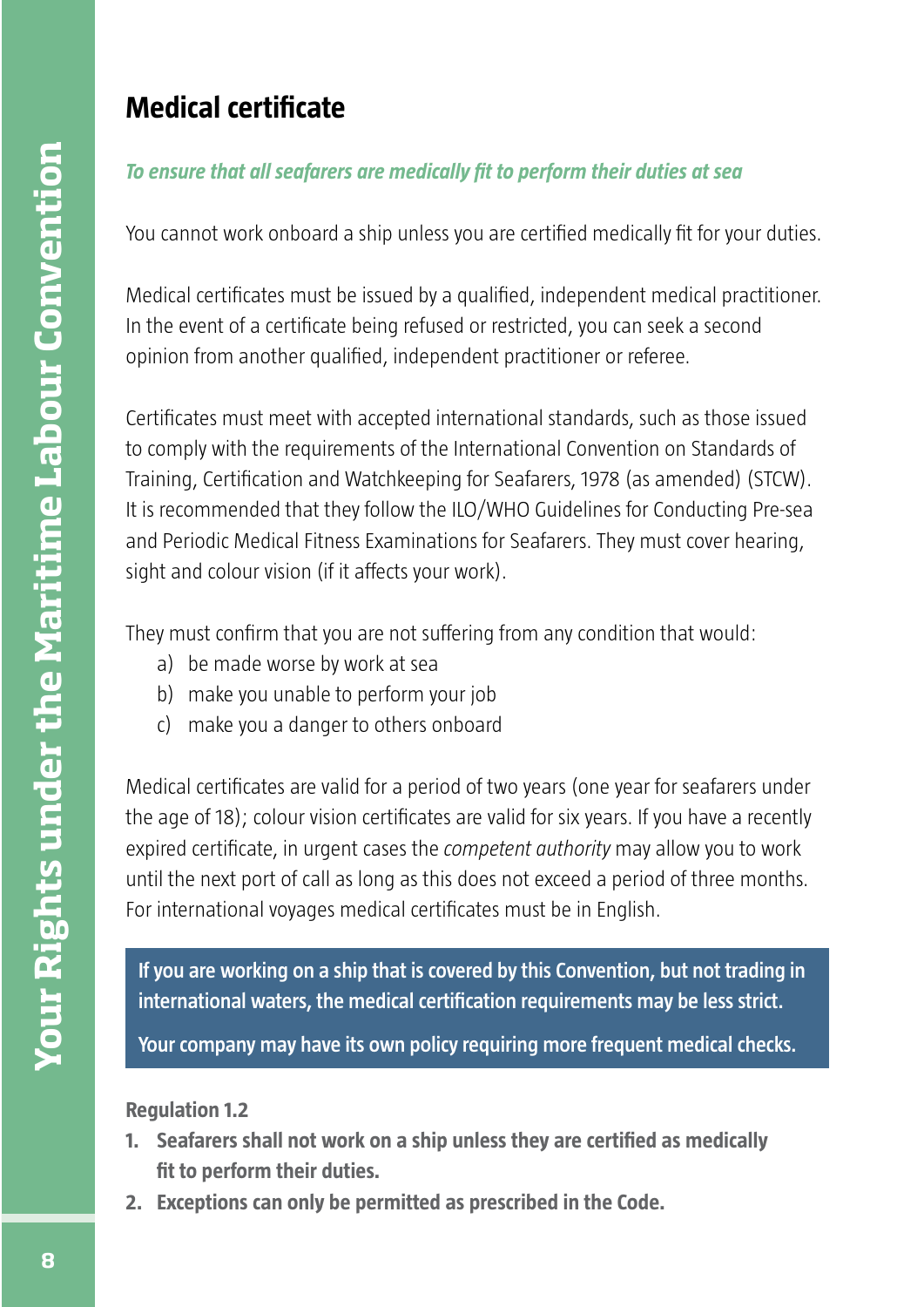# **Training and qualifications**

# **To ensure that seafarers are trained or qualified to carry out their duties** *onboard ship*

You must have completed the training necessary to carry out your duties onboard (as per IMO STCW). In addition, you must have completed training for personal safety onboard.

**Regulation 1.3**

- **1. Seafarers shall not work on a ship unless they are trained or certified as competent or otherwise qualified to perform their duties.**
- **2. Seafarers shall not be permitted to work on a ship unless they have successfully completed training for personal safety onboard ship.**
- **3. Training and certification in accordance with the mandatory instruments adopted by the International Maritime Organisation shall be considered as meeting the requirements of paragraphs 1 and 2 of this Regulation.**
- **4. Any member which, at the time of its ratification of this Convention, was bound by the Certification of Able Seamen Convention, 1946 (No.74), shall continue to carry out the obligations under that Convention unless and until mandatory provisions covering its subject matter have been adopted by the International Maritime Organisation and entered into force, or until five years have elapsed since the entry into force of this Convention in accordance with paragraph 3 of Article VIII, whichever date is earlier.**

# **Recruitment and placement**

## *To ensure that seafarers have access to an efficient and well-regulated seafarer recruitment and placement system*

Crewing agencies offering recruitment services must not charge you for finding you work. The only costs that can be charged to you are those for obtaining your national statutory medical certificate, your national seafarers' book, your passport or similar personal travel documents. The cost of visas must be paid for by the shipowner.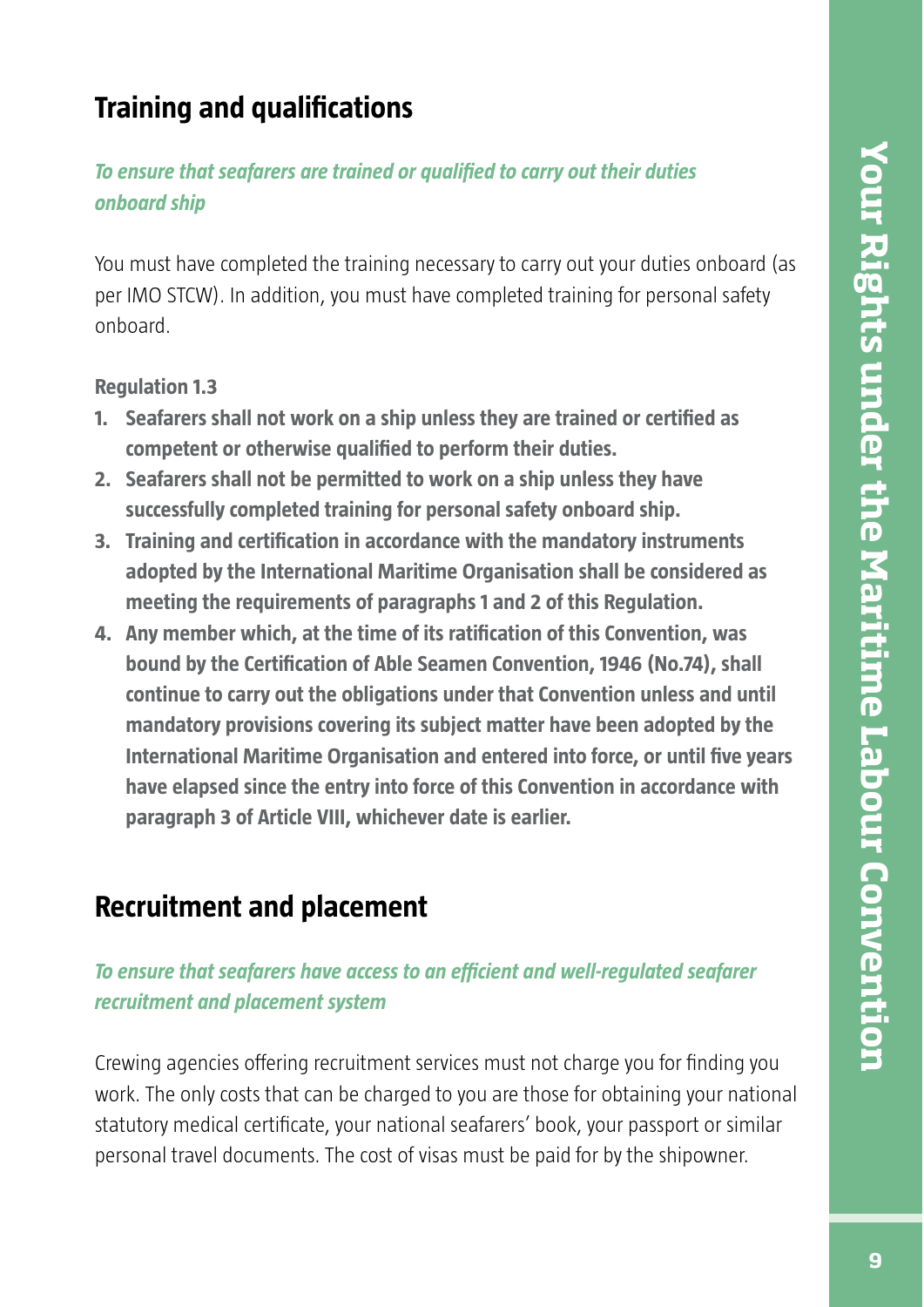All private crewing agencies must be regulated and provide an efficient, adequate and accountable system that protects and promotes your employment rights.

The creation of blacklists that could prevent qualified seafarers from finding work is forbidden.

Shipowners must use agencies that comply with these minimum requirements. Some unions may offer recruitment services under the terms of a collective bargaining agreement, although Nautilus does not do this. The flag state must make sure that if seafarers are recruited from a crewing agency in a country that has not ratified the Convention, the shipowner recruiting them must ensure that the agency meets with the MLC's standards.

Where a manning agency is publicly operated, it must also be run in an orderly way that promotes your employment rights.

There has to be a process in place to enable you to make a complaint if a manning agency is not run properly and is in breach of the requirements of this convention. You can also contact Nautilus for advice.

**This Convention covers the regulation of recruitment through public and private agencies and through union hiring halls. It is also possible to be employed directly by a shipowner.**

## **How do you tell if a private crewing agent or recruitment company is reliable?**

Crewing agencies must:

- $\bullet$  keep an up-to-date register of all their seafarer placements
- $\bullet$  keep up-to-date lists of ships and company contact details where their seafarers are placed
- ^ inform you of your rights and duties under an employment agreement and give you enough time to examine it before you sign up
- $\bullet$  give you a copy of the employment agreement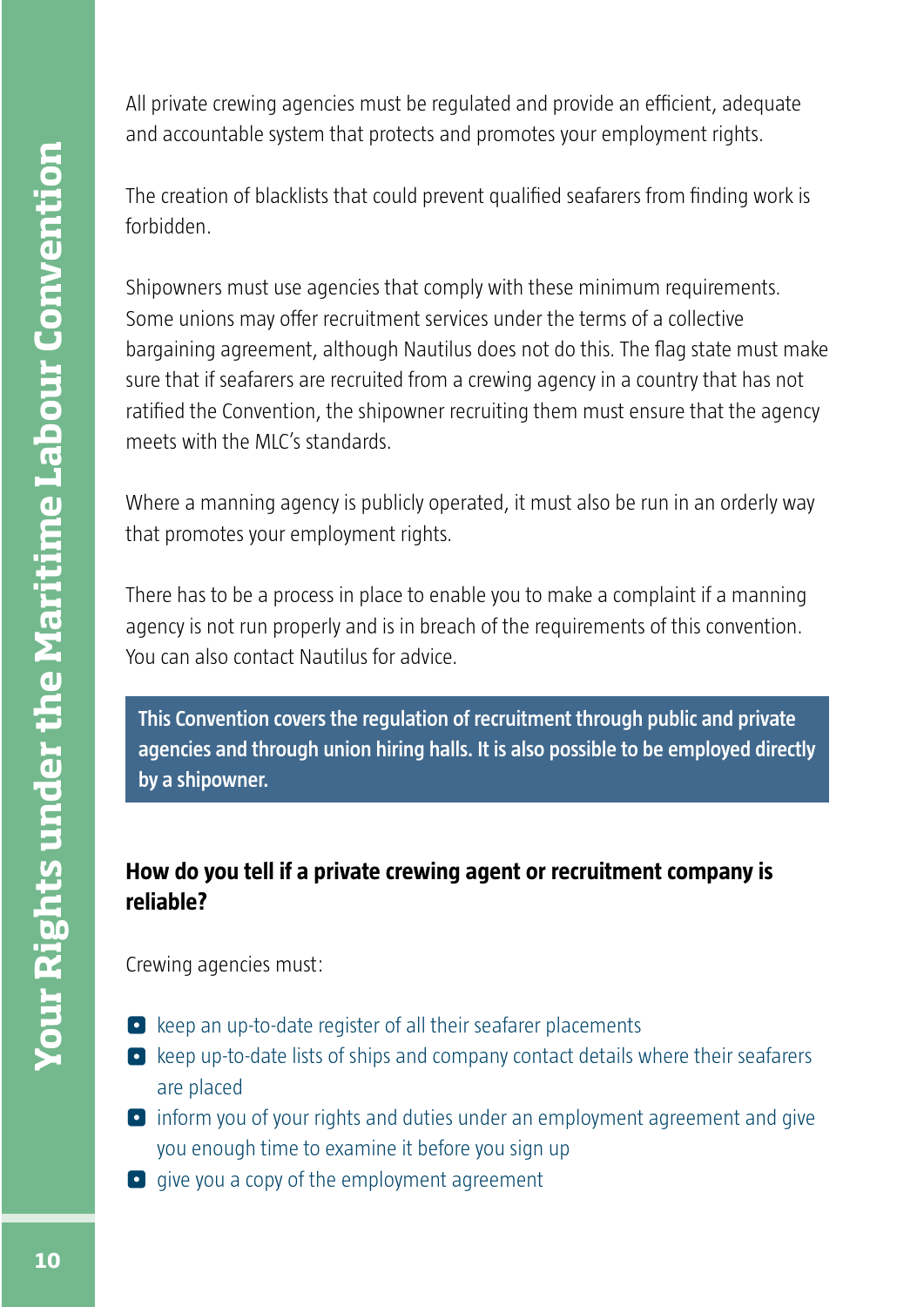- ^ make sure their agreements comply with applicable national laws and CBAs
- $\bullet$  check your qualifications for the job
- $\bullet$  make sure that the shipowners or companies they work for are financially secure so that you don't get stranded in a foreign port
- $\bullet$  have an effective complaints procedure in place
- $\bullet$  have an insurance system (or other equivalent appropriate measure) in place in case they need to compensate you for any failure to meet their obligations under the recruitment and placement service, or if the shipowner fails to meet their obligations under the SEA

As a matter of good practice they should also:

- $\bullet$  employ staff with relevant knowledge of the maritime industry
- $\bullet$  respect your right to privacy and the need to protect confidentiality
- $\bullet$  ensure that they can respond promptly and sympathetically to requests for information and advice from your family while you're at sea — at no cost to you or your family
- $\bullet$  keep up-to-date lists of contact details in case of emergencies
- $\bullet$  inform you of any relevant shipping company policies, eg. dry ship policies where no alcohol may be consumed onboard
- $\bullet$  check that the labour conditions on ships where they supply crew comply with all applicable CBAs, laws and regulations

#### **Regulation 1.4**

- **1.** All seafarers shall have access to an efficient, adequate and accountable system for finding employment onboard ship without charge to the seafarer.
- **2. Seafarer recruitment and placement services operating in a Member's territory shall conform to the standards set out in the Code.**
- **3. Each Member shall require, in respect of seafarers who work on ships that fly its flag, that shipowners who use seafarer recruitment and placement services that are based in its countries or territories in which this Convention does not apply, ensure that those services conform to the requirements set out in the Code.**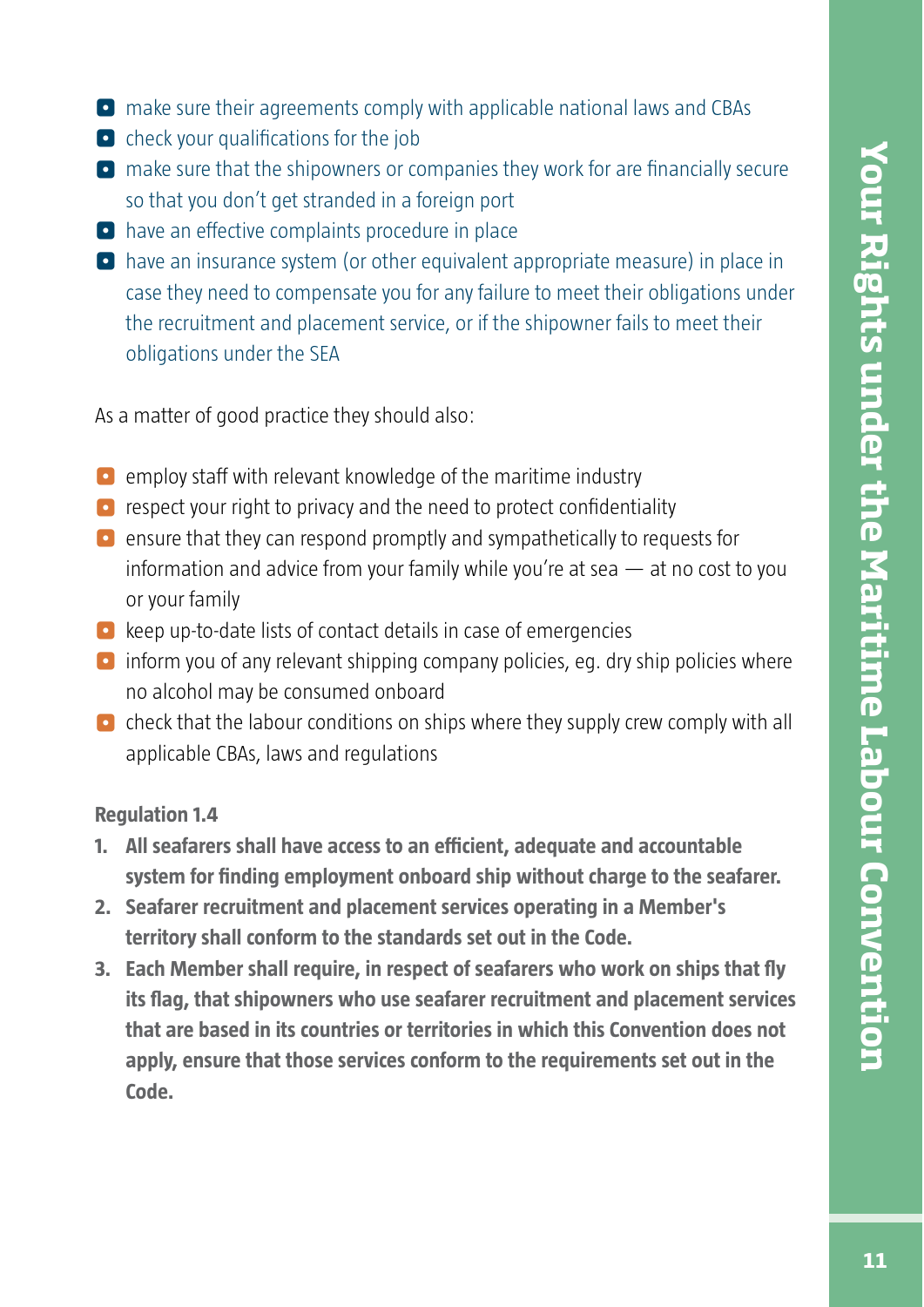### **TITLE 2: Conditions of employment**

- **O** seafarers' employment agreements
- **O** wages
- **O** hours of work and hours of rest
- **O** entitlement to leave
- **O** repatriation
- $\bullet$  seafarer compensation in the event of a ship's loss or foundering
- **O** manning levels
- **•** career and skill development opportunities

![](_page_21_Picture_10.jpeg)

# **Seafarers' employment agreements**

#### *To ensure that seafarers have a fair employment agreement*

You are entitled to a fair employment agreement or contract setting out the terms and conditions of your employment. It must be signed by you and your employer, be easy to understand and legally enforceable. On the employer's side, it can be signed by the shipowner, the shipowner's representative, or another person acting as the shipowner, such as the ship manager, agent or bareboat charterer. The shipowner is responsible for ensuring that your rights under the employment agreement or contract are respected even if you are also working for another company on the ship (e.g. seafarers working as hotel staff on cruise ships).

You must receive and keep a signed original of the agreement, a copy of which must also be available onboard. Make sure you fully understand your rights and responsibilities. You have the right to seek advice before you sign. Applicable CBAs are normally incorporated into the employment agreement.

All information on the terms and conditions of employment, including the CBA, must be freely accessible to everyone onboard and available for inspection in port. If your employment agreement or CBA is not in English, then for ships operating in international waters, an English language version must be available onboard.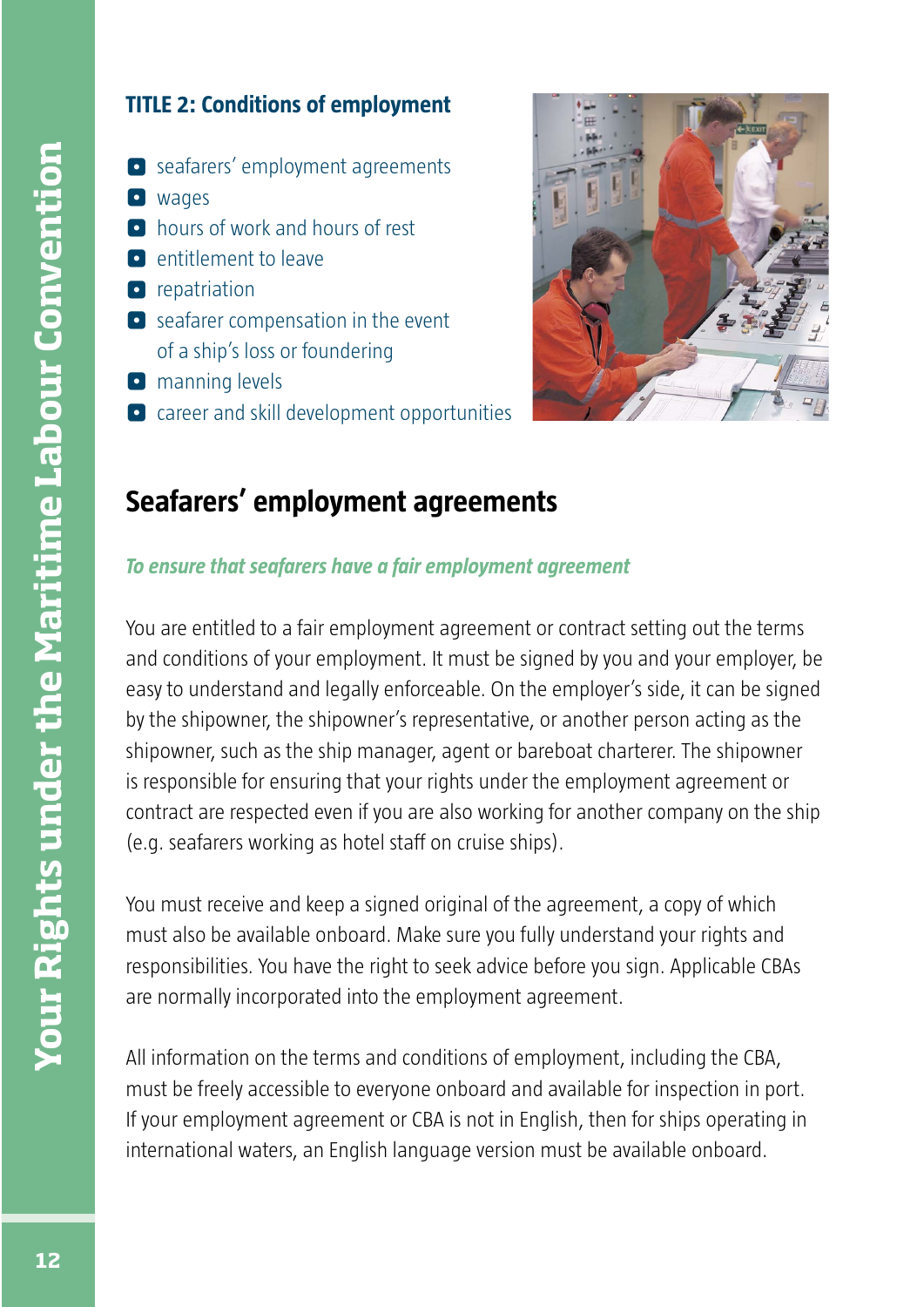In addition to the employment agreement, you must receive a record of your employment or discharge book — this will help you when seeking another job or making a case for promotion. This record must not include reference to performance or discipline issues; it is simply a document of your service.

### **What must be in your employment agreement?**

- $\bullet$  your full name, date of birth/age and place of birth
- **O** shipowner's name and address
- place where and date when the agreement was entered into
- **•** position onboard e.g. master, chief engineer,
- $\bullet$  amount of your wages or formula used for calculating them
- $\bullet$  amount of paid annual leave or formula used for calculating it
- $\bullet$  conditions for terminating the contract, including notice period for agreements of indefinite length (this must not be less for the shipowner than for the seafarer i.e. you cannot be asked to give two months' notice if the shipowner only has to give one month)
- $\bullet$  expiry date  $\bullet$  if the contract is for a fixed term you are entitled to know when you will be discharged
- $\bullet$  port of destination if the contract is for a specific voyage you should know how long it will be after your arrival before you will be discharged
- $\bullet$  health and social security benefits provided by the shipowner
- $\bullet$  details of your entitlement to repatriation
- $\bullet$  reference to the CBA, if applicable
- $\bullet$  any other details required by national law

#### **Regulation 2.1**

- **1. The terms and conditions for employment of a seafarer shall be set out or referred to in a clear written legally enforceable agreement and shall be consistent with the standards set out in the Code.**
- **2. Seafarers' employment agreements shall be agreed by the seafarer under conditions which ensure that the seafarer has an opportunity to review and seek advice on the terms and conditions in the agreement and freely accepts them before signing.**
- **3. To the extent compatible with the Member's national law and practice, seafarers' employment agreements shall be understood to incorporate any applicable collective bargaining agreements.**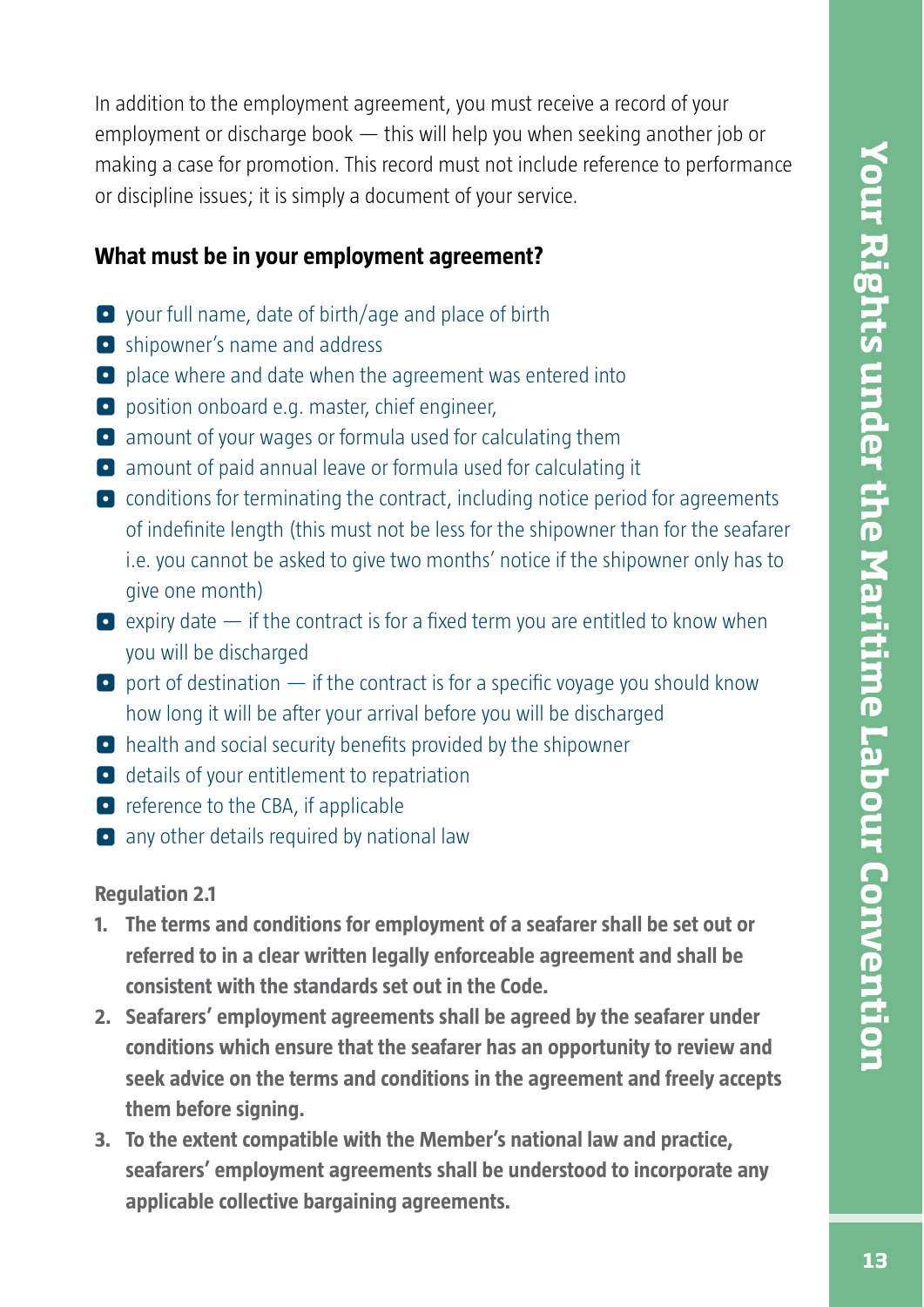# **Wages**

### *To ensure that seafarers are paid for their services*

You have the right to be paid regularly and in full, at least monthly, and in accordance with your employment agreement or CBA.

Your employer must provide you with a monthly account setting out payments due and amounts paid, including wages, additional payments and the rate of exchange if the currency is different from that set out in the employment agreement.

Basic pay or wages means pay for normal hours of work, normally no more than eight hours per day and not more than 48 hours per week. Basic pay should never be less than the recommended minimum wage.

Your wage will often be negotiated between your employer and Nautilus on your behalf.

# **Overtime**

If you are required to work more than your normal hours of work, you should get paid overtime. This should be covered by national law or your CBA, and the rate of pay should be at least one and one quarter times the basic rate. In some agreements the basic pay and overtime is consolidated into one sum, in which case the same principles should apply. Overtime records should be kept by the captain and endorsed at least monthly by you. If you have to work on a day that is specified as a day of rest or a public holiday either by national laws or the terms of your CBA, then you should be entitled to overtime payment or time off in lieu.

**It is good practice to keep your own copy of overtime records in case of disagreement.**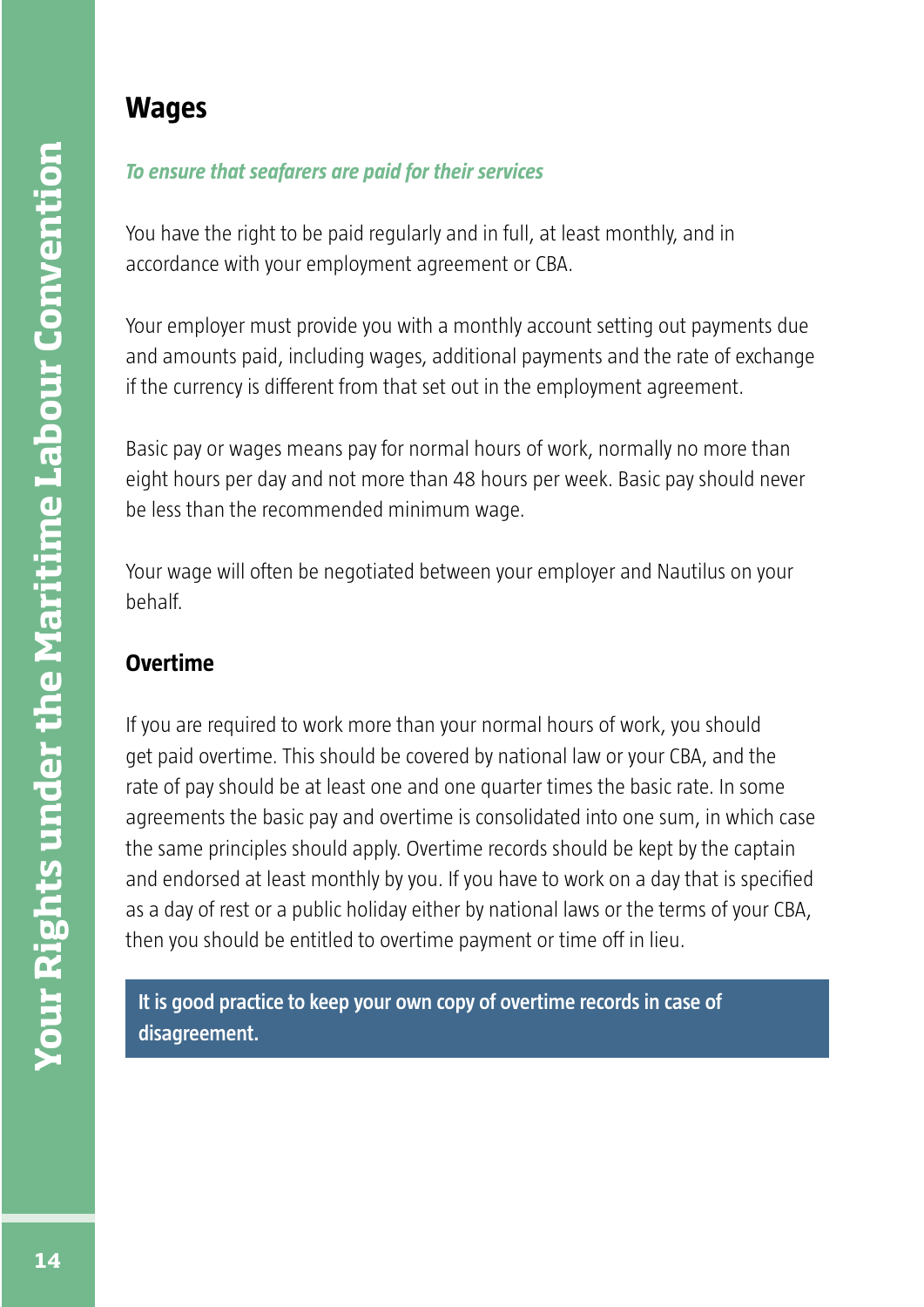### **Sending money home**

Your employer must ensure that you are able to send (e.g. make an allotment) all or part of your earnings home. This could be by regular bank transfer of remittances agreed when you sign the contract. Remittances should be sent on time directly to the person or account nominated by you. Any charges for this service should be reasonable in amount. The exchange rate must, unless otherwise provided, be at the prevailing market rate or at an official published rate that is not unfavourable to you.

### **Your entitlements**

- $\bullet$  seafarers on the same ship should be paid equal pay for equal work without discrimination
- ^ seafarers' employment agreements should be available onboard including details of rates of pay
- ^ you should be paid in full any outstanding remuneration on termination of engagement remuneration on termination of engagement
- $\bullet$  if the shipowner fails to pay any outstanding remuneration without undue delay, contact your Nautilus industrial organiser or a representative of the flag state or port state. There should be a system in place to penalise owners who don't pay their seafarers. Failure to pay wages is a matter that is subject to ship inspection by flag states and port states and may result in the detention of a ship
- $\bullet$  no deductions can be made from your pay, unless expressly permitted by national law or agreed in a CBA
- **O** any charges that are made, such as for services provided onboard over and above the terms of your agreement, should be fair and reasonable
- $\bullet$  you are free to decide how to spend your wages

### **Regulation 2.2**

**1. All seafarers shall be paid for their work regularly and in full in accordance with their employment agreements.**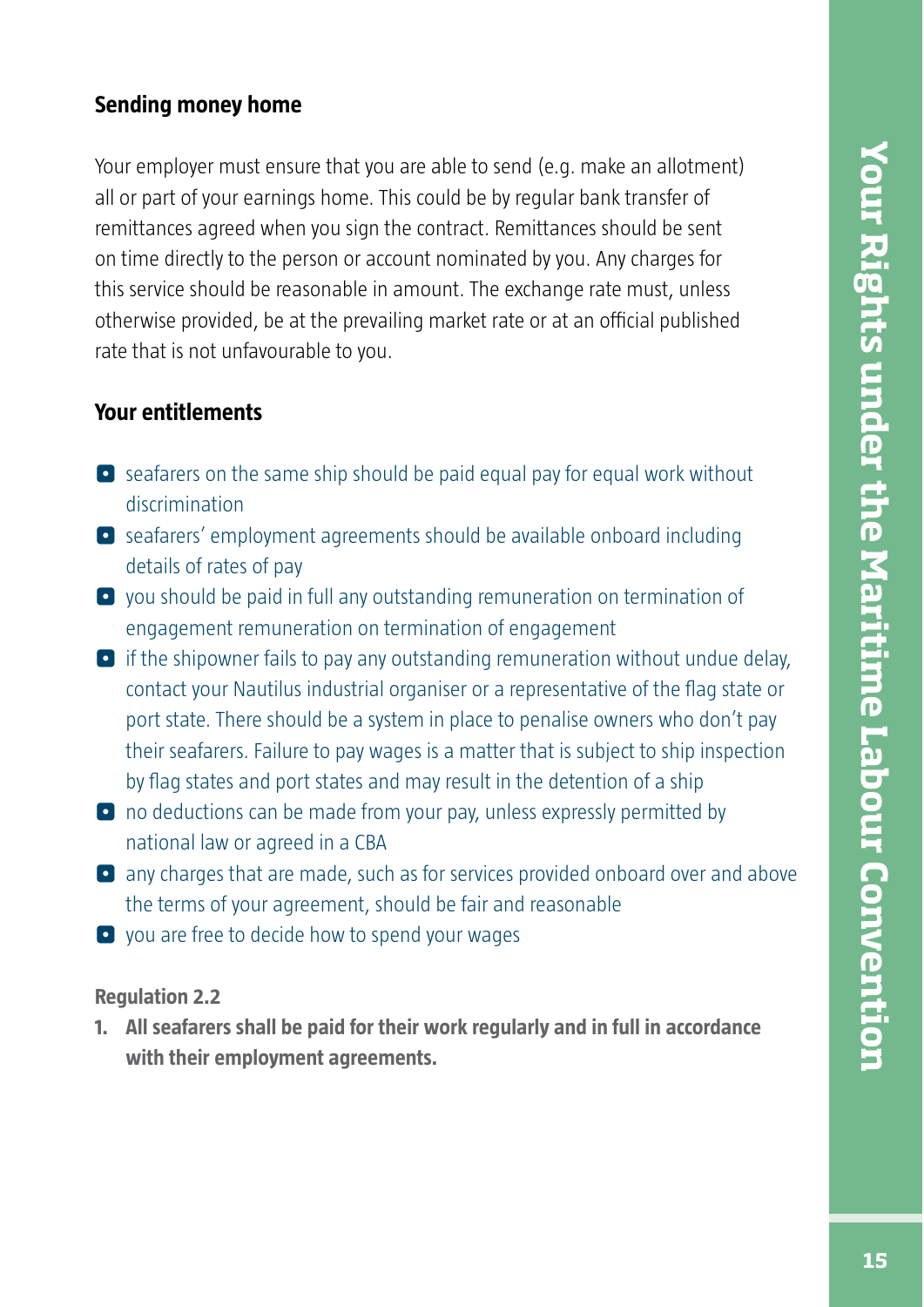# **Hours of work and hours of rest**

### *To ensure that seafarers have regulated hours of work or hours of rest*

Hours of work and rest are regulated to avoid fatigue and to ensure that the ship is operated safely.

Normal working hours are based on an eight-hour day with one day of rest per week; how this is applied may vary according to your CBA or employment agreement.

The flag state can decide whether to base the limits on maximum hours of work or minimum hours of rest.

#### **Maximum hours of work**

- $\bullet$  you must not work more than 14 hours in any 24-hour period
- **•** you must not work more than 72 hours in any seven-day period

#### **Minimum hours of rest**

- ^ you must have at least 10 hours of rest in any 24-hour period
- **O** you must have at least 77 hours of rest in any seven-day period

The hours of rest can be divided into no more than two periods, one of which must be at least six hours long.

### You cannot work for more than 14 hours without taking rest.

Unfortunately most flag states use the calculation based on minimum hours of rest; this gives the shipowner more flexibility as you can be required to work up **to 91 hours in any seven-day period.**

In the event of an emergency where the safety of the ship and crew are in danger, or to give assistance to other ships or persons in distress at sea, the captain can suspend the work schedule until the problem is resolved. If normal working hours are disrupted by emergencies or unscheduled call-outs, you are entitled to an adequate compensatory rest period.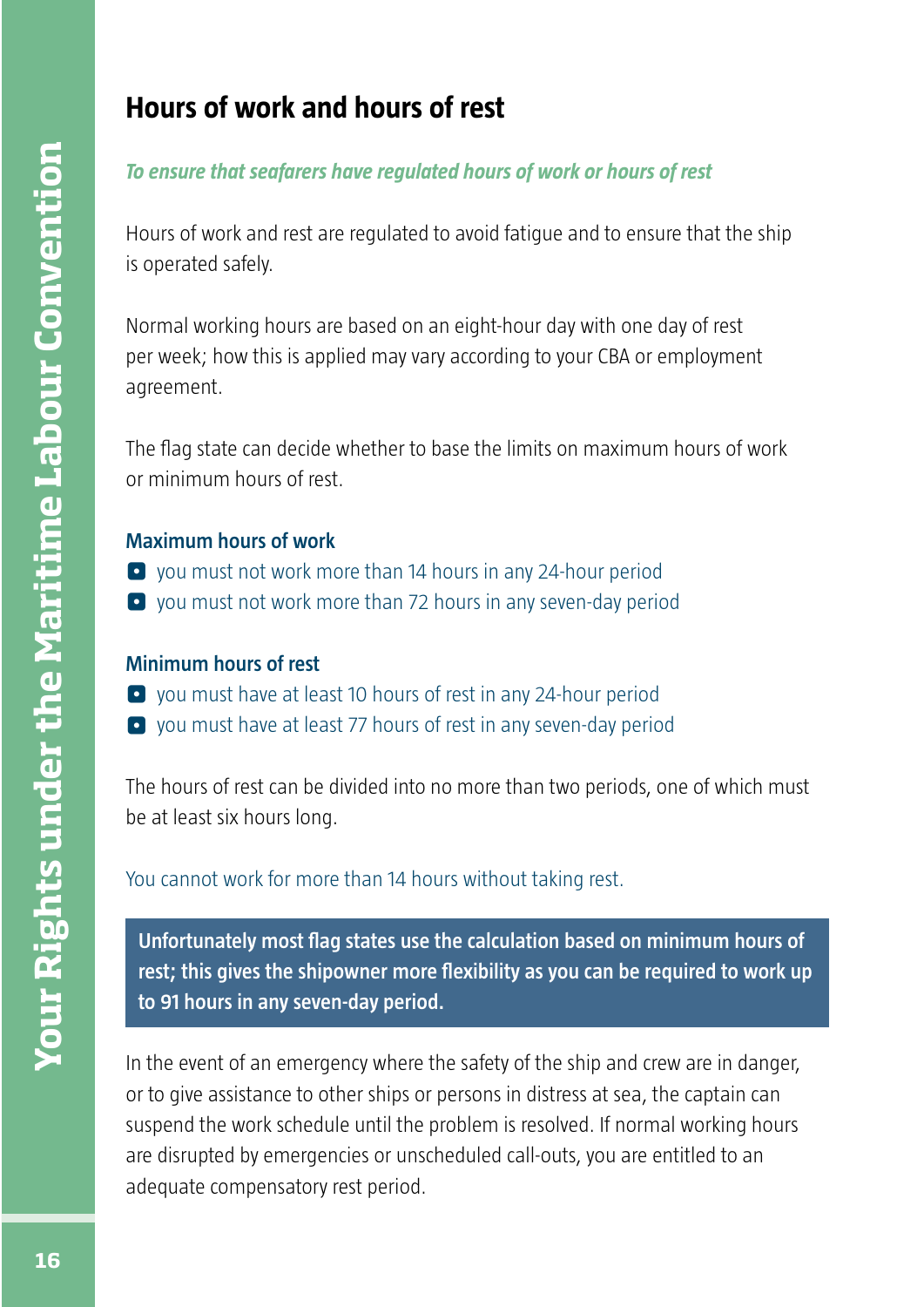Musters and all other drills must take place with minimal disturbance to periods of rest.

All ships have to display a table with shipboard working arrangements in the working language of the ship and in English. It must include:

- **O** schedule of service at sea and service in port
- $\bullet$  maximum hours of work or minimum hours of rest required by law or by applicable CBAs

Records must be kept of hours of work and hours of rest so that they can be checked to ensure compliance with the regulations. You must receive an endorsed copy of your hours of work/rest.

There are additional guidelines designed to ensure protection of young seafarers. You should not have to work for more than eight hours a day and 40 hours per week. You should have enough time for meals — at least one hour for the main meal of the day and 15 minute breaks after every two hours — unless this interferes with agreed training programmes.

### **Regulation 2.3**

- **1. Each Member shall ensure that the hours of work or the hours of rest for seafarers are regulated.**
- **2. Each Member shall establish maximum hours of work or minimum hours of rest over given periods that are consistent with the provisions in the Code.**

# **Entitlement to leave**

### *To ensure that seafarers have adequate leave*

You are entitled to paid annual leave, and shore leave for the benefit of your health and well-being.

Flag states have to determine minimum standards for annual leave, taking into account your special needs as a seafarer. The annual leave entitlement is calculated on the basis of 2.5 days for every calendar month of employment.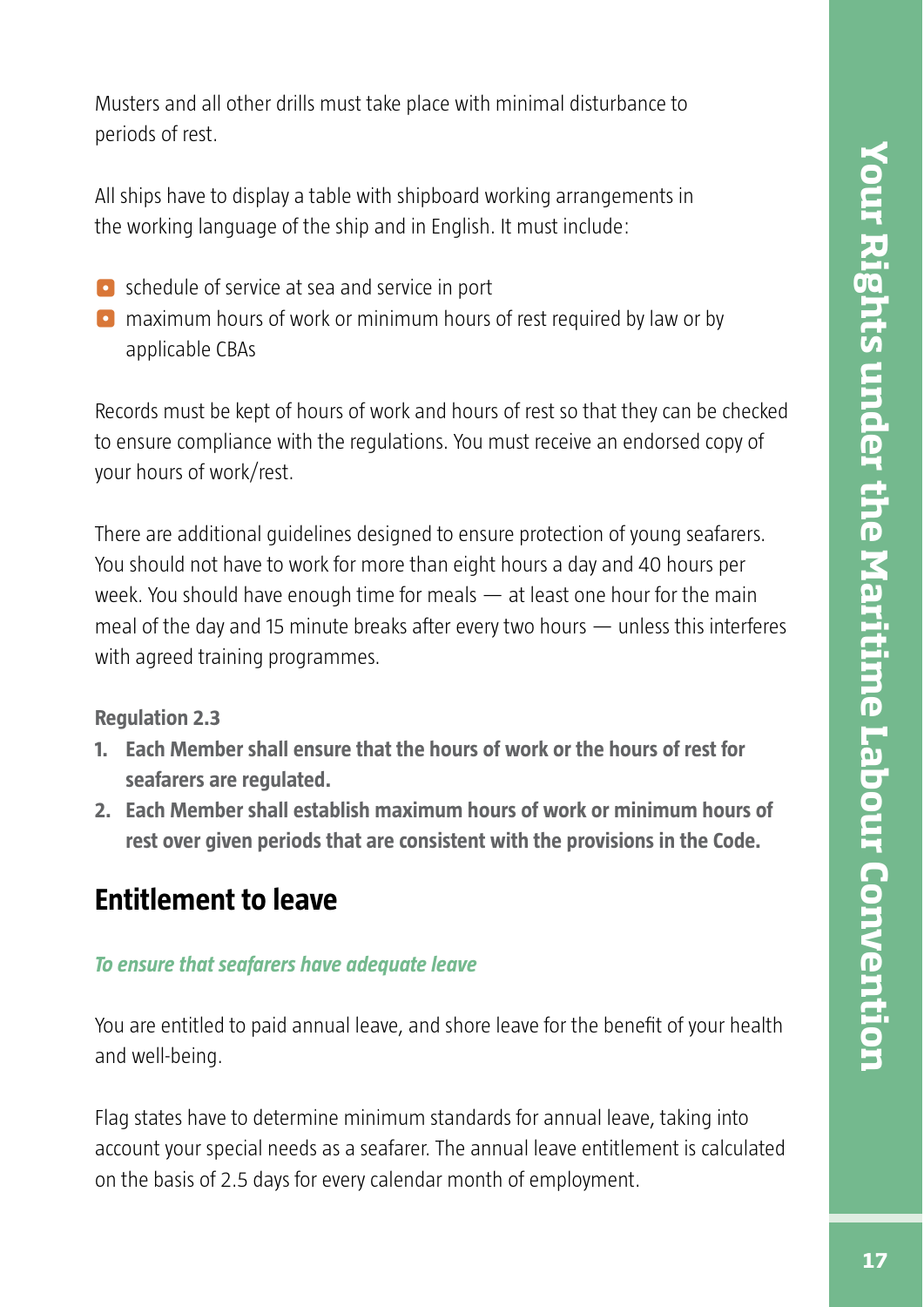Justified absences from work, such as sickness or attendance at an approved training course, cannot be considered annual leave. It is forbidden to deny or buy off your entitlement to paid annual leave.

**While you are on leave, all other contractual entitlements still apply; when you**  have signed off, the contract ends.

The following should not be counted as annual leave:

- **O** public and customary holidays
- $\bullet$  time off for illness, injury or maternity
- **O** temporary shore leave
- $\bullet$  compensatory leave

You should have the right to take annual leave in your home country. You should not be required to take leave in a place where you have no substantial connection unless it is with your agreement. If you do have to take your leave from a different place then you should be entitled to free transportation at the shipowner's expense to your place of recruitment as well as subsistence for the duration of the journey. The travel time should not be deducted from your paid annual leave.

When you take your leave should be agreed between you and your employer. You should be able to take all your leave at once, but sometimes it may be divided into parts.

#### **Regulation 2.4**

- **1. Each Member shall require that seafarers employed on ships that fly its flag are given paid leave under appropriate conditions, in accordance with the provisions in the Code.**
- **2. Seafarers shall be granted shore leave to benefit their health and well-being and with the operational requirements of their positions.**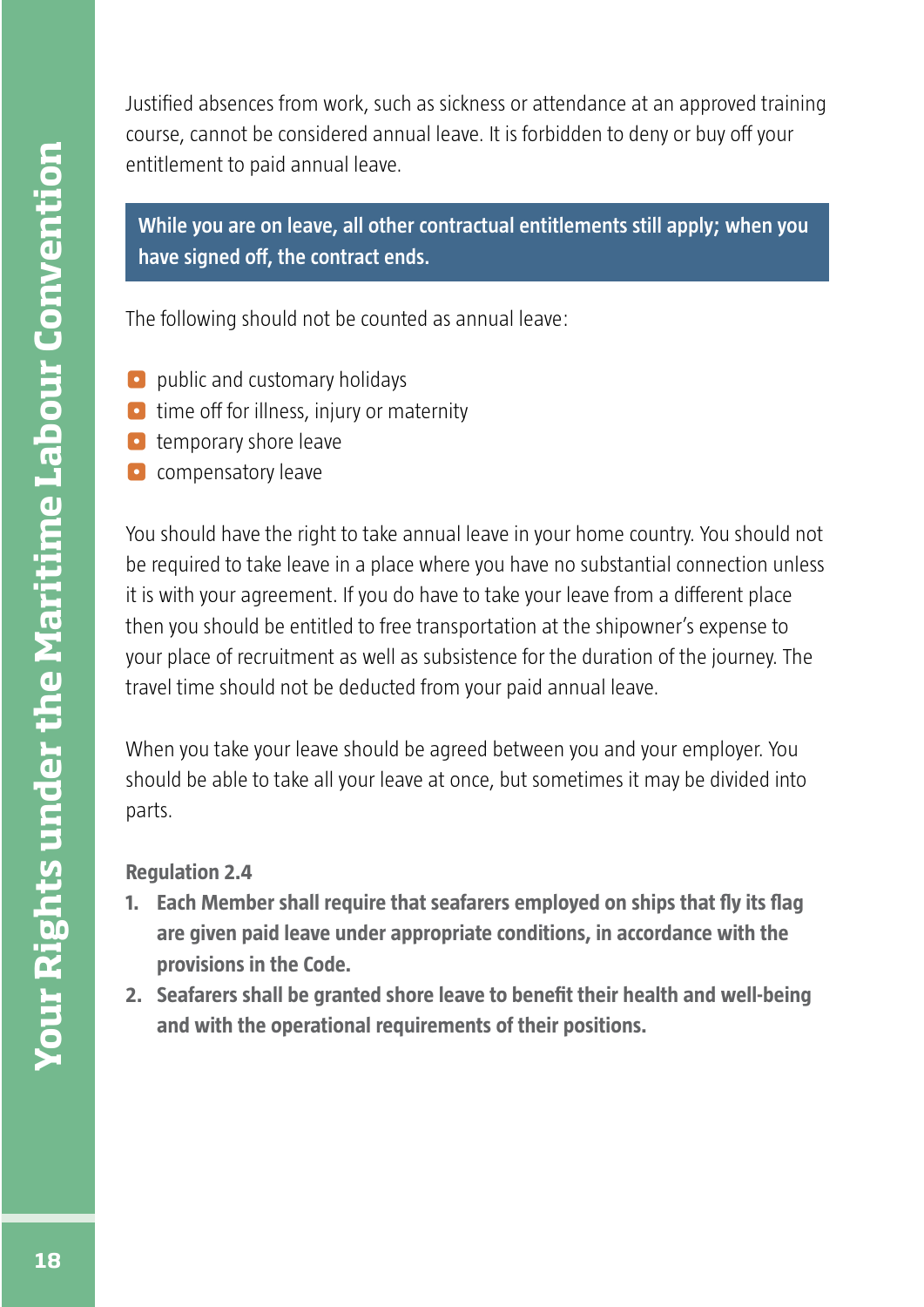# **Repatriation**

### *To ensure that seafarers are able to return home*

You have a right to be repatriated at no cost to yourself under the following circumstances:

- **•** your employment agreement expires while you are abroad
- $\bullet$  the shipowner terminates your contract
- $\bullet$  you terminate the contract for reasons that are justified
- **O** you are unable to carry out your duties under the agreement, for reasons such as illness, injury, shipwreck, trading in a war zone or if the shipowner fails to fulfil his/her legal obligations to you

The maximum period you can be expected to serve onboard before being entitled to repatriation at the shipowner's expense is 12 months.

Shipowners are not allowed to ask you for a contribution, nor can they make a deduction from your wages towards the cost of repatriation, unless you have seriously breached the terms of your employment agreement.

![](_page_28_Picture_10.jpeg)

**If the shipowner fails to pay for your repatriation, the flag state must take over this responsibility. If, for any reason, the fl ag state fails to do this, contact your consulate or diplomatic mission. They should be able to arrange your repatriation and claim the costs back**  from the flag state, which in turn can **claim against the shipowner. The port**  state should also help you to find a way **home.**

All ships flying flags of states that have signed the Convention must carry onboard and have available for seafarers a copy of the flag state's provisions on repatriation.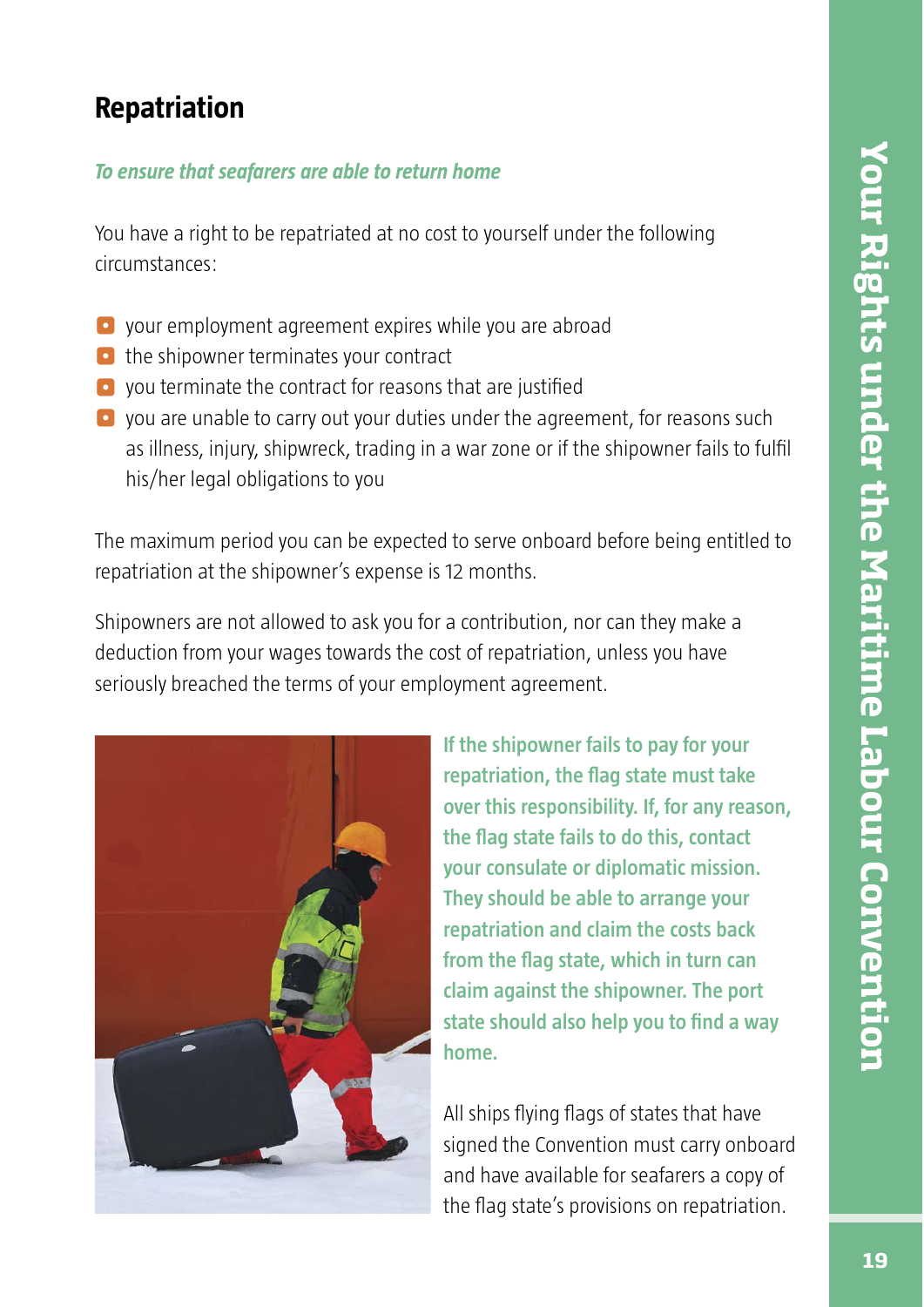The shipowner should pay for the following costs:

- $\bullet$  passage to the place of repatriation, normally by air
- $\bullet$  accommodation and food for the duration of the journey
- $\bullet$  pay and allowances for the duration of the journey if specified by CBAs or national laws
- **O** transportation of 30kg of your luggage
- $\bullet$  medical treatment where necessary to make you fit for travel

You should have the right to choose your preferred place of repatriation from the following options:

- $\bullet$  the place where you agreed to join the ship
- $\bullet$  the place stated in a CBA
- **•** your country of residence
- **O** any other place agreed at the time of engagement

### **You should agree to whichever option you prefer at the time of engagement.**

If you are under 18, have served at least four months on your first foreign-going voyage, and find that you are not suited to a life at sea, you should be given the opportunity of repatriation, at no expense to yourself, from the next suitable port of call.

#### **Regulation 2.5**

- **1. Seafarers have a right to be repatriated at no cost to themselves in the**  circumstances and under the conditions specified in the Code.
- **2. Each Member shall require ships that fly its flag to provide financial security to ensure that seafarers are duly repatriated in accordance with the Code.**

### **Seafarer compensation for the ship's loss or foundering**

#### *To ensure that seafarers are compensated when a ship is lost or has foundered*

You are entitled to adequate compensation in case of injury, loss or unemployment due to the ship's loss or foundering. This must be paid to you by the shipowner, and shouldn't prevent you from asserting any other rights to claim you may have under relevant national law.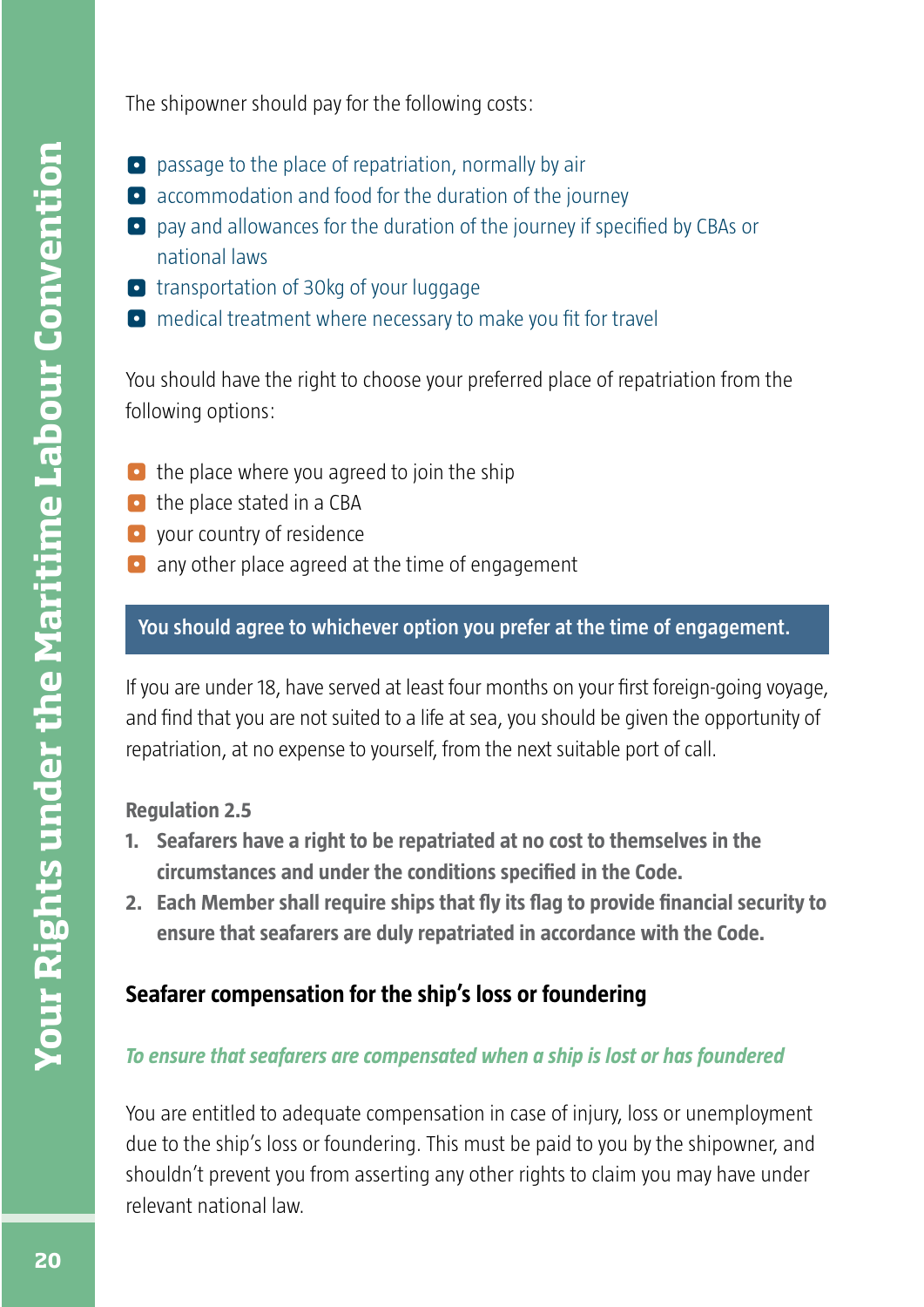For the period that you are unemployed, you should be paid the same amount as you would have received under your contract, but the total may be limited to two months' wages.

#### **Regulation 2.6**

**1. Seafarers are entitled to adequate compensation in the case of injury, loss or unemployment arising from the ship's loss or foundering.**

# **Manning levels**

## *To ensure that seafarers work onboard ships with sufficient personnel for the safe, effi cient and secure operation of the ship*

You have a right to work on a safely and securely operated ship. There must be adequate crew onboard, in terms of number and qualifications, to ensure the safety and security of the ship and all those onboard under all operating conditions. The manning levels have to take into account the need to avoid excessive hours of work, ensure sufficient rest and limit fatigue. They also have to take into account the requirement for seafarers working in catering and food services.

Manning levels also have to take into account the nature and conditions of the voyage.

If you think that your vessel is operating with insufficient manning, report it to Nautilus. There should be a complaints procedure in place to allow concerns to be raised with the flag state.

#### **Regulation 2.7**

**1. Each Member shall require that all ships that fly its flag have a sufficient number of seafarers employed onboard to ensure that ships are operated safely, effi ciently and with due regard to security under all conditions, taking into account concerns about seafarer fatigue and the particular nature and conditions of the voyage.**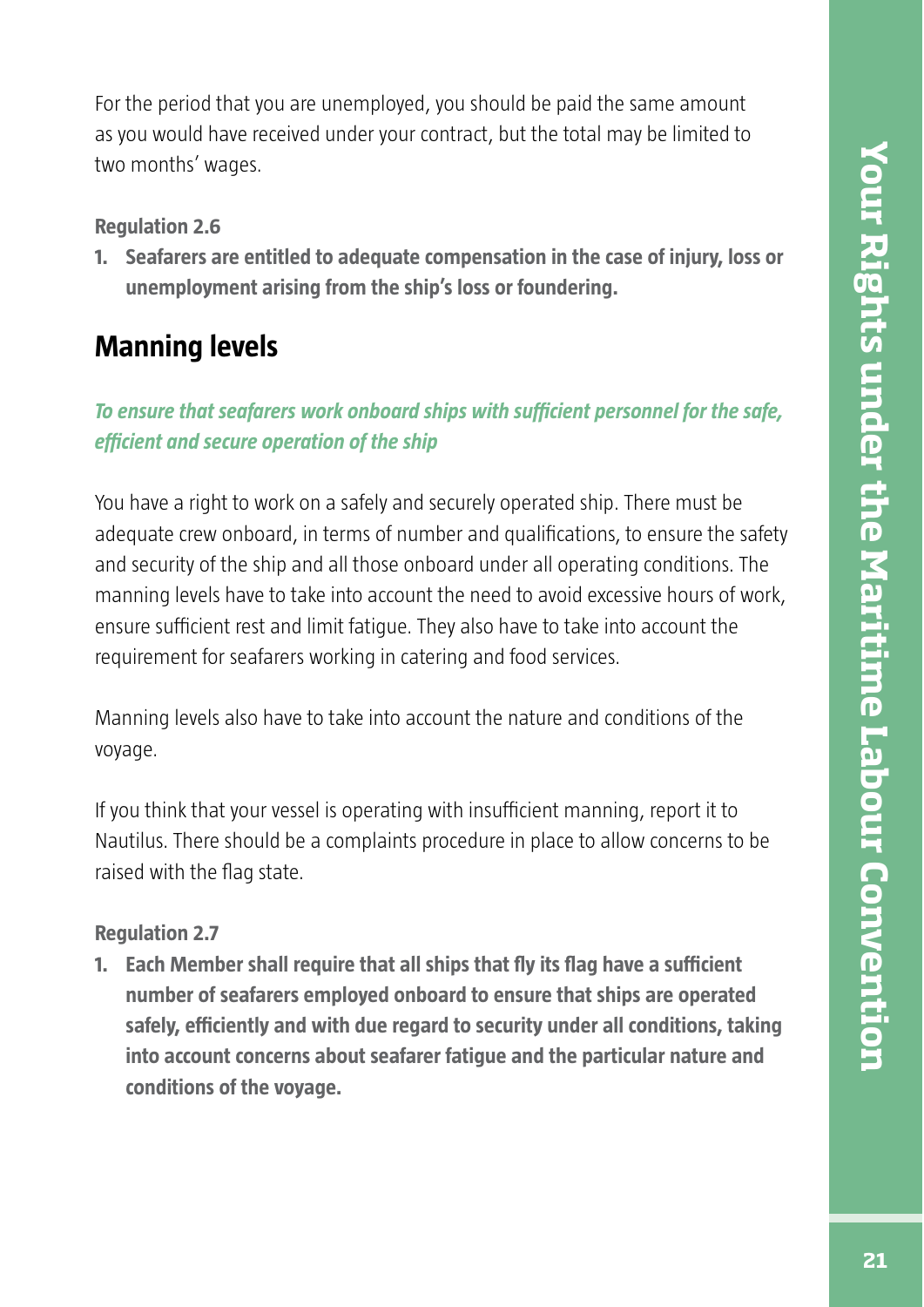# **Career and skill development and opportunities for seafarers' employment**

*To promote career and skill development and employment opportunities for seafarers*

Everyone concerned with the maritime industry has an interest in ensuring that the sector has a competent workforce. You should have the opportunity to strengthen your competencies, qualifications and employment opportunities.

**Regulation 2.8**

**1. Each Member shall have national policies to promote employment in the maritime sector and to encourage career and skill development and greater employment opportunities for seafarers domiciled in its territory.**

# **TITLE 3: Accommodation, Recreational Facilities, Food and Catering**

- $\bullet$  accommodation and recreational facilities
- **o** food and catering

# **Accommodation and recreational facilities**

# *To ensure that seafarers have decent accommodation and recreational facilities onboard*

You are entitled to safe and decent living and recreational facilities onboard.

Flag states have to pass laws and regulations obliging ships flying their flag to comply with a set of standards that must be inspected for compliance. Inspections have to be carried out when a ship is registered, re-registered or when substantial changes are made to the accommodation onboard.

The laws and regulations on accommodation and recreational facilities must also take into account the Convention's requirements for health and safety protection and accident prevention (*see page 39*).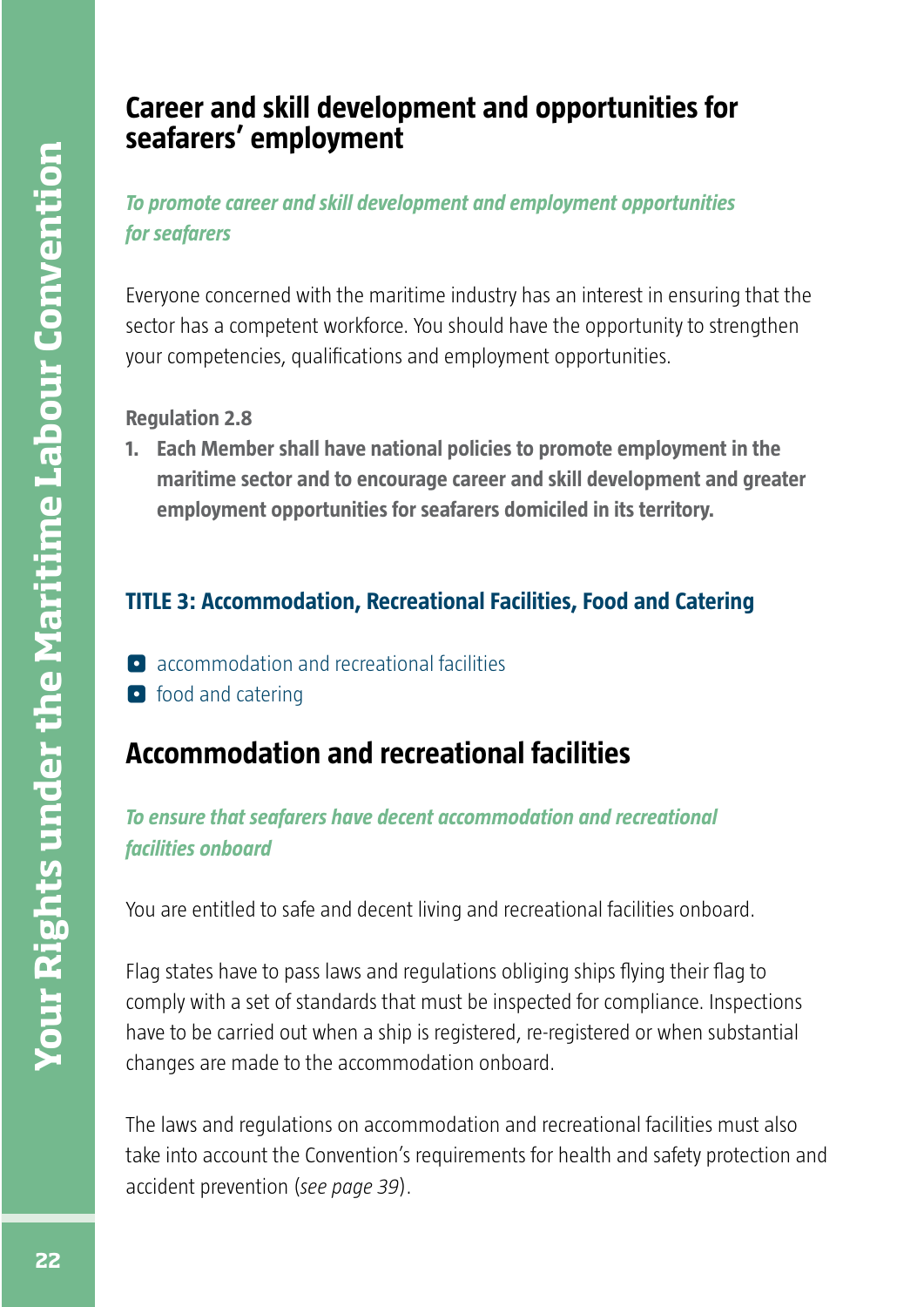When setting standards, particular attention must be given to:

- $\bullet$  the size of rooms and other accommodation spaces
- $\bullet$  heating and ventilation
- **O** noise, vibration and other ambient factors
- **O** sanitary facilities
- **o** lighting
- **o** hospital accommodation

The following tables set out the minimum requirements that flag states must ensure are fulfilled on their ships. However, provisions relating to ship construction and fixed equipment don't apply to ships built before the Convention came into forceon the 20 August 2013.

| <b>General</b>                  | <b>Requirement</b>                                                                                                                                                                                                       | <b>Exemptions &amp; Allowances</b>                                                                                                            |
|---------------------------------|--------------------------------------------------------------------------------------------------------------------------------------------------------------------------------------------------------------------------|-----------------------------------------------------------------------------------------------------------------------------------------------|
| <b>Bulkheads</b>                | Watertight, gas-tight and<br>constructed from materials<br>that are fit for purpose                                                                                                                                      |                                                                                                                                               |
| <b>Headroom</b>                 | Adequate and not less than<br>203cm                                                                                                                                                                                      | Limited reduction can be permitted<br>by the authorities responsible for<br>regulation if reasonable and if<br>seafarers are not discomforted |
| <b>Insulation</b>               | Adequate                                                                                                                                                                                                                 |                                                                                                                                               |
| <b>Lighting and</b><br>drainage | Proper and sufficient                                                                                                                                                                                                    |                                                                                                                                               |
| <b>Heating in ships</b>         | Adequate heating systems.<br>Heating systems should be<br>able to maintain a satisfactory<br>temperature in the normal<br>conditions of the trading area                                                                 | Where ship is trading exclusively<br>in tropical climates                                                                                     |
| <b>Ventilation in ships</b>     | Air conditioning for seafarer<br>accommodation, radio rooms<br>and central machinery control<br>rooms. The ventilation and air<br>conditioning system should at<br>all times maintain comfortable<br>conditions for crew | Where ship is regularly<br>trading in a temperate climate                                                                                     |

(Text in italics in the table below indicates that the provision is from the guidelines, part B of the code.)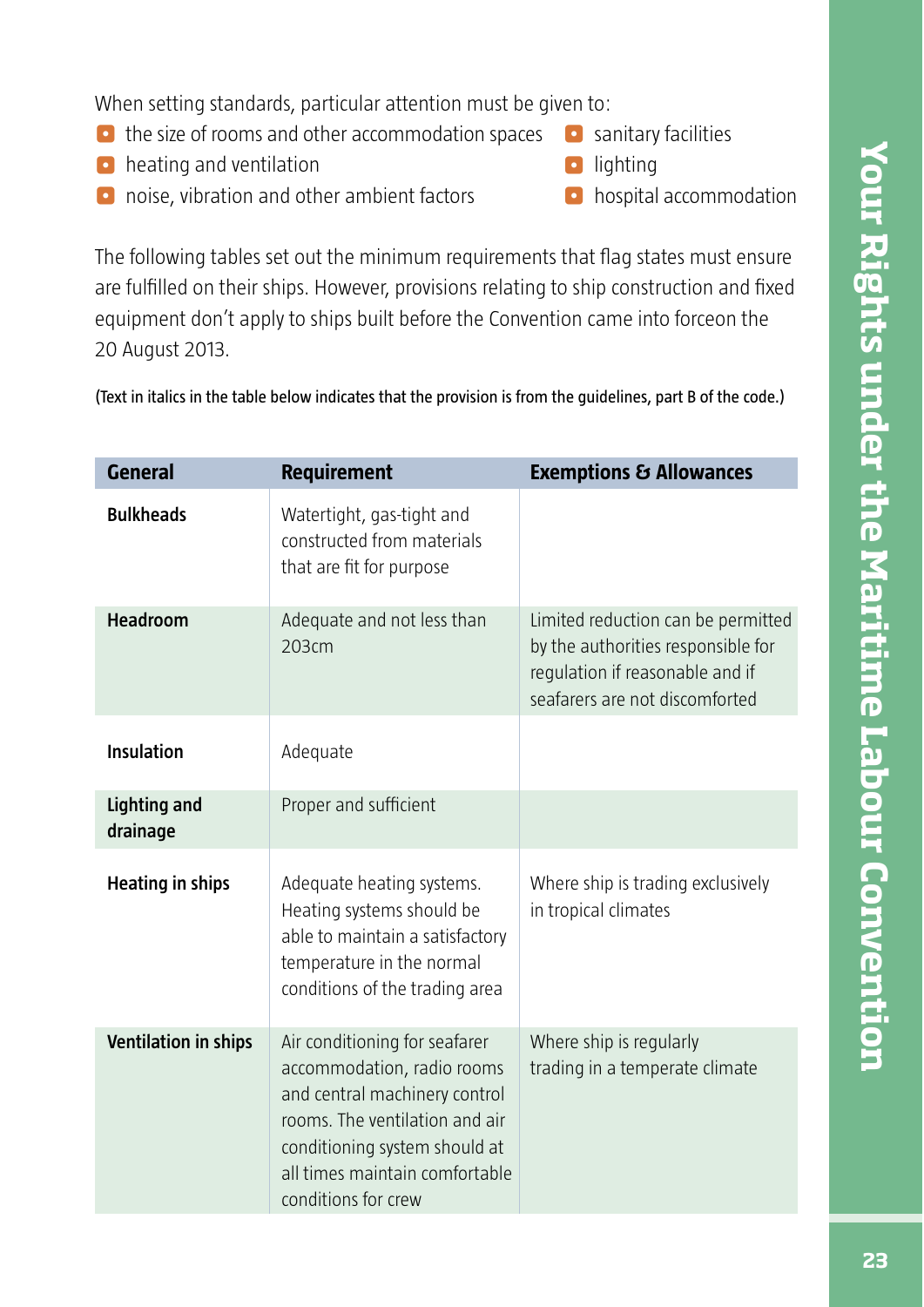| <b>General</b>                                                               | <b>Requirement</b>                                                                                                                                                                                                                                                                                                                                                                                                                                                                                                                                                                                                                                                                                                                                                                                                                                           | <b>Exemptions &amp; Allowances</b> |
|------------------------------------------------------------------------------|--------------------------------------------------------------------------------------------------------------------------------------------------------------------------------------------------------------------------------------------------------------------------------------------------------------------------------------------------------------------------------------------------------------------------------------------------------------------------------------------------------------------------------------------------------------------------------------------------------------------------------------------------------------------------------------------------------------------------------------------------------------------------------------------------------------------------------------------------------------|------------------------------------|
| <b>Health and safety</b><br>protection and<br>accident prevention            | Health and safety protection<br>and accident prevention<br>requirements apply to<br>accommodation and<br>recreational and catering<br>facilities. They must prevent<br>the risk of exposure to hazards<br>and provide acceptable<br>occupational and onboard<br>living environment for seafarers                                                                                                                                                                                                                                                                                                                                                                                                                                                                                                                                                             |                                    |
| Prevention of noise,<br>vibration, other<br>ambient factors<br>and chemicals | Reasonable precautions must<br>be taken to prevent the risk of<br>exposure to hazardous levels of<br>noise, vibration, other harmful<br>ambient factors and chemicals.<br>Accommodation and<br>recreational and catering<br>facilities should be located as<br>far as practicable from the<br>engines, steering gear rooms,<br>deck winches, ventilation,<br>heating and air-conditioning<br>equipment and other noisy<br>machinery and apparatus.<br>There should be adequate<br>sound proofing and insulation<br>against engine room noise.<br>Limits for noise levels in working<br>and living spaces should be in<br>line with ILO and IMO<br>international guidelines;<br>copies should be available and<br>accessible to seafarers onboard.<br>No accommodation,<br>recreational or catering<br>facilities should be exposed to<br>excessive vibration |                                    |
| Ships trading regularly<br>to mosquito-infested<br>ports                     | Fitted with appropriate devices                                                                                                                                                                                                                                                                                                                                                                                                                                                                                                                                                                                                                                                                                                                                                                                                                              |                                    |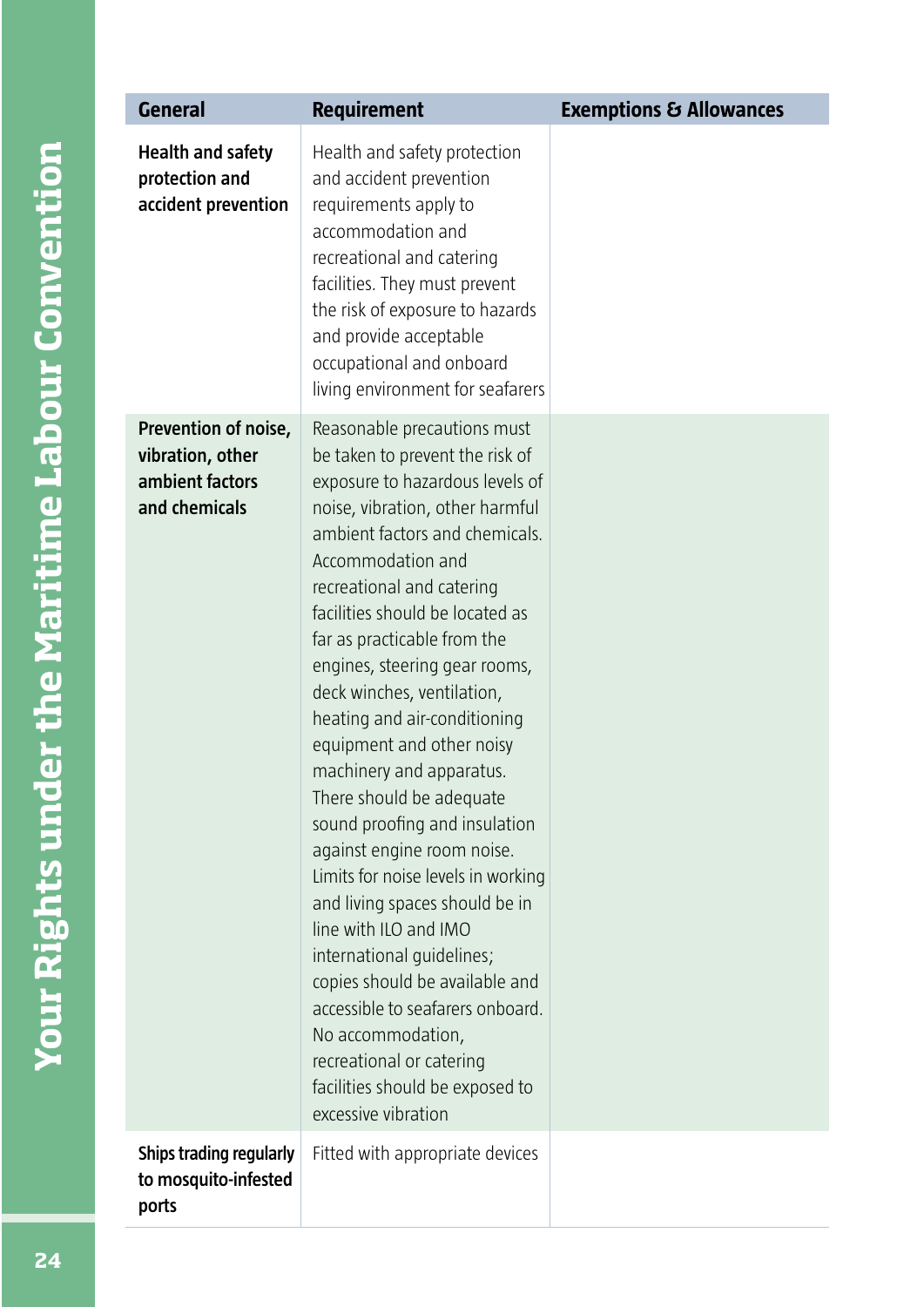| <b>General</b>                   | <b>Requirement</b>                                                                                                                                                                                                                                                                                                                                                                                                                                                                                                                                                                                                                        | <b>Exemptions &amp; Allowances</b>                                                                                                                                                    |
|----------------------------------|-------------------------------------------------------------------------------------------------------------------------------------------------------------------------------------------------------------------------------------------------------------------------------------------------------------------------------------------------------------------------------------------------------------------------------------------------------------------------------------------------------------------------------------------------------------------------------------------------------------------------------------------|---------------------------------------------------------------------------------------------------------------------------------------------------------------------------------------|
| <b>Hospital</b><br>accommodation | Separate hospital<br>accommodation to be used<br>exclusively for medical purposes,<br>on ships with 15 or more<br>seafarers, on voyages of more<br>than three days.<br>The accommodation should be<br>comfortable and designed for<br>medical consultations, first aid<br>and to prevent the spread of<br>infectious diseases.<br>There should be separate<br>sanitary facilities, at least one<br>toilet, one wash basin and one<br>tub/shower                                                                                                                                                                                           | May be relaxed for ships<br>engaged in coastal trade.                                                                                                                                 |
| <b>Mess rooms</b>                | Located separate from sleeping<br>rooms, close to the galley.<br>Adequate for the number of<br>crew.<br>Where there is more than one<br>mess room, one should be for<br>the master and officers,<br>separate facilities should be<br>provided for all other seafarers.<br>Floor area per person should be<br>at least 1.5 square metres.<br>Mess rooms should be equipped<br>with sufficient tables and seats.<br>There should be facilities for hot<br>beverages, cool water and a<br>conveniently situated refrigerator<br>available at all times.<br>Shipowner should provide good<br>quality plates, cups and other<br>mess utensils. | Ships of less than 3,000GT may<br>be exempt following consultation<br>with shipowners' and seafarers'<br>representatives<br>Recommended floor area may be<br>less on passenger ships. |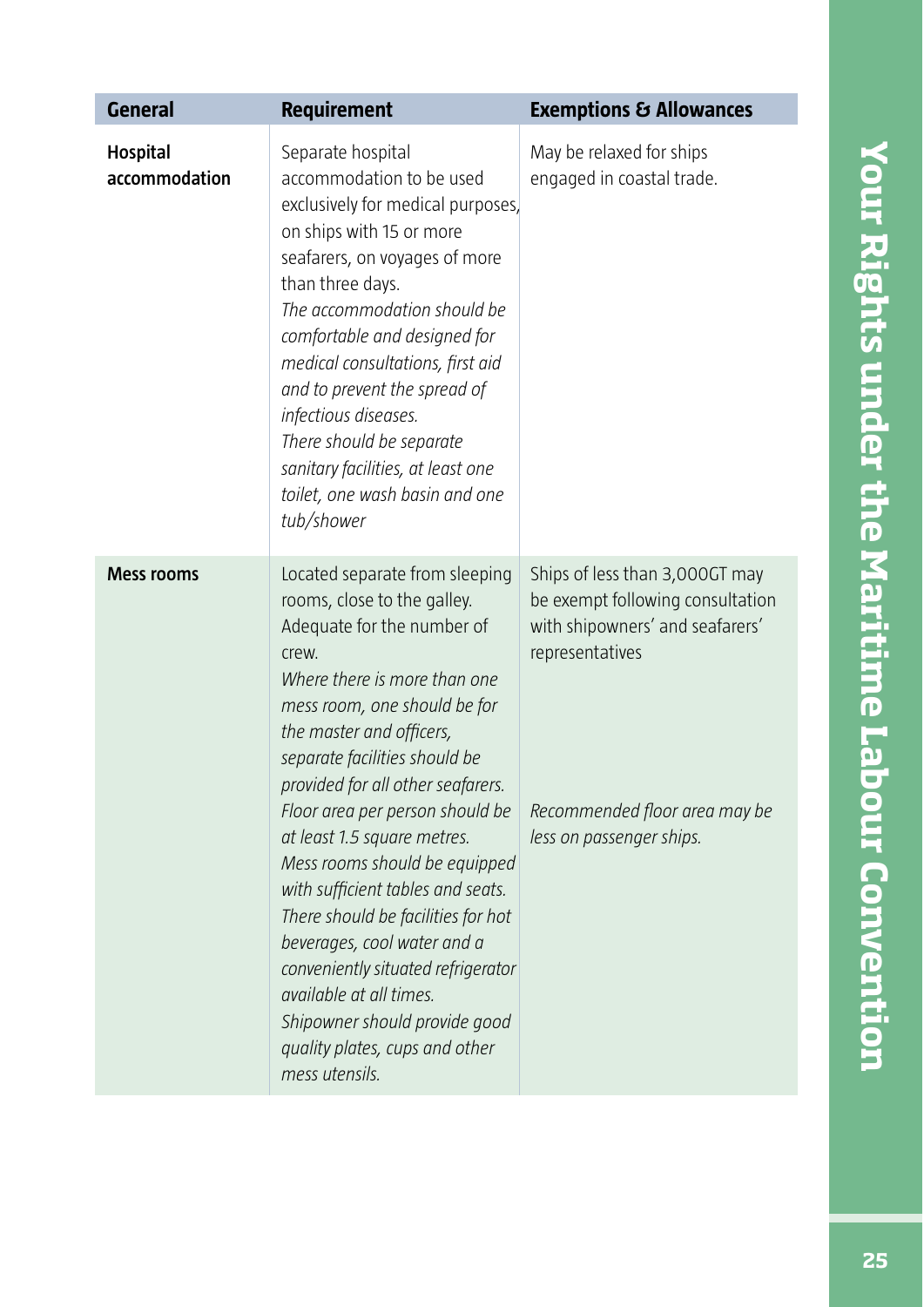| <b>General</b>                               | <b>Requirement</b>                                                                                                                                                                                                                                                                                                                                                                                                                                                                                   | <b>Exemptions &amp; Allowances</b>                                                                                        |
|----------------------------------------------|------------------------------------------------------------------------------------------------------------------------------------------------------------------------------------------------------------------------------------------------------------------------------------------------------------------------------------------------------------------------------------------------------------------------------------------------------------------------------------------------------|---------------------------------------------------------------------------------------------------------------------------|
| <b>Recreational</b><br>facilities, amenities | Appropriate to meet the needs<br>of all seafarers living and<br>working onboard.<br>Taking into account health and<br>safety protection and accident<br>prevention.<br>Ideally, some or all of the<br>following should be provided:<br>smoking room and bars, TV,<br>radio, video, CD, DVD and PC<br>equipment, sports and<br>swimming facilities, table and<br>deck games, library, facilities<br>for practising handicrafts,<br>communication facilities<br>including email and internet<br>access |                                                                                                                           |
| <b>Laundry facilities</b>                    | Appropriately situated and<br>furnished.<br>Laundry facilities should include<br>washing machines, drying<br>machines or drying rooms and<br>irons and ironing boards                                                                                                                                                                                                                                                                                                                                | Ships of less than 200GT may<br>be exempt following<br>consultation with shipowners'<br>and seafarers' representatives    |
| <b>Other facilities</b>                      | Changing rooms (if they exist)<br>for engine department personnel<br>should be easily accessible but<br>outside the machinery space.<br>They should be fitted with<br>individual lockers, tubs/showers<br>and wash basins with hot and<br>cold running fresh water.                                                                                                                                                                                                                                  |                                                                                                                           |
| Deck space                                   | Open deck space accessible to<br>off-duty seafarers.                                                                                                                                                                                                                                                                                                                                                                                                                                                 |                                                                                                                           |
| Ship's office(s)                             | For use by deck and<br>engine departments.                                                                                                                                                                                                                                                                                                                                                                                                                                                           | Ships of less than 3,000GT<br>may be exempt following<br>consultation with shipowners'<br>and seafarers' representatives. |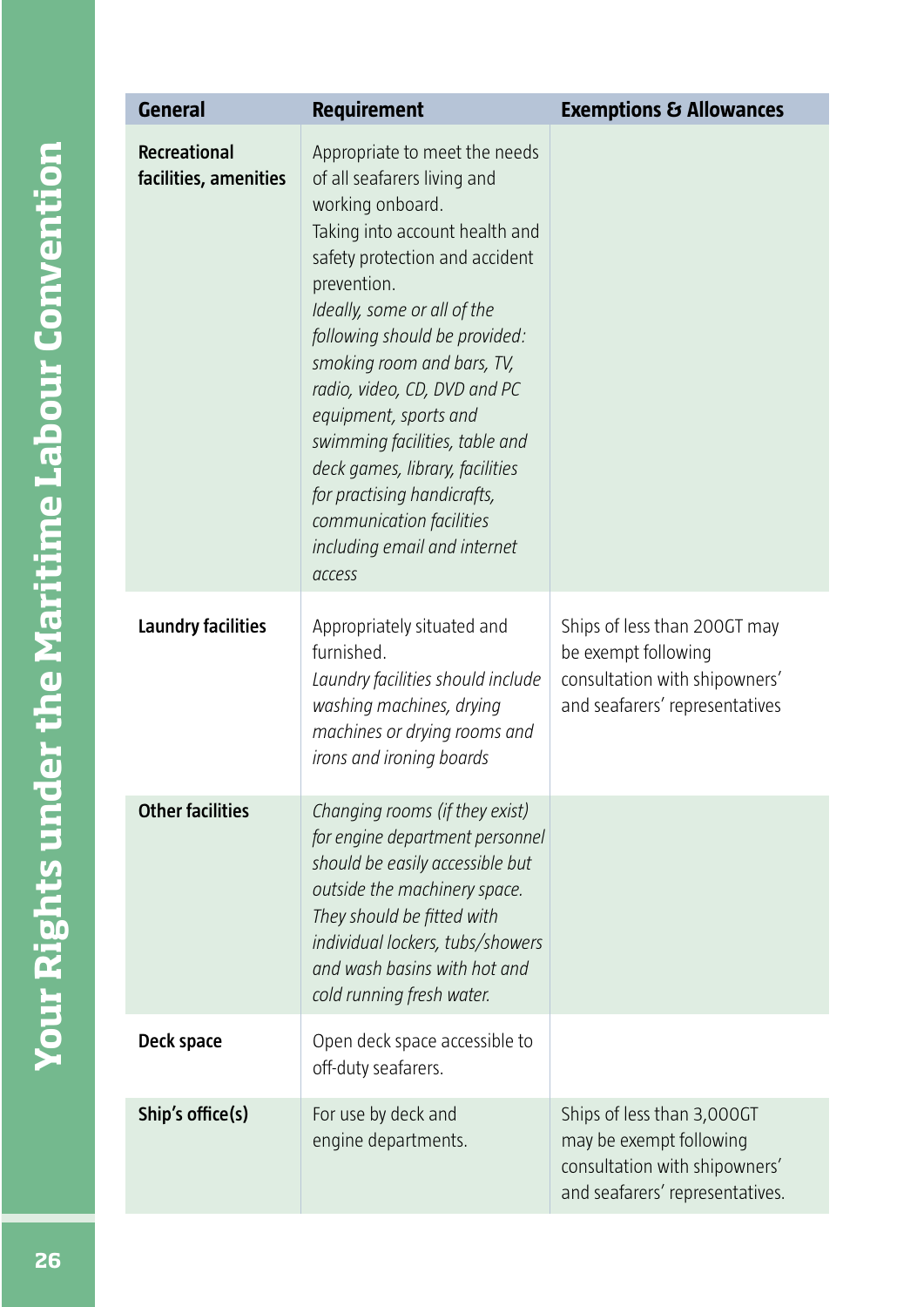| <b>General</b>                                         | <b>Requirement</b>                                                                                                                                                    | <b>Exemptions &amp; Allowances</b>                                                                                                                                                                              |
|--------------------------------------------------------|-----------------------------------------------------------------------------------------------------------------------------------------------------------------------|-----------------------------------------------------------------------------------------------------------------------------------------------------------------------------------------------------------------|
| <b>Inspections</b>                                     | Master should be required to<br>oversee frequent inspections to<br>ensure decent, clean, well-<br>maintained conditions onboard.<br>Results to be recorded for review |                                                                                                                                                                                                                 |
| <b>Variations for</b><br>religious/social<br>practices | Variations for religious/social<br>practices                                                                                                                          | The competent authority may<br>permit such variations after<br>consultation with the shipowners'<br>and seafarers representatives but<br>they must not result in facilities that<br>are less favourable overall |

| <b>Sleeping</b><br><b>Accommodation</b>                                                  | <b>Requirement</b>                                                                                                                                               | <b>Exemptions &amp; Allowances</b>                                                                                                                              |
|------------------------------------------------------------------------------------------|------------------------------------------------------------------------------------------------------------------------------------------------------------------|-----------------------------------------------------------------------------------------------------------------------------------------------------------------|
| <b>Situation of sleeping</b><br>rooms on vessels                                         | Above the load line,<br>amidships or aft.                                                                                                                        | In exceptional cases sleeping rooms<br>may be located in the fore part of<br>the ship, never forward of the<br>collision bulkhead                               |
| <b>Situation of sleeping</b><br>rooms on passenger<br>ships and special<br>purpose ships | As above.                                                                                                                                                        | May be below the load line if<br>lighting and ventilation is<br>satisfactory, but never immediately<br>beneath working alleyways.                               |
| <b>Access to sleeping</b><br>rooms                                                       | No direct openings from cargo<br>and machinery spaces, galleys,<br>storerooms, drying rooms or<br>communal sanitary areas.                                       |                                                                                                                                                                 |
| Lighting in sleeping<br>rooms and mess<br>rooms                                          | Natural light and adequate<br>artificial light.<br>Sidelights in sleeping rooms<br>should have curtains.<br>Each berth should be provided<br>with a reading lamp | Satisfactory arrangements should<br>be made on passenger ships and<br>special purpose ships in cases<br>where sleeping rooms are located<br>below the load line |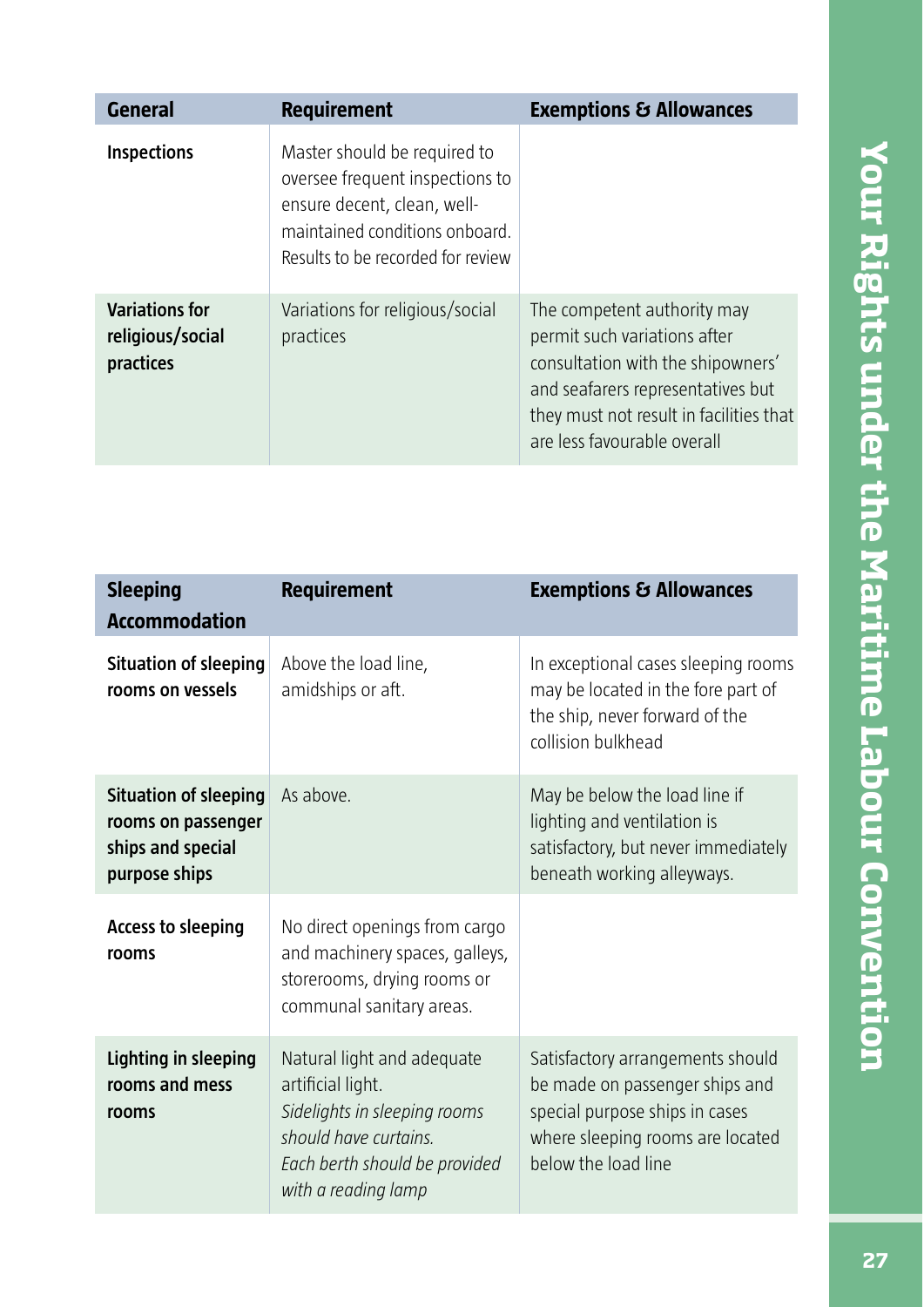| <b>Sleeping</b><br><b>Accommodation</b>                                  | <b>Requirement</b>                                                                                                                                                                                                                                                                                                                                                                                                                              | <b>Exemptions &amp; Allowances</b>                                                                                                                                                                                                                                            |
|--------------------------------------------------------------------------|-------------------------------------------------------------------------------------------------------------------------------------------------------------------------------------------------------------------------------------------------------------------------------------------------------------------------------------------------------------------------------------------------------------------------------------------------|-------------------------------------------------------------------------------------------------------------------------------------------------------------------------------------------------------------------------------------------------------------------------------|
| <b>Ventilation and</b><br>heating in sleeping<br>rooms and mess<br>rooms | Adequate.                                                                                                                                                                                                                                                                                                                                                                                                                                       |                                                                                                                                                                                                                                                                               |
| Sleeping rooms on<br>vessels other than<br>passenger ships               | Individual rooms.<br>In case of exemptions (where<br>permitted), on ships of less<br>than 3,000GT, a maximum of<br>two seafarers to one room is<br>allowed, and the room must<br>be at least 7 square metres                                                                                                                                                                                                                                    | Ships of less than 3,000GT and<br>special purpose ships may be<br>exempt following consultation<br>with shipowners' and seafarers'<br>representatives                                                                                                                         |
| <b>Sleeping rooms</b>                                                    | Separate rooms for men and<br>women. Adequate size and<br>properly equipped. Separate<br>berths.<br>Where possible, sleeping rooms<br>should be planned and equipped<br>with a private bathroom,<br>including a toilet. They should be<br>fitted with a mirror, cabinet for<br>toiletries, book rack and coat<br>hooks. They should be arranged<br>so that seafarers working during<br>the day don't have to share a<br>room with watchkeepers. |                                                                                                                                                                                                                                                                               |
| Floor area: single<br>berth rooms in ships<br>less than 3,000GT          | 4.5 (7.5 for officers*)<br>square metres.                                                                                                                                                                                                                                                                                                                                                                                                       | Reduced area may be permitted<br>in order to provide single berth<br>rooms on ships below 3,000GT,<br>passenger ships and special<br>purpose ships.<br>Ships of less than 200GT may be<br>exempt following consultation with<br>shipowners' and seafarers'<br>representatives |
| Floor area: single<br>berth rooms in ships<br>3,000-10,000GT             | 5.5 $(8.5$ for officers <sup>*</sup> )<br>square metres.                                                                                                                                                                                                                                                                                                                                                                                        |                                                                                                                                                                                                                                                                               |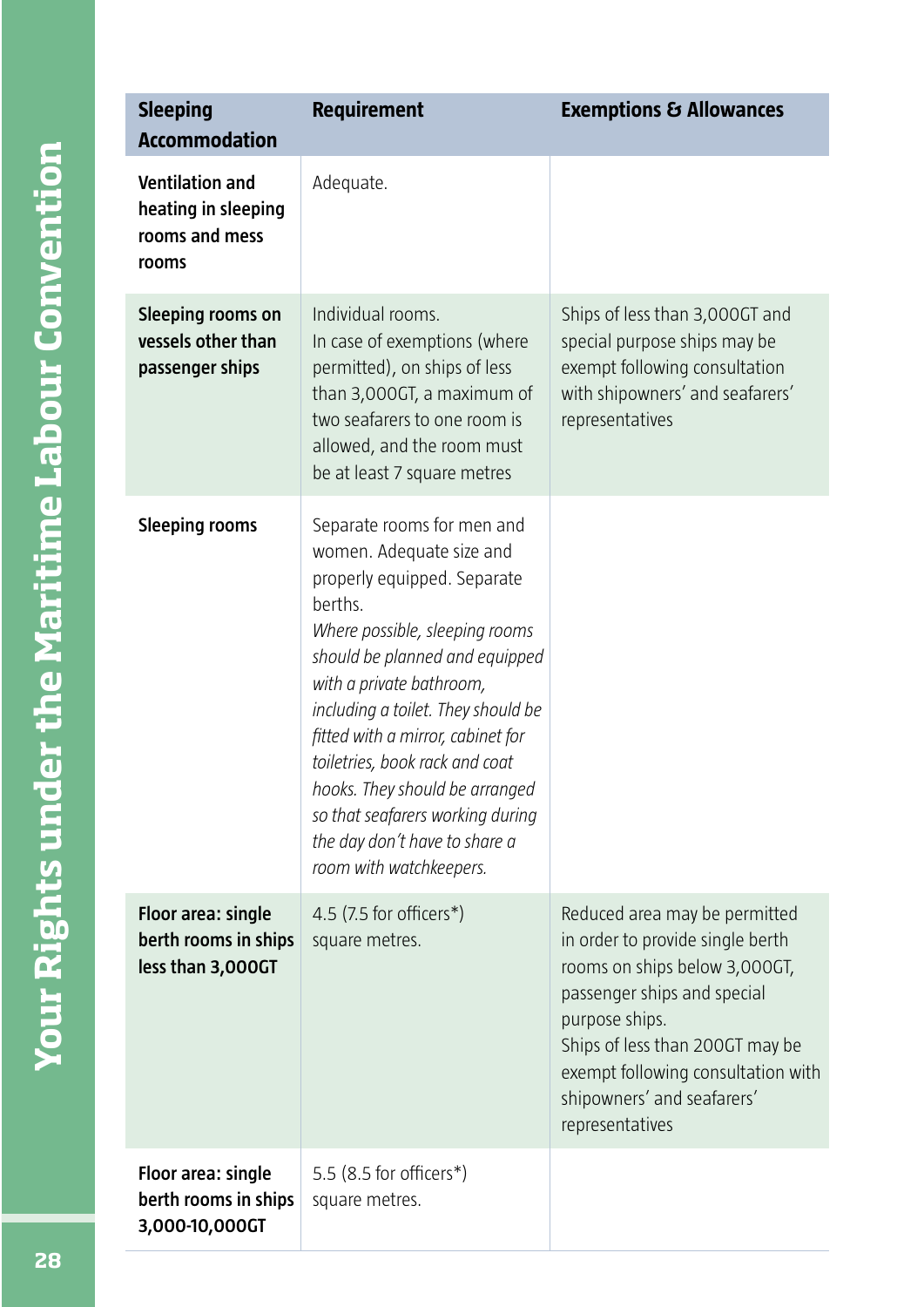| <b>Sleeping</b><br><b>Accommodation</b>                                                      | <b>Requirement</b>                                                                                                                               | <b>Exemptions &amp; Allowances</b>                                                                                       |
|----------------------------------------------------------------------------------------------|--------------------------------------------------------------------------------------------------------------------------------------------------|--------------------------------------------------------------------------------------------------------------------------|
| Floor area: single<br>berth rooms in ships<br>over 10,000GT                                  | 7 (10 for officers*)<br>square metres.                                                                                                           |                                                                                                                          |
| Floor area: sleeping<br>rooms for ratings on<br>passenger ships and<br>special purpose ships | 7.5 square metres in rooms for<br>two people, 11.5 square metres<br>in rooms for three people,<br>14.5 square metres in rooms<br>for four people | Ships of less than 200GT may<br>be exempt following consultation<br>with shipowners' and seafarers'<br>representatives   |
| Floor area: special<br>purpose ships                                                         | May have more than four<br>people to a room, minimum<br>of 3.6 square metres required<br>per person                                              | Ships of less than 200GT may<br>be exempt following consultation<br>with shipowners' and seafarers'<br>representatives   |
| Master, chief<br>engineer, chief<br>navigating officer                                       | Sitting room/day room in<br>addition to sleeping quarters                                                                                        | Ships of less than 3,000GT may<br>be exempt following consultation<br>with shipowners' and seafarers'<br>representatives |
|                                                                                              |                                                                                                                                                  |                                                                                                                          |
|                                                                                              | *Applies for officers where no private sitting room or day room is provided                                                                      |                                                                                                                          |

| <b>Berths</b>                          | Minimum inside dimension:<br>198cm x 80cm, Berths should<br>be as comfortable as possible<br>for the seafarer and partners<br>who may accompany them.<br>Berths should be fitted with a<br>comfortable mattress.<br>Berths should be no more than<br>two-tier and should not<br>obstruct sidelights |  |
|----------------------------------------|-----------------------------------------------------------------------------------------------------------------------------------------------------------------------------------------------------------------------------------------------------------------------------------------------------|--|
| <b>Bedding and other</b><br>provisions | Clean bedding, towels, soap<br>and toilet paper should be<br>supplied by the shipowner                                                                                                                                                                                                              |  |
| <b>Furniture per</b><br>sleeping room  | Table/desk.<br>Comfortable seating                                                                                                                                                                                                                                                                  |  |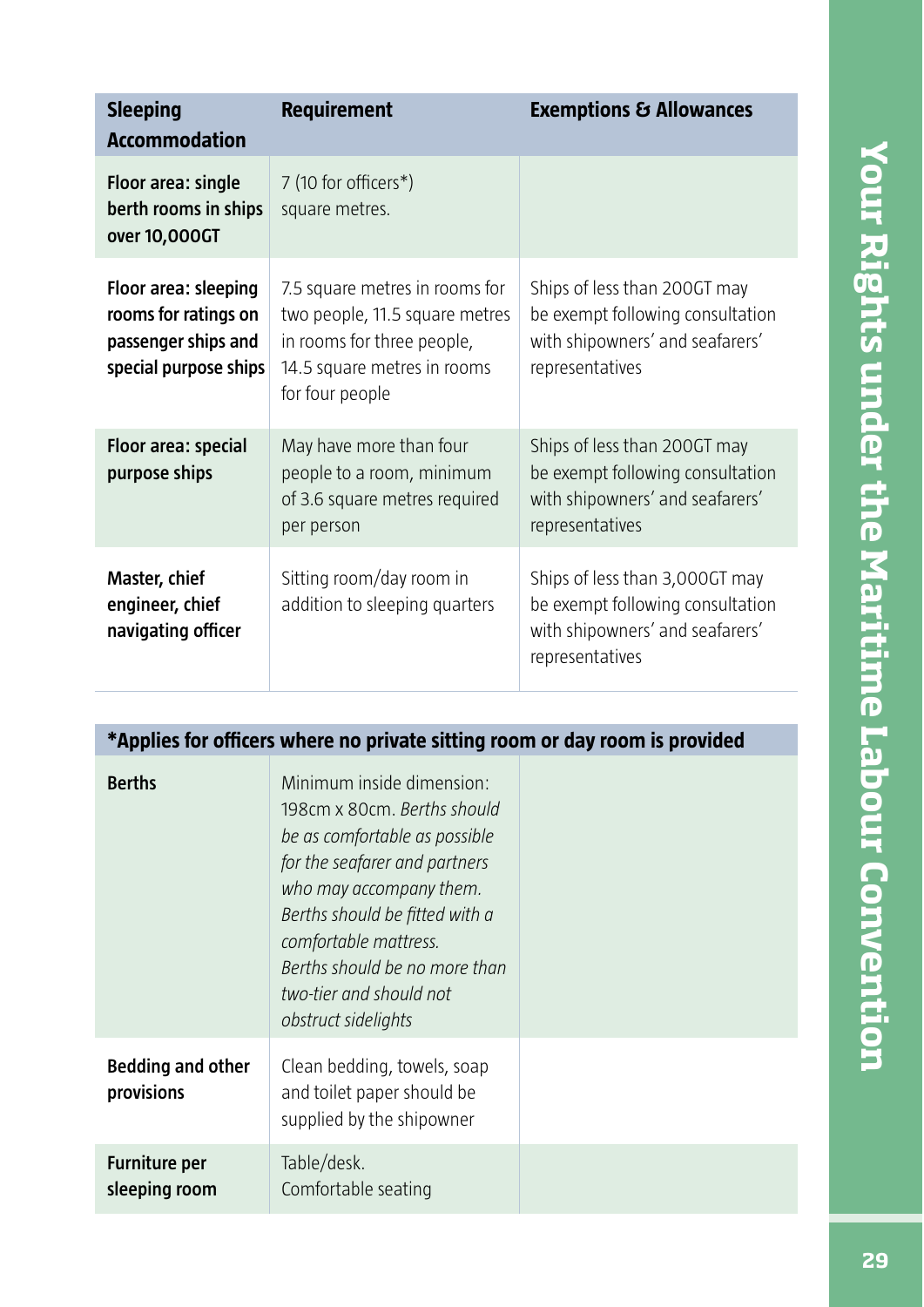| <b>Sanitary Facilities</b>  | <b>Requirement</b>                                                                                                                                                                                                                                                                                                                                   | <b>Exemptions &amp; Allowances</b> |
|-----------------------------|------------------------------------------------------------------------------------------------------------------------------------------------------------------------------------------------------------------------------------------------------------------------------------------------------------------------------------------------------|------------------------------------|
| <b>Furniture per person</b> | Lockable clothes locker<br>(min 475 litres).<br>Drawer (min 56 litres).<br>If combined, min total volume<br>of 500 litres.                                                                                                                                                                                                                           |                                    |
| All ships                   | Minimum of one toilet, one<br>wash basin, and one tub/<br>shower for every six persons<br>without private facilities.<br>Toilets should have flushing<br>mechanisms.<br>Toilets should be separate from,<br>but convenient for sleeping<br>and wash rooms.<br>All sanitary facilities should<br>have sufficient lighting, heating<br>and ventilation |                                    |
| All wash places             | Hot and cold fresh running<br>water.                                                                                                                                                                                                                                                                                                                 |                                    |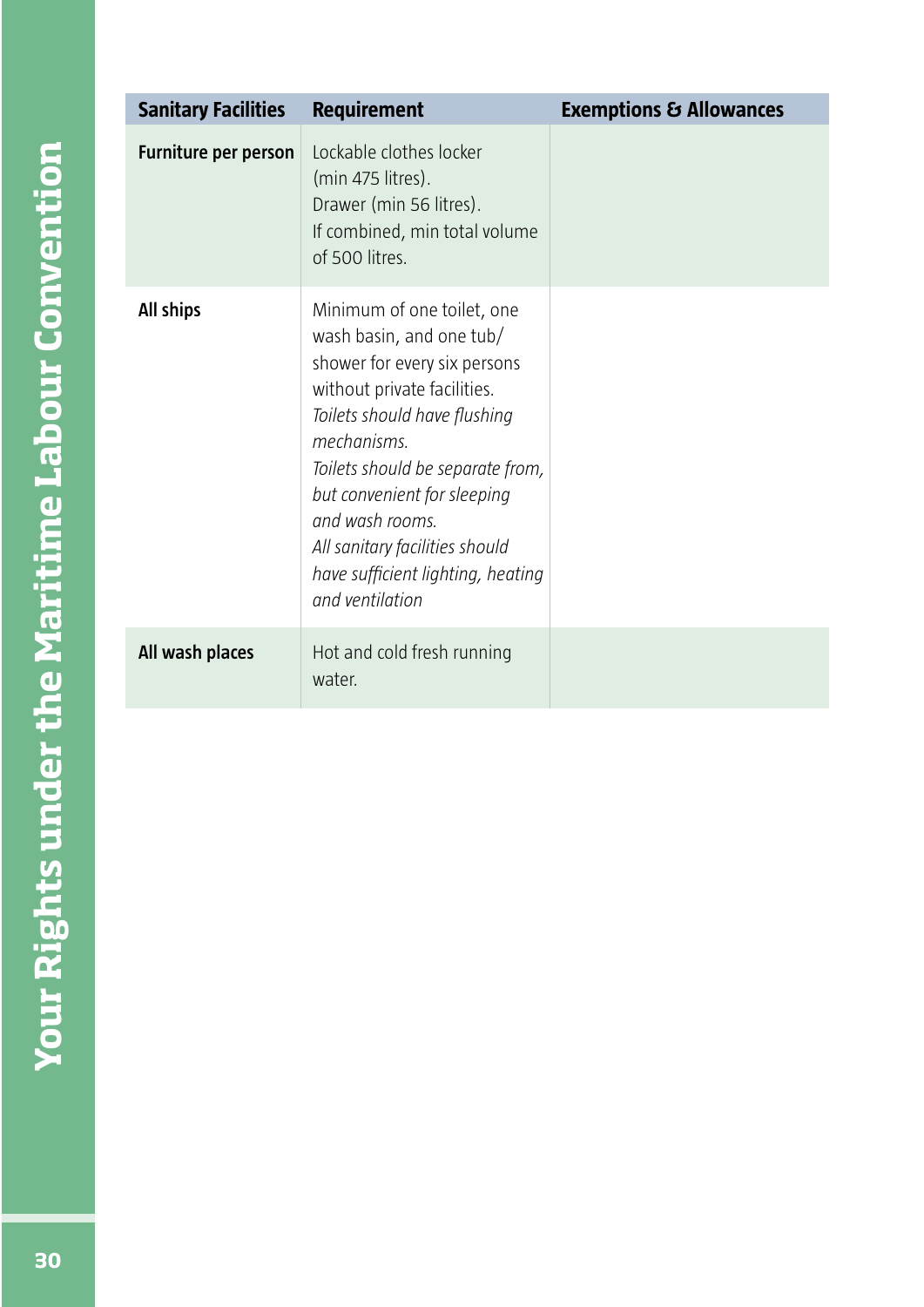|  | <b>ACCOMMODATION TABLE</b> |  |  |
|--|----------------------------|--|--|
|--|----------------------------|--|--|

|                                                 | <b>Ships</b><br>above<br>3,000GT                                                               | Passenger<br>ships                | <b>Special</b><br>purpose<br>ships      | <b>Ships</b><br>below<br>3,000GT  | <b>Ships</b><br>below<br><b>200GT</b> |
|-------------------------------------------------|------------------------------------------------------------------------------------------------|-----------------------------------|-----------------------------------------|-----------------------------------|---------------------------------------|
| <b>Individual sleeping</b><br>rooms             | Yes                                                                                            | <b>No</b>                         | Maybe                                   | Maybe                             | Maybe                                 |
| Separate sleeping rooms<br>for men and women    | Yes                                                                                            | Yes                               | Yes                                     | Yes                               | Yes                                   |
| <b>Separate bed</b><br>1.98 x 80 cm             | Yes                                                                                            | Yes                               | Yes                                     | Yes                               | Yes                                   |
| Headroom 203 cm                                 | Yes                                                                                            | Yes                               | Yes                                     | Yes                               | Yes                                   |
| Min floor area in single<br>berth sleeping room | $5.5$ sq m<br>in ships<br>$3,000$ GT-<br>10,000GT;<br>7 sq m<br>ships more<br>than<br>10,000GT | 4.5 sq m<br>possible<br>reduction | 4.5 sq m<br>possible<br>reduction       | 4.5 sq m<br>possible<br>reduction | $4.5$ sq m<br>possible<br>reduction   |
| Two seafarers/<br>sleeping room                 | No                                                                                             | Yes                               | Maybe                                   | Maybe                             |                                       |
| Three or four seafarers/<br>sleeping room       | <b>No</b>                                                                                      | Yes                               | Maybe                                   | Maybe                             |                                       |
| More than four ratings/<br>sleeping room        | No                                                                                             | Yes                               | Yes, at least<br>3.6 sq m<br>per person | Maybe                             |                                       |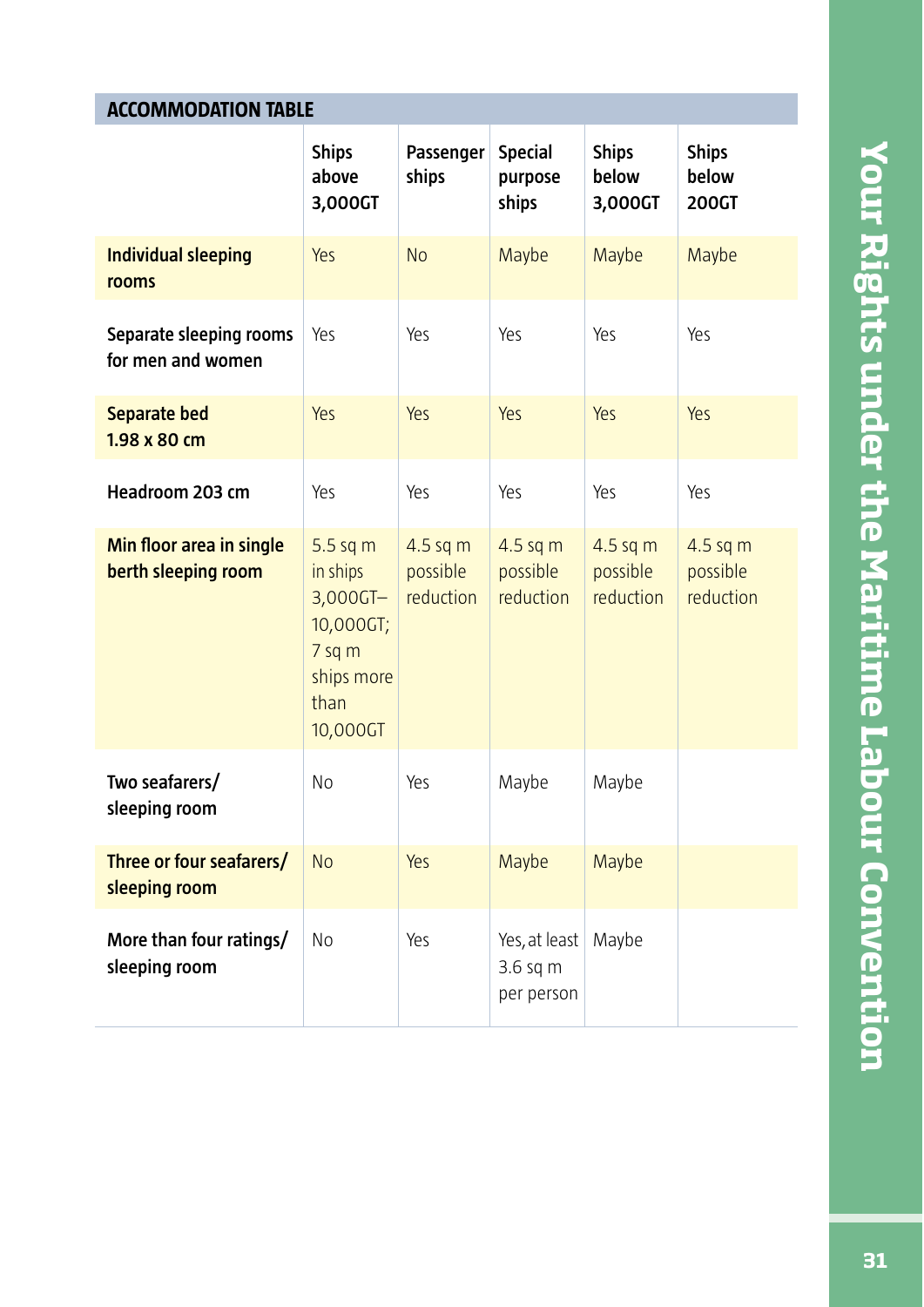| <b>ACCOMMODATION TABLE</b>                                                                                 |                                                                                                      |                                                                                                                                                                                     |                                                        |                                  |                                       |  |  |
|------------------------------------------------------------------------------------------------------------|------------------------------------------------------------------------------------------------------|-------------------------------------------------------------------------------------------------------------------------------------------------------------------------------------|--------------------------------------------------------|----------------------------------|---------------------------------------|--|--|
|                                                                                                            | <b>Ships</b><br>above<br>3,000GT                                                                     | Passenger<br>ships                                                                                                                                                                  | <b>Special</b><br>purpose<br>ships                     | <b>Ships</b><br>below<br>3,000GT | <b>Ships</b><br>below<br><b>200GT</b> |  |  |
| <b>Min floor area for officers</b><br>in sleeping room where<br>no private sitting room<br>provided        | $8.5$ sq m in<br>ships<br>$3,000$ GT-<br>10,000GT;<br>$10$ sq m in<br>ships more<br>than<br>10,000GT |                                                                                                                                                                                     | junior officers: 7.5 sq m<br>senior officers: 8.5 sq m | $7.5$ sq m                       |                                       |  |  |
| Min floor area for ratings<br>in sleeping room                                                             |                                                                                                      | $(i)$ 7.5 sq m in rooms<br>accommodating two<br>persons;<br>(ii) 11.5 sq m in rooms<br>accommodating three<br>persons;<br>(iii) 14.5 sq m in rooms<br>accommodating four<br>persons |                                                        |                                  |                                       |  |  |
| <b>Adjoining sitting room</b><br>for the master, the chief<br>engineer and the chief<br>navigating officer | Yes                                                                                                  | Yes                                                                                                                                                                                 | Yes                                                    | Maybe                            |                                       |  |  |

### **Regulation 3.1**

- **1. Each Member shall ensure that ships that fly its flag provide and maintain decent accommodations and recreational facilities for seafarers working or living onboard, or both, consistent with promoting seafarers' health and wellbeing.**
- **2. The requirements in the Code implementing this Regulation which relate to ship construction and equipment apply only to ships constructed on or after the date when this Convention comes into force for the Member concerned. For ships constructed before that date, the requirements relating to ship construction and equipment that are set out in the Accommodation of**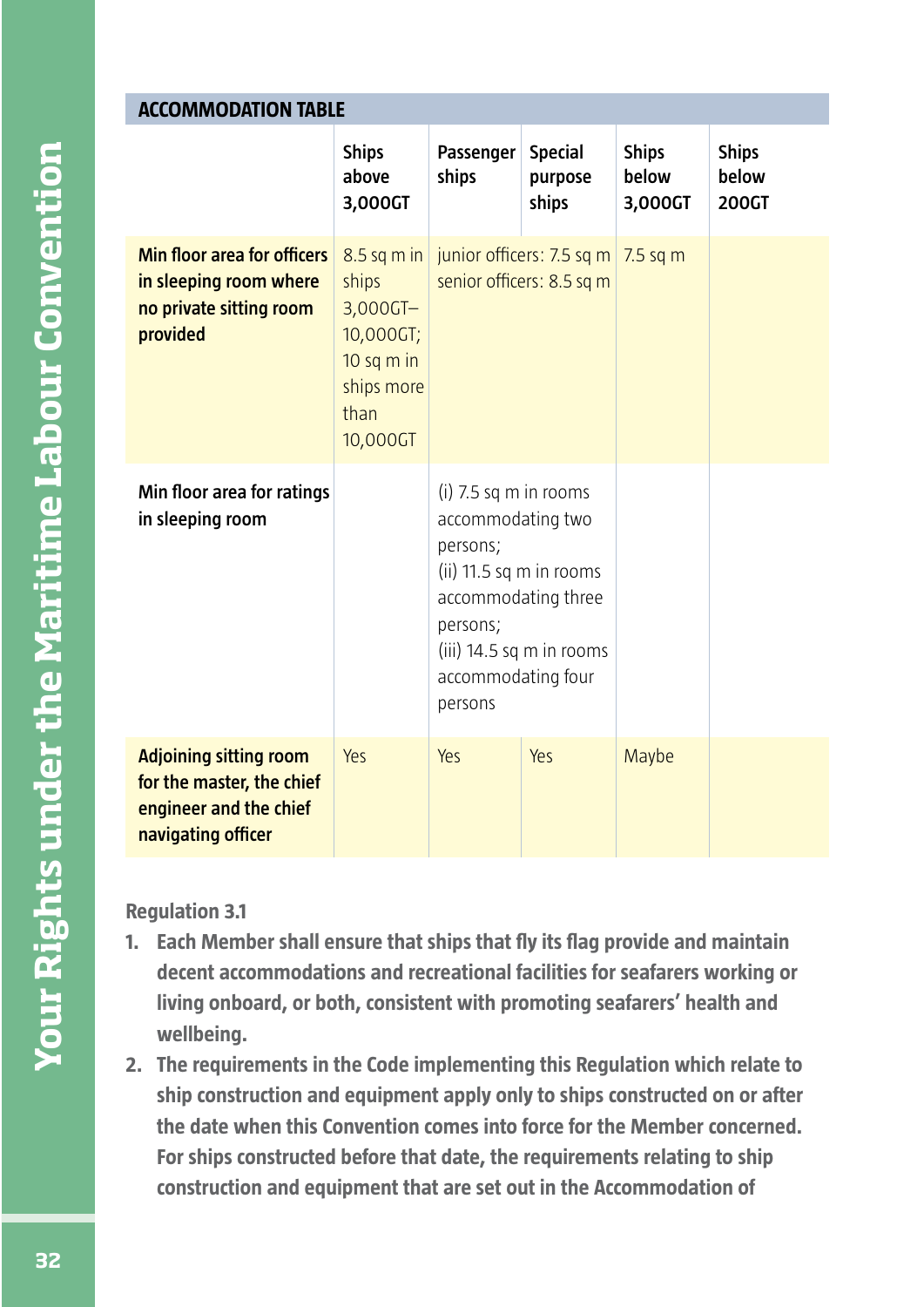**Crews Convention (Revised), 1949 (No.92), and the Accommodation of Crews (Supplementary Provisions) Convention, 1970 (No.133), shall continue to apply to the extent that they were applicable, prior to that date, under the law or practice of the Member concerned. A ship shall be deemed to have been constructed on the date when its keel is laid or when it is at a similar stage of construction.**

**3. Unless expressly provided otherwise, any requirement under an amendment to the Code relating to the provision of seafarer accommodation and recreational facilities shall apply only to ships constructed on or**  after the amendment takes effect for **the Member concerned.**

![](_page_42_Picture_3.jpeg)

**A recent research project found that 14% of seafarers were in shared cabins Picture: Marloes van Delft** 

# **Food and catering**

*To ensure that seafarers have access to good quality food and drinking water provided under regulated hygienic conditions*

Ships must carry sufficient quantities of good quality food and drinking water and supply it free of charge during your period of engagement. Food provided has to be nutritious and varied, and prepared and served in hygienic conditions. Religious and cultural differences also have to be considered.

Frequent inspections have to be carried out and recorded by the captain or someone under his/her authority. The following has to be checked:

- **•** supplies of food and drinking water
- ^ spaces and equipment use for storing and handling food and drinking water
- **O** galley and food preparation areas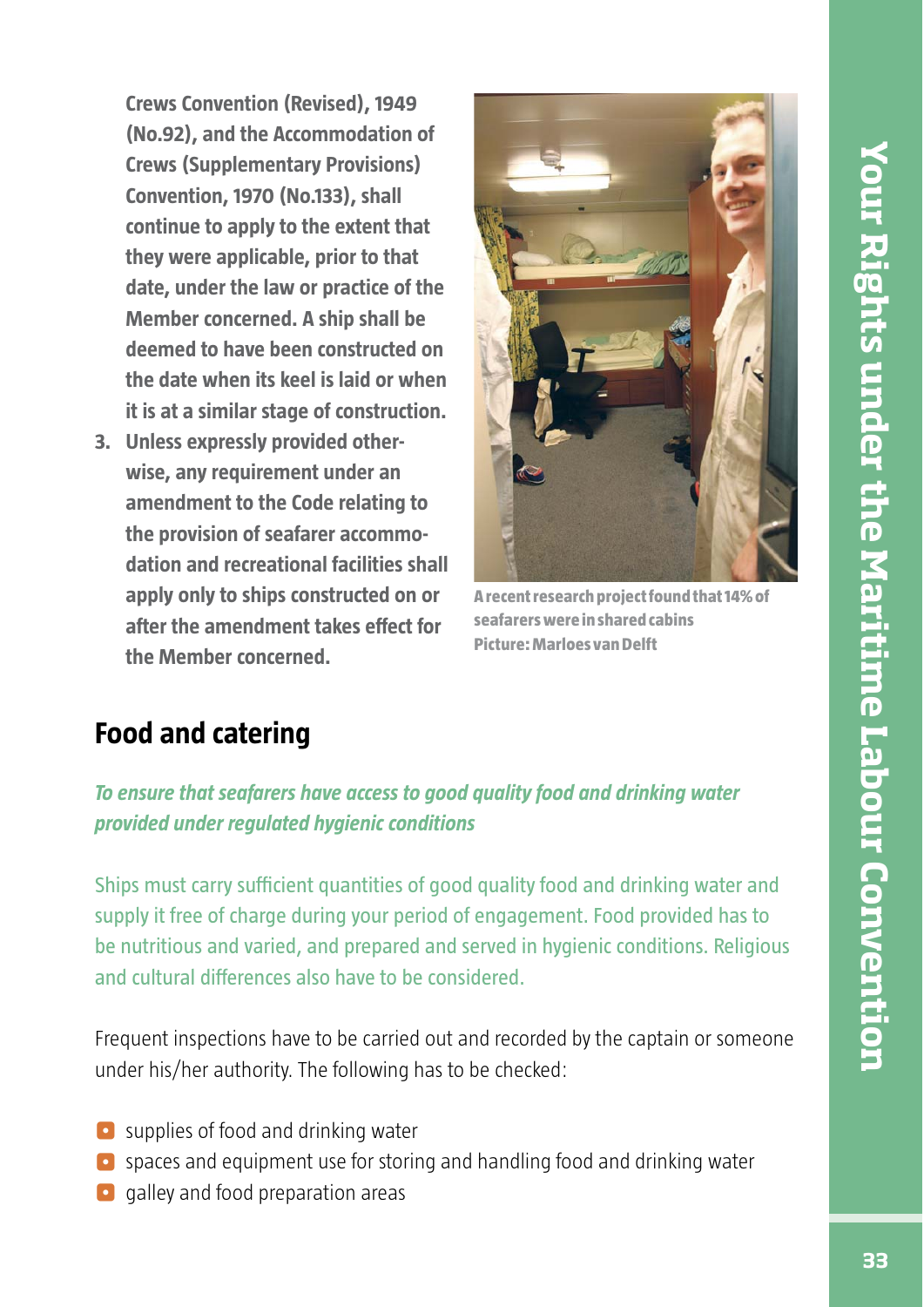Ships' cooks have to be no younger than 18 and appropriately trained and qualified for the job. However, on ships with less than 10 crew or in exceptional cases for a period no longer than one month, the cook does not have to be fully qualified; but all those responsible for handling food must be trained in matters relating to hygiene, food and its storage onboard.

### **Regulation 3.2**

- **1. Each Member shall ensure that ships that fly its flag carry onboard and serve food and drinking water of appropriate quality, nutritional value and quantity that adequately covers the requirements of the ship and takes into account the diff ering cultural and religious backgrounds.**
- **2. Seafarers onboard a ship shall be provided with food free of charge during the period of engagement.**
- **3. Seafarers employed as ships' cooks with responsibility for food preparation**  must be trained and qualified for their position onboard ship.

![](_page_43_Picture_5.jpeg)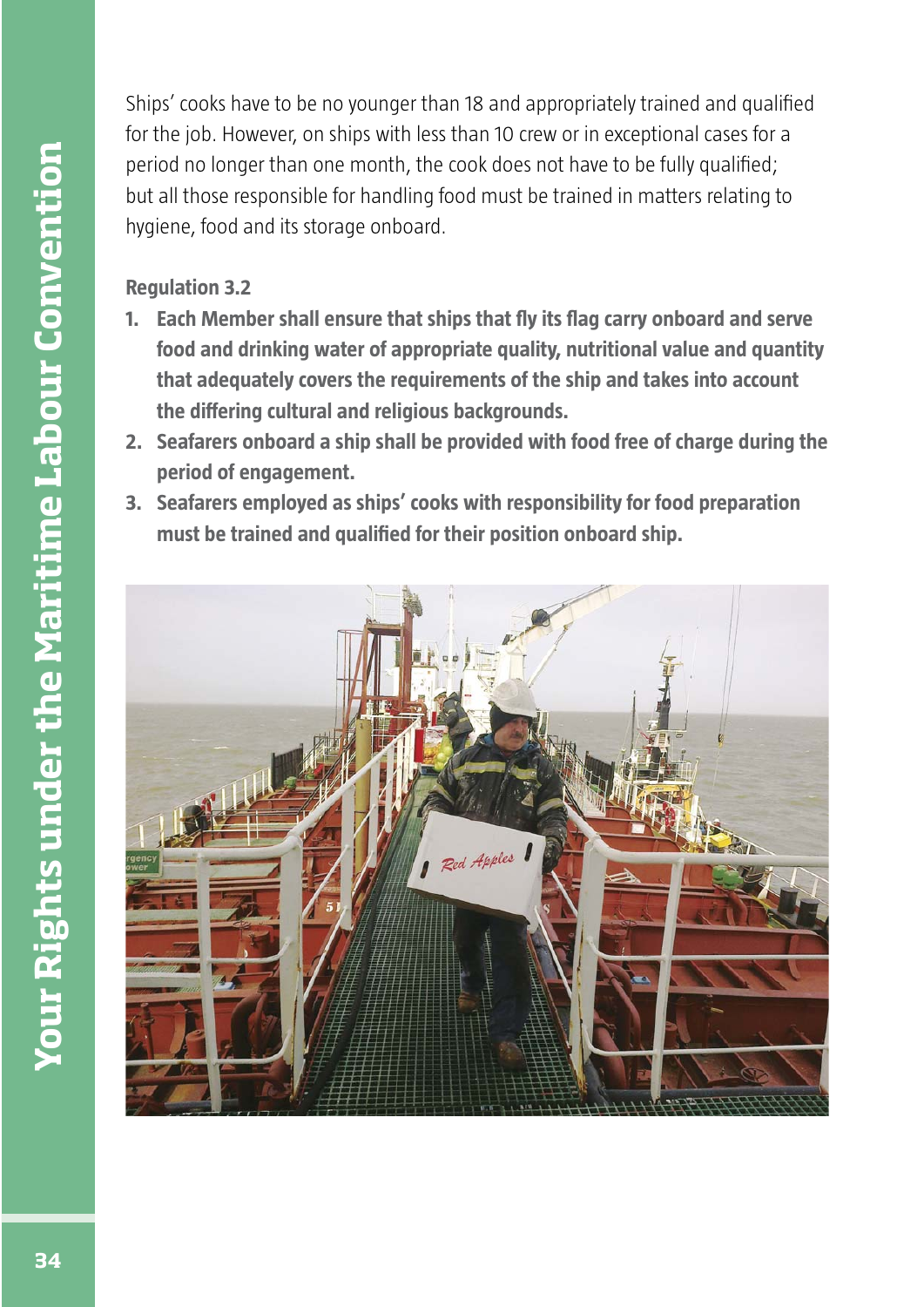## **TITLE 4: Health Protection, Medical Care, Welfare and Social Security Protection**

- **•** medical care onboard ship and ashore
- **•** shipowners' liability
- $\bullet$  health and safety protection and accident prevention
- **C** access to shorebased welfare facilities
- **o** social security

# **Medical care onboard ship and ashore**

# *To protect the health of seafarers and ensure their prompt access to medical care onboard ship and ashore*

Whilst you are onboard you must be able to protect your health and have prompt access to medical care, including dental care, should you need it. The flag state is responsible for standards of health protection on the vessel and for promoting health education programmes onboard.

You should not be worse off than people working ashore. This means you should have prompt access to necessary medicines, medical equipment and facilities for diagnosis and treatment as well as medical information and expertise.

All states that have signed the Convention must give you access to medical care if you are in urgent need of it whilst in their territory. When in port you should be able to visit a doctor or dentist without delay. You should be able to get medical care and health protection free of charge, though the level of provision may vary according to national law.

You should have access to:

- $\bullet$  outpatient treatment for sickness and injury
- $\bullet$  hospitalisation if necessary
- $\bullet$  facilities for dental treatment, especially in cases of emergency
- **O** hospitals and clinics for the treatment of disease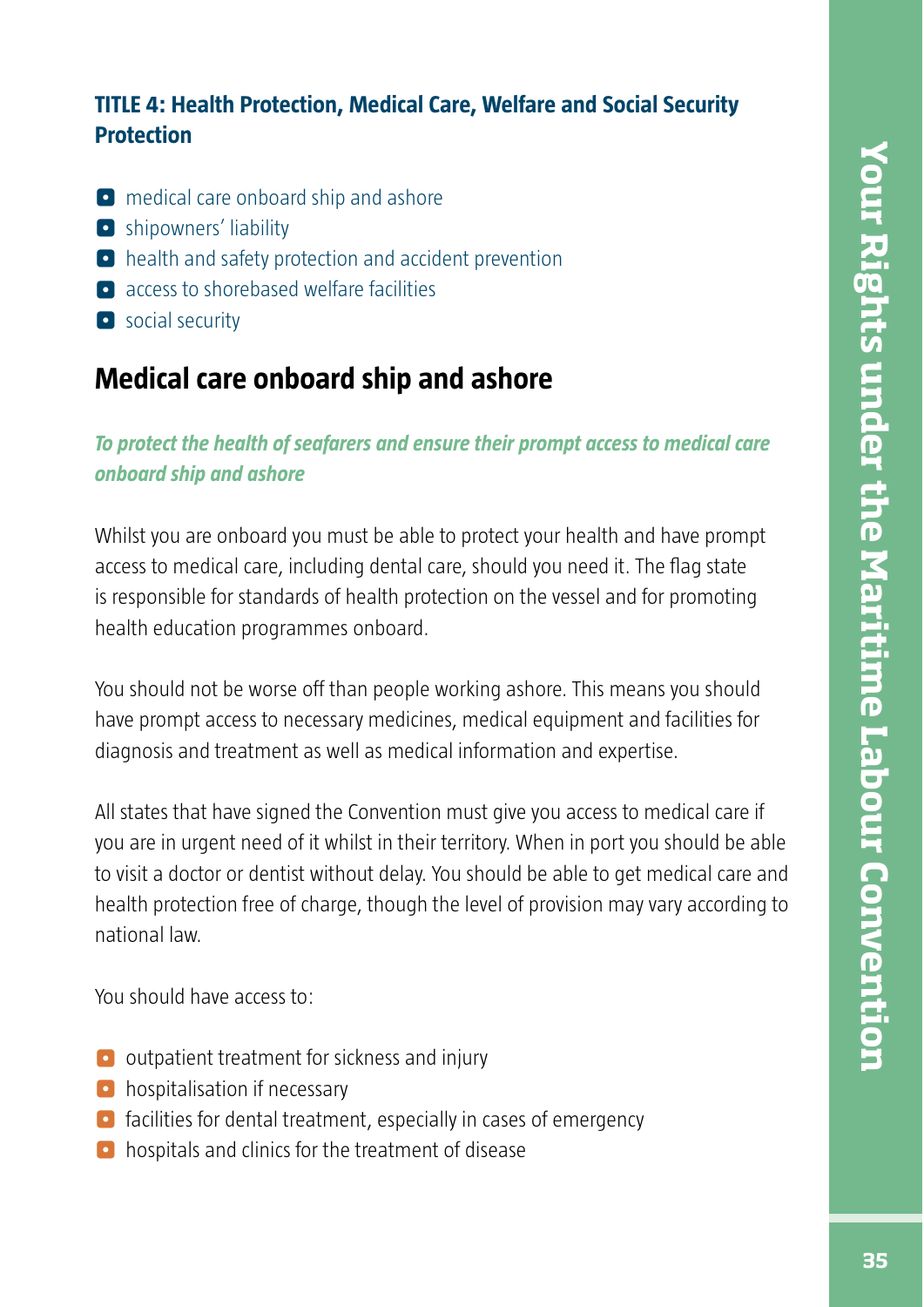You should be admitted promptly regardless of nationality or religious belief and, where possible and necessary, you should receive continuing treatment.

Ships' captains and medical personnel onboard and ashore must use a standard medical report form which must be kept confidential.

# **Onboard medical facilities**

All ships have to have a medical chest, medical equipment and a medical guide onboard.

The contents of medical chests and the equipment onboard should be determined by national medical guides taking into account the latest edition of the WHO/ILO/ IMO International Medical Guide for Ships. Inspections should be carried out at least every 12 months and should look at labelling, expiry dates, condition of storing medicine and the correct functioning of equipment.

Whenever dangerous goods are carried onboard, you should be informed of all necessary information on the nature of the substances, including risks, necessary measures for personal protection, relevant medical procedures and antidotes. Any such antidotes should be carried onboard along with protective devices.

For ships carrying 100 or more people, on international voyages of more than three days, there must be a qualified medical doctor onboard. National laws may require other ships to carry a doctor depending on the nature and conditions of the voyage.

Where there is no doctor onboard, at least one seafarer must be in charge of medical care as part of their regular duties, or able to provide medical first aid. Appropriate training must be completed as specified in the STCW convention. Training should be based on the contents of the following publications as well as any national guidance:

- **C** International Medical Guide for Ships
- **<sup>** $\bullet$ **</sup> Medical First Aid Guide for Use in Accidents Involving Dangerous Goods**
- **D** Document for Guidance An International Maritime Training Guide
- $\bullet$  International Code of Signals (medical sections)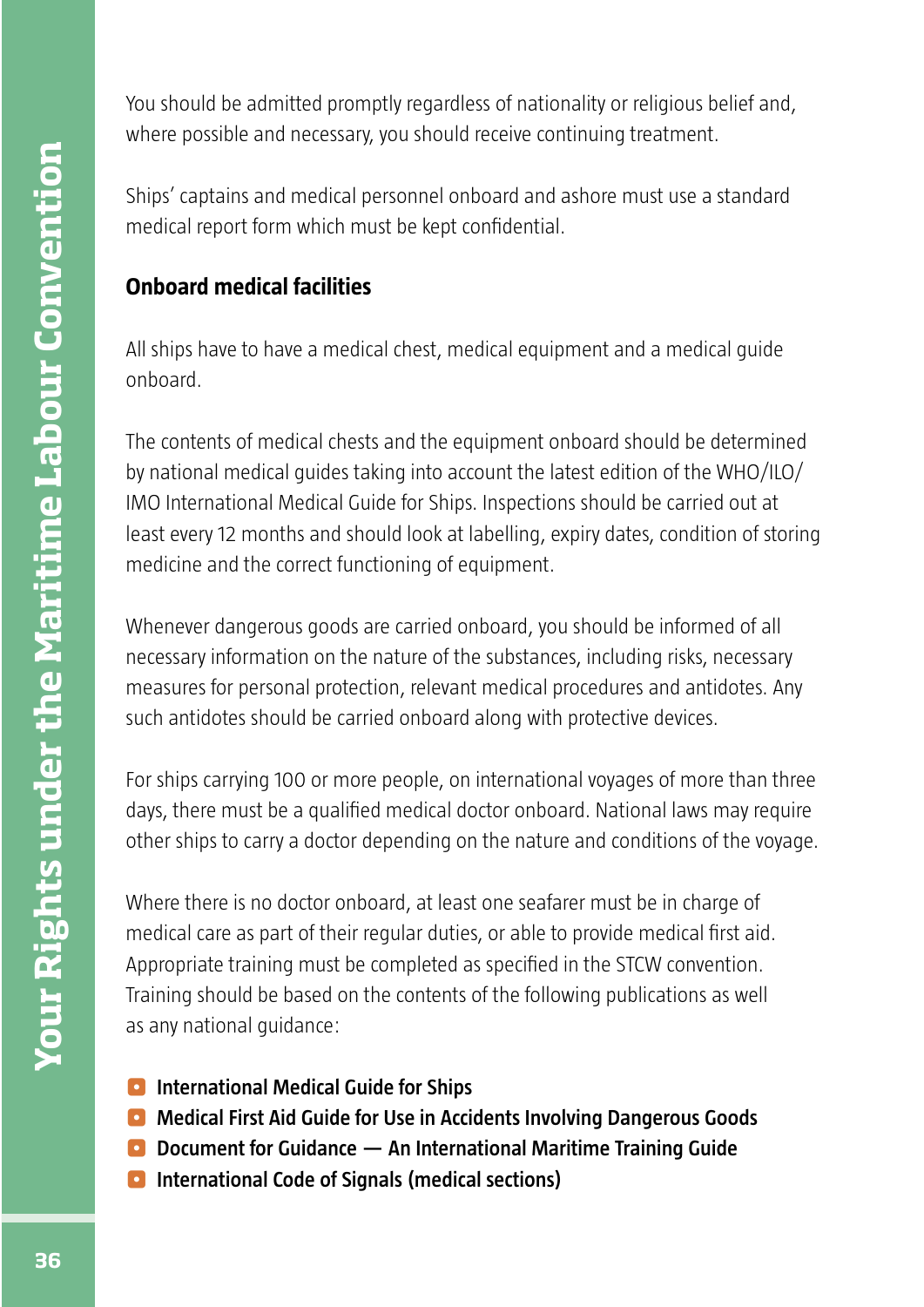Normally seafarers with medical responsibilities should go on refresher courses every five years to maintain their knowledge and keep up to date with new developments.

There must be arrangements for sending medical queries and receiving medical advice by radio or satellite communication 24 hours/day, free of charge. Ships should carry a complete, up to date list of radio stations and coast earth stations that can be contacted for the purpose.

If you are the person responsible for medical care onboard, you should have had:

- $\bullet$  instruction in the use of the ship's medical guide and the medical section of the most recent edition of the International Code of Signals
- $\bullet$  training in medical care and first aid in line with STCW and requirements and national laws, including practical training and training in life saving techniques

You should be able to demonstrate that you can:

- $\bullet$  provide satisfactory medical care to people who become sick or are injured during the period they are likely to remain onboard
- $\bullet$  understand the type of information needed by an advising doctor as well as the advice received

### **Regulation 4.1**

- **1. Each Member shall ensure that all seafarers on ships that fly its flag are covered by adequate measures for the protection of their health and that they have access to prompt and adequate medical care whilst working onboard.**
- **2. The protection and care under paragraph 1 of this Regulation shall, in principle, be provided at no cost to the seafarers.**
- **3. Each Member shall ensure that seafarers onboard ships in its territory who are in need of immediate medical care are given access to the Member's medical facilities on shore.**
- **4. The requirements for onboard health protection and medical care set out in the Code include standards for measures aimed at providing seafarers with health protection and medical care as comparable as possible to that which is generally available to workers ashore.**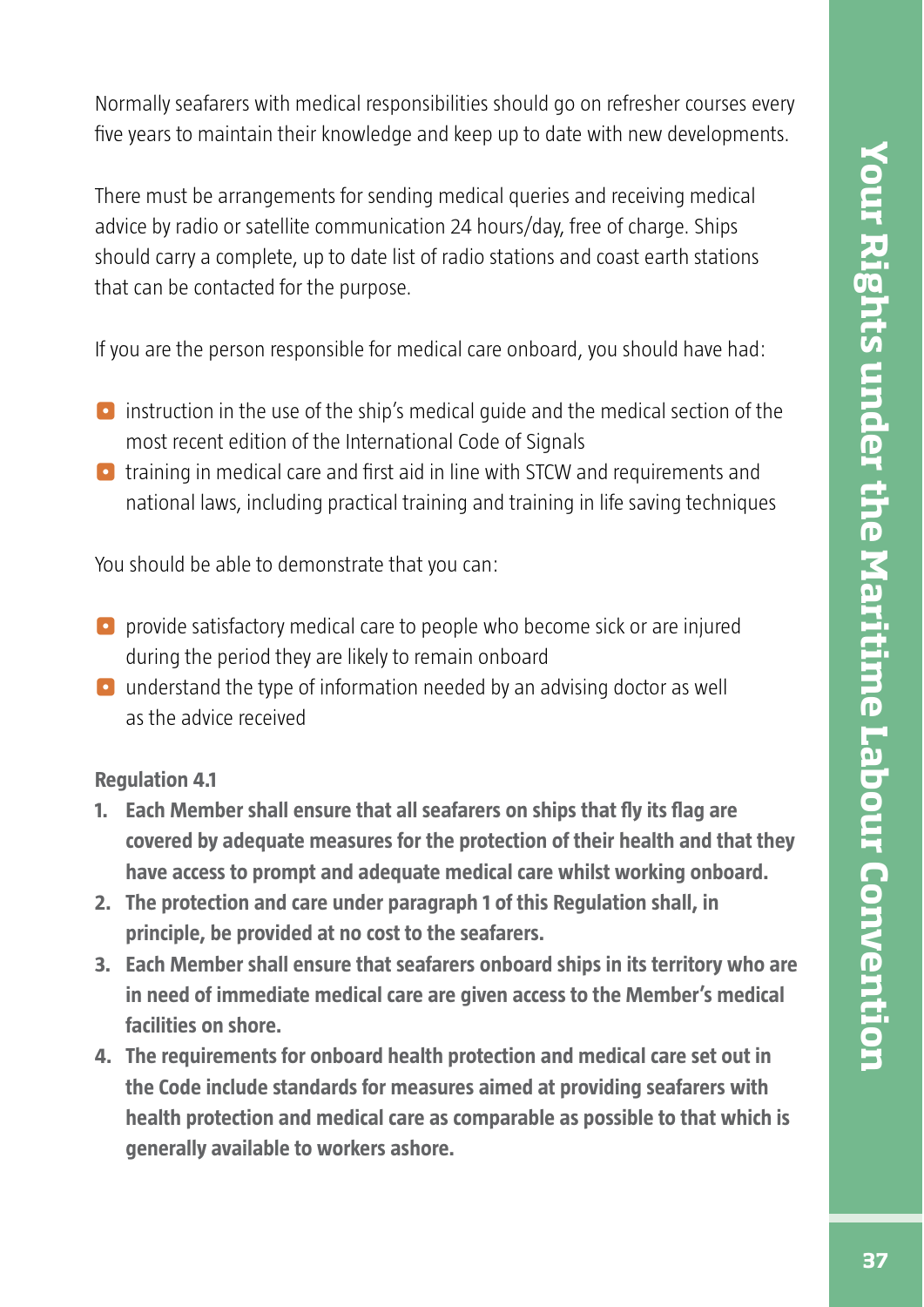# **Shipowners' liability**

# **To ensure that seafarers are protected from the financial consequences of sickness,** *injury or death occurring in connection with their employment*

Shipowners are responsible for any costs resulting from sickness, injury or death connected to your employment, from the date you start a contract until you have been repatriated, or can claim medical benefits under an insurance/compensation scheme. This could be state or private sickness/accident insurance or a workers' compensation scheme.

If you need medicine, medical treatment, or have to stay away from home while your condition is treated, the shipowner has to pay any bills until you have recovered or you have been signed off as permanently disabled. The shipowner's responsibility for paying these costs may be limited to 16 weeks from the day of injury/sickness, if stated in national law/regulation.

If you are unable to work as a result of the injury/illness you should get full wages so long as you are onboard. When you get home, national laws and CBAs apply which will determine whether you get full pay, part pay or a cash settlement. These payments may be limited to 16 weeks from the day of injury/sickness.

In the event of your death or long-term disability due to an occupational illness or injury, shipowners must provide compensation as set out in national law, your employment agreement or your CBA. Shipowners are also liable for any burial expenses if you die, whether onboard or ashore, during the period of engagement.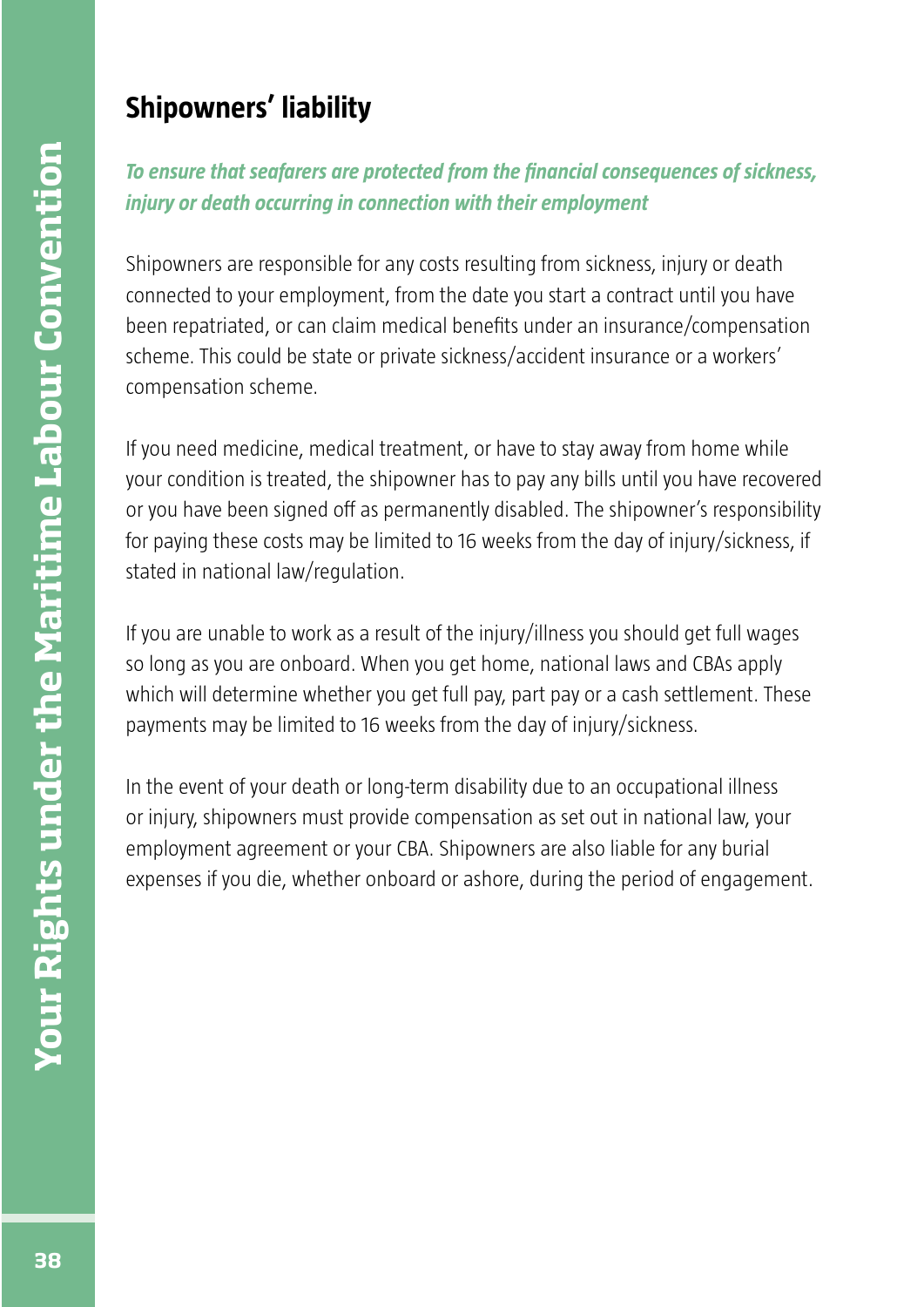When is the shipowner **not** liable?

- ^ if you were injured whilst **not** in the service of the ship
- $\bullet$  if you were injured or became sick as a result of wilful misconduct
- $\bullet$  if you intentionally hid the fact you were sick when you were engaged

**Regulation 4.2**

- **1. Each Member shall ensure that measures, in accordance with the Code, are in**  place on ships that fly its flag to provide seafarers employed on the ships with **a right to material assistance and support from the shipowner with respect to**  the financial consequences of sickness, injury or death occurring while they **are serving under a seafarers' employment agreement or arising from their employment under such agreement.**
- **2. This Regulation does not affect any other legal remedies that a seafarer may seek.**

# **Health and safety protection and accident prevention**

### *To ensure that seafarers' work environment onboard ships promotes occupational safety and health*

You are entitled to live and work in a safe and hygienic environment where a culture of safety and health is actively promoted.

Safety and health onboard has to be regulated by the laws of the flag state, taking into account international standards.

The following has to be onboard:

- $\bullet$  a health policy and programme, including risk evaluation and training
- $\bullet$  precautions to prevent accidents, injuries and the spread of disease, including the effects of handling chemicals and the use of machinery and equipment onboard
- ^ involvement of seafarers' representatives in programmes to improve occupational safety and health and accident prevention
- $\bullet$  a process for inspecting, reporting and correcting unsafe conditions, and for investigating and reporting onboard accidents (ref. ILO 'Accident prevention onboard ship at sea and in port', 1996)
- ^ investigation and reporting must ensure that your personal data is protected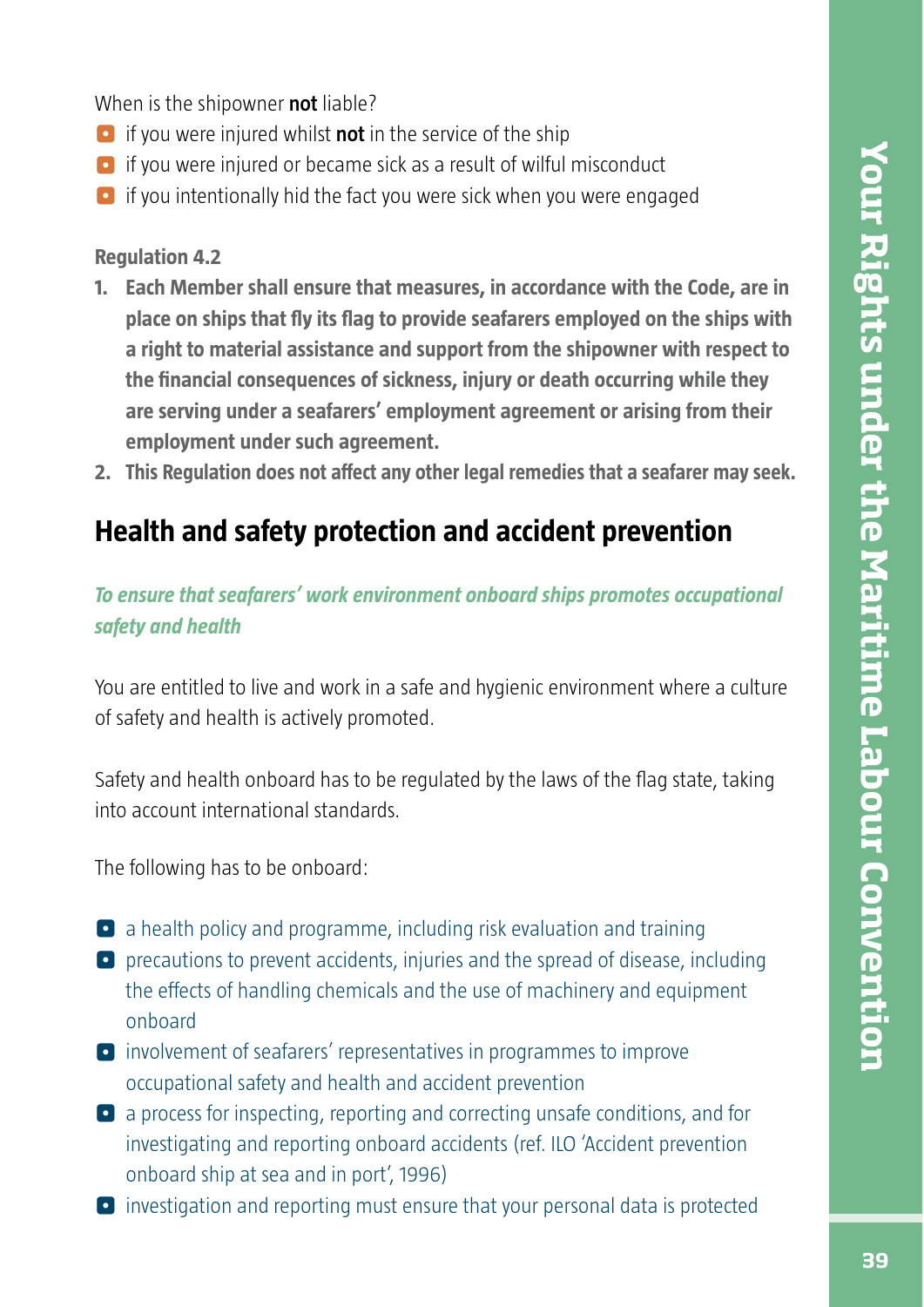Seafarers and shipowners have an obligation to comply with standards set for occupational safety and health onboard; these must be clearly specified along with the duties of the master or the person made responsible by the master for safety and health onboard. Your attention must be drawn to any safety regulation or procedures to be followed onboard and information should be clearly posted. There should also be ongoing publicity campaigns advising on health protection and accident prevention.

If you are on a ship with five or more seafarers, you have to have a seafarers' **safety representative elected or appointed by the crew to participate in the ship's safety committee.**

There are international standards that set out requirements on acceptable levels of exposure to workplace hazards as well as how to develop and put into practice ships' occupational safety and health policies. The MLC doesn't specify details; instead it sets out what matters should be addressed in the flag state regulations. It is the shipowners' responsibility to put them into practice.

# **What should be covered by occupational safety and health procedures and practice onboard?**

- $\bullet$  structural features of the ship including access and asbestos related risks
- **n** machinery

*Where necessary, employers are under an obligation to provide appropriate guards for machinery. You should not operate machinery if the guards are not provided.*

- **<b>e** effects on surfaces of extremely high and low temperatures
- $\bullet$  effects of noise in working and living spaces *Including instruction on the danger, provision of protective equipment, risk assessment and reduction of exposure levels.*
- $\bullet$  effects of vibration in working and living spaces *Including instruction on the danger, provision of protective equipment, risk assessment and reduction of exposure levels.*
- $\bullet$  effects of ambient factors, including tobacco smoke
- $\bullet$  special safety measures on deck and below
- $\bullet$  manual handling of loads and loading and unloading equipment
- **<sup>** $\bullet$ **</sup>** fire prevention and fire fighting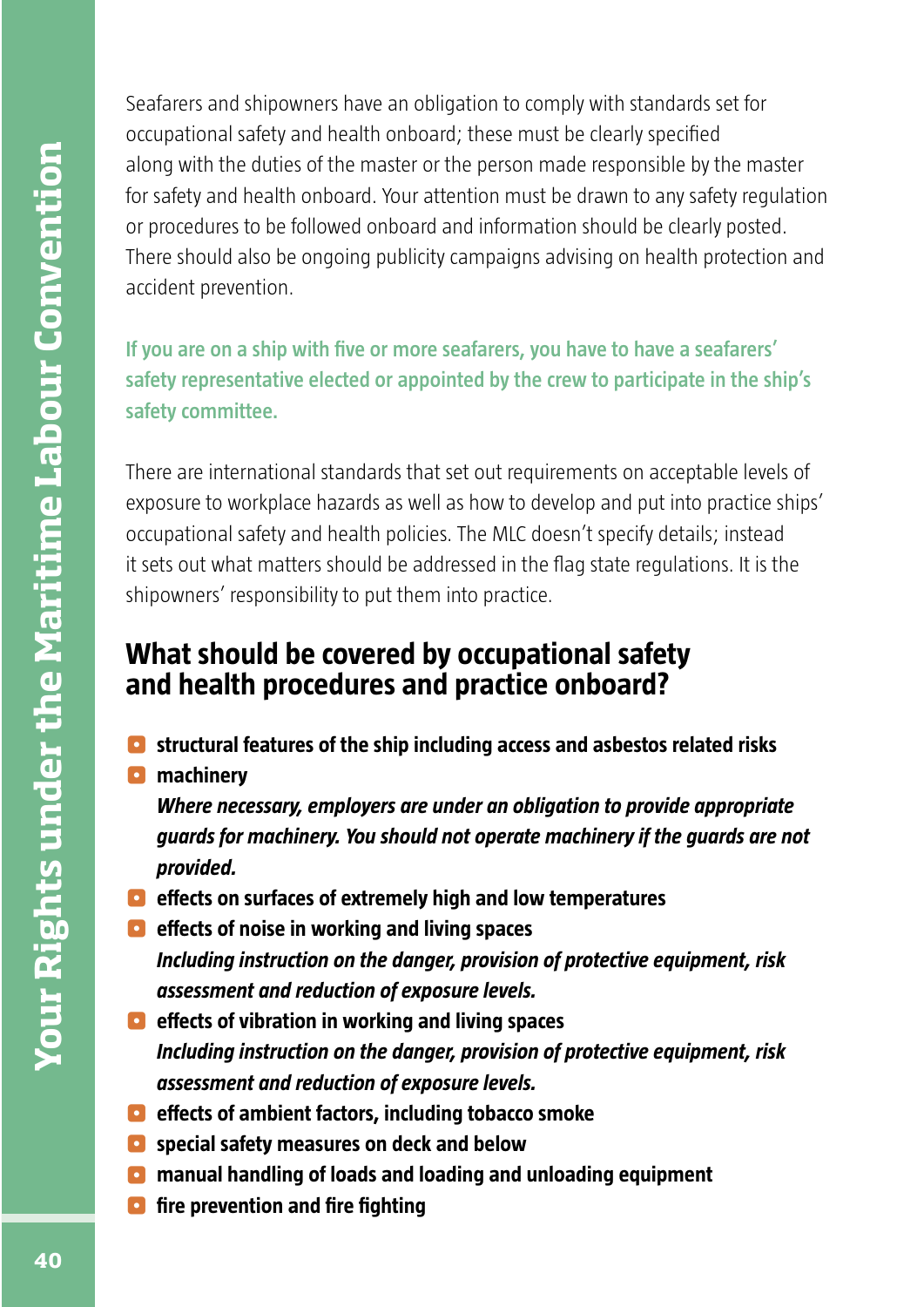![](_page_50_Picture_1.jpeg)

### **Young Seafarers**

Young seafarers should not be expected to carry out high risk work without supervision, or night work unless for training purposes.

**Regulation 4.3**

- **1. Each Member shall ensure that seafarers on ships that fly its flag are provided with occupational health protection and live, work and train onboard ship in a safe hygienic environment.**
- **2. Each Member shall develop and promulgate national guidelines for the**  management of occupational safety and health onboard ships that fly its flag, after consultation with representative shipowners' and seafarers' **organisations and taking into account applicable codes, guidelines and standards recommended by international organisations, national administrations and maritime industry organisations.**
- **3. Each Member shall adopt laws and regulations and other measures**  addressing the matters specified in the Code, taking into account relevant **international instruments, and set standards for occupational safety and**  health protection and accident prevention on ships that fly its flag.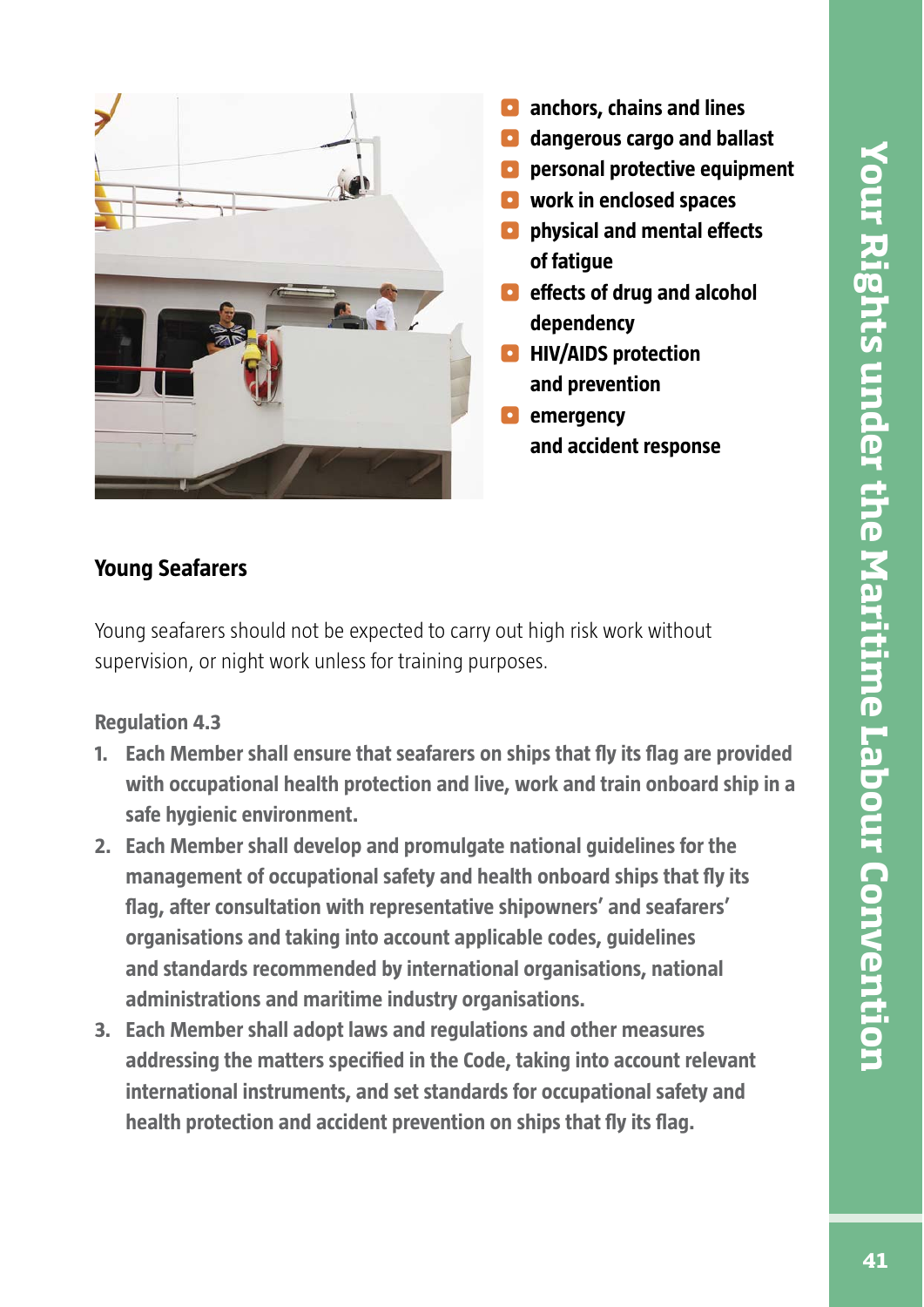# **Access to shorebased welfare facilities**

# *To ensure that seafarers working onboard a ship have access to shorebased facilities and services to secure their health and wellbeing*

The Convention encourages the establishment of port-based welfare facilities. They should be easily accessible to you regardless of your nationality, race, colour, sex, religion, political opinion, social class and the flag of your ship. Ideally they should include meeting and recreation rooms and facilities for sport, education, religious needs and personal counselling. In the interests of your health and wellbeing, every effort should be made by the people responsible in port and onboard your ship to allow you to take shore leave as soon as possible after arrival in port.

You should be informed of the facilities available to you and be advised of any local laws or customs that, if broken, could endanger your freedom.

There should be welfare boards to make sure that the welfare services provided are adequate.

# **Consulates**

In case you get into difficulty in a foreign port, you should have access to your consul (if there is one) and there should be good cooperation between your consulate and the local authorities. If you are detained, your case should be dealt with promptly and lawfully. You can seek assistance and protection either from the country of your nationality or from the flag state of your vessel, so you should make sure both are immediately informed if you are detained abroad.

### **Regulation 4.4**

- **1. Each Member shall ensure that shorebased welfare facilities, where they exist, are easily accessible. The Member shall also promote the development of welfare facilities, such as those listed in the Code, in designated ports to provide seafarers on ships that are in its ports with access to adequate welfare facilities and services.**
- **2. The responsibilities of each Member with respect to shorebased facilities, such as welfare, cultural, recreational and information facilities and services, are set out in the Code.**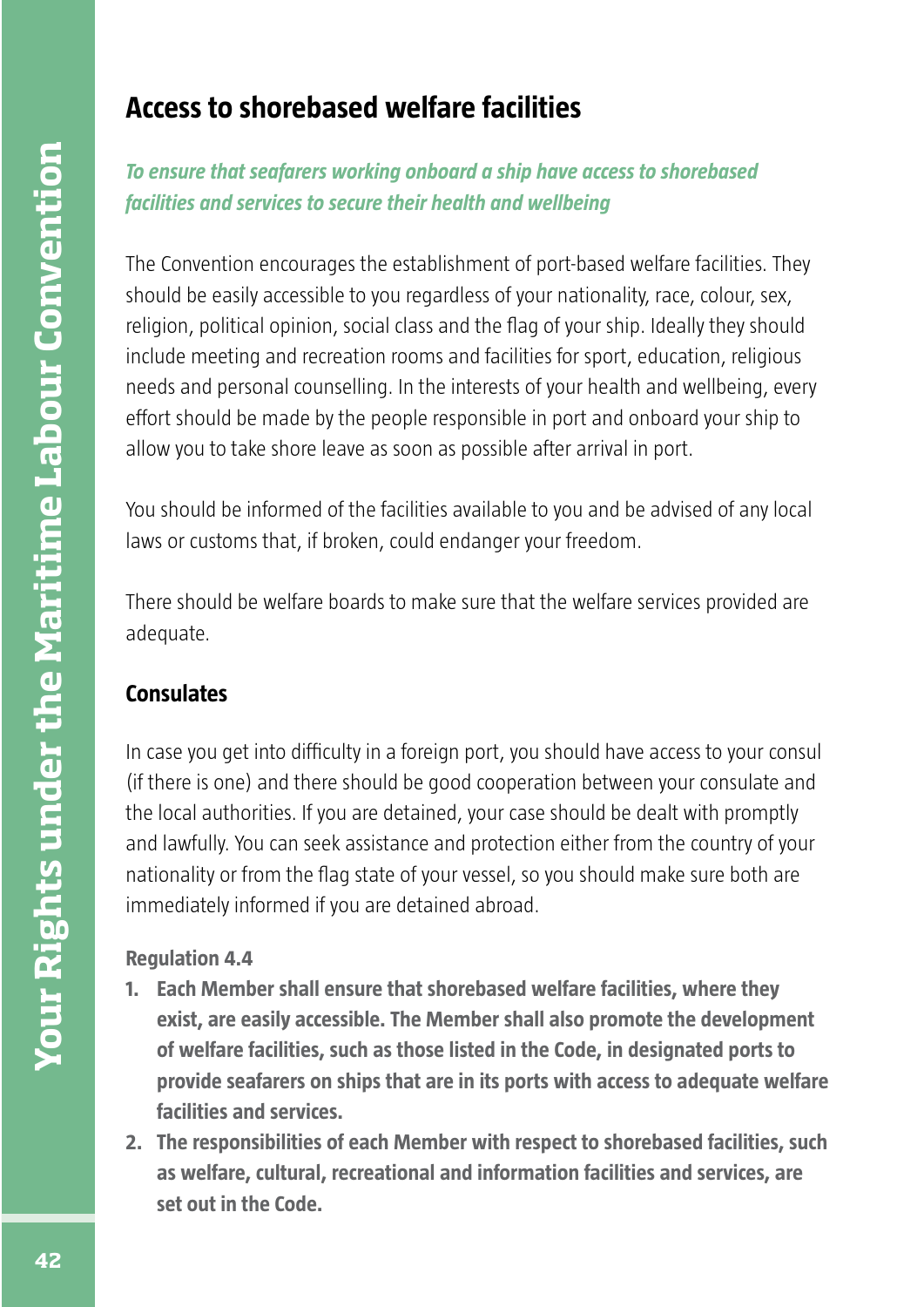# **Social security**

*To ensure that measures are taken with a view to providing seafarers with access to social security protection*

You and your dependants have a right to have access to social security protection as far as they are provided in national law.

In some countries social security is provided by the state through taxation. In other countries it is a matter for private individuals to take out personal insurance or to make arrangements through a company scheme. As a seafarer you may come under the law of your home country or that of the flag state; either way, the provisions should be no worse than for a shorebased worker in that state.

# **What is meant by 'social security'?**

The following list shows the different areas that you need to consider when checking what you're covered for:

- **O** medical care
- $\bullet$  sickness benefit
- $\bullet$  unemployment benefit
- $\bullet$  old age benefit
- $\bullet$  employment injury benefit
- $\bullet$  family benefit
- $\bullet$  maternity benefit
- $\bullet$  invalidity benefit
- $\bullet$  survivors' benefit

The MLC aims to encourage wider social security protection for seafarers. States signing up to the Convention have to provide at least three from the above list; the three recommended areas are: medical care, sickness benefit and employment injury benefit. Normally this should be done by the authorities in the country where you live, but it may be arranged through agreement with the flag state or through your employer. You may have to contribute financially to the scheme. The point is that you should not be worse off, in terms of social security, on account of choosing a career at sea.

In the event of any dispute over social security provisions, there has to be a fair and effective settlement procedure.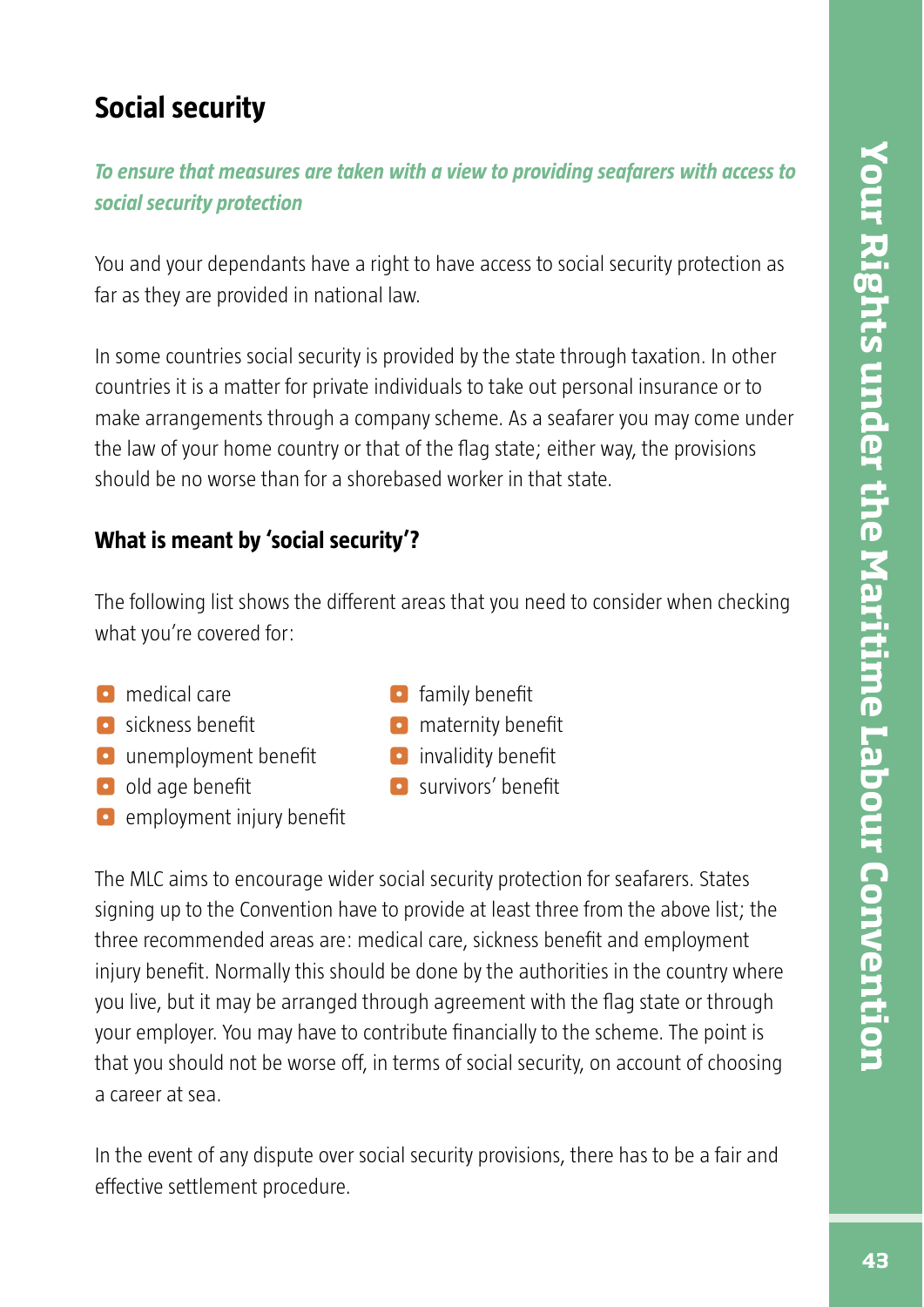**Your employment agreement should clearly set out any aspects of social security protection provided by the shipowner, any statutory deductions that are to come out of your wages (to be paid into a state scheme) and any contributions that the shipowner has to pay on your behalf.**

Where the shipowner has responsibilities for making social security payments on your behalf, the flag state must ensure compliance.

### **Regulation 4.5**

- **1. Each Member shall ensure that all seafarers and, to the extent provided for in its national law, their dependants have access to social security protection in accordance with the Code without prejudice however to any more favourable conditions referred to in paragraph 8 of article 19 of the Constitution.**
- **2. Each Member undertakes to take steps, according to its national circumstances, individually and through international cooperation, to achieve progressively comprehensive social security protection for seafarers.**
- **3. Each Member shall ensure that seafarers who are subject to its social security leglislation, and, to the extent provided for in its national law, their**  dependants, are entitled to benefit from social security protection no less **favourable that that enjoyed by shore workers.**

![](_page_53_Picture_6.jpeg)

**Nautilus members pictured after completing one of the MLC training courses run by the Union Picture: Deborah McPherson**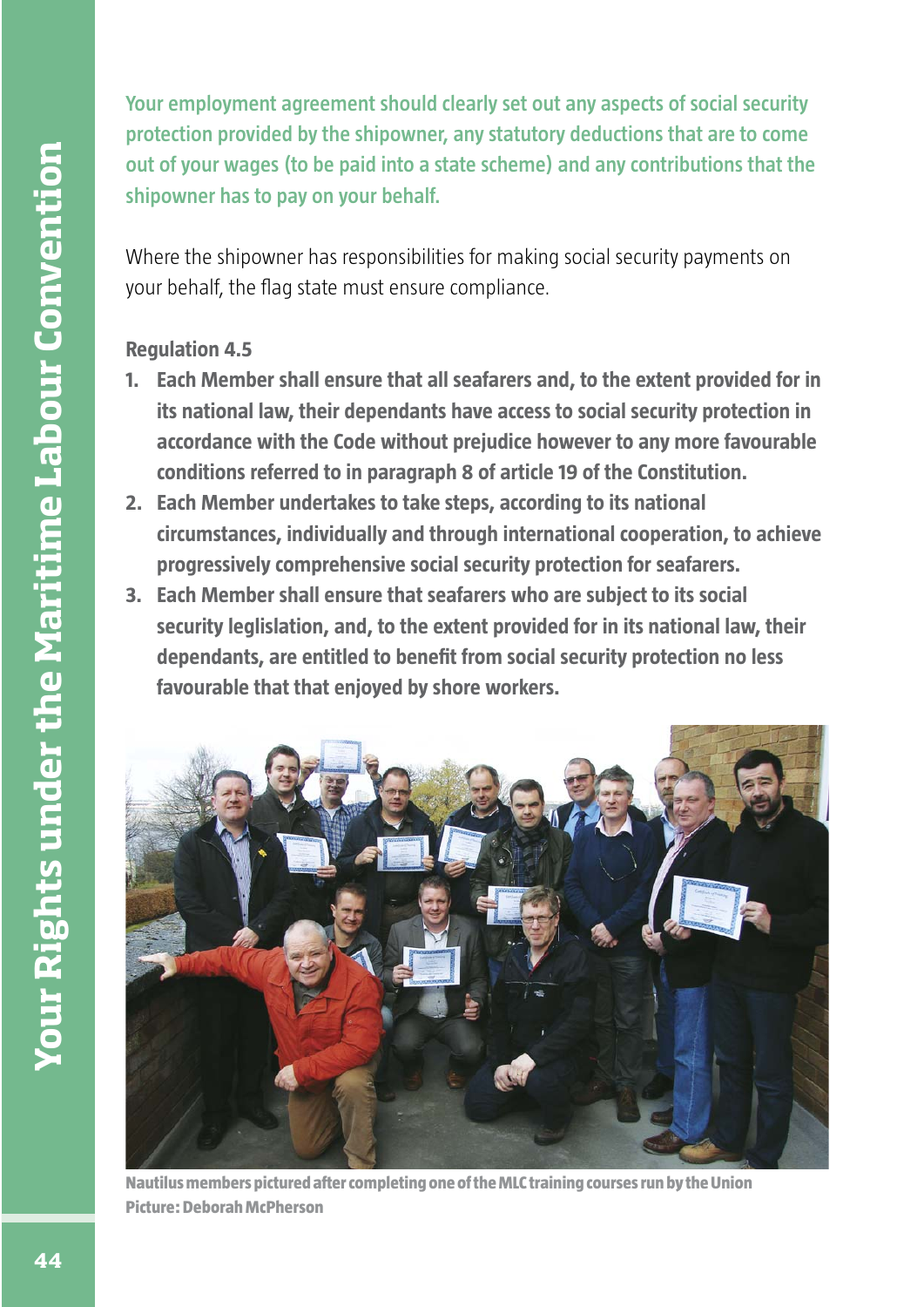# **3. Safeguarding your rights**

## **TITLE 5: Compliance and enforcement**

- $\Box$  flag state responsibilities
- **O** port state responsibilities
- **•** labour–supplying responsibilities

There are several ways to address problems of non-compliance with the MLC. If the problem is with the flag state, i.e. it has not put in place adequate regulations to implement the Convention, contact Nautilus for advice. If the problem is with a shipowner then the matter can be raised with the flag state or with the port state. There is a mechanism for flag state inspectors and another for port state  $\alpha$  control (PSC) officers  $-$  these are regular official requirements to ensure initial and ongoing compliance. **In addition, as a seafarer you can make a complaint onboard either to a senior officer, to the master or, for that matter, to the** shipowner or to the flag state. You can also make a complaint to a PSC officer/ **labour inspector. You don't have to make the complaint directly; someone else (for example, a Nautilus official) can make it for you. Care must be taken to ensure that you cannot be victimised for making a complaint, and confi dentiality must be respected at all times.**

# **Flag state responsibilities**

# *To ensure that each Member implements its responsibilities under this Convention with respect to ships that fly its flag.*

Every flag state that has ratified the Convention is responsible for ensuring that the MLC's requirements are implemented onboard ships flying its flag.

Whenever the Convention refers to a *Member's responsibility*, that state has to make sure that it has national laws, regulations or some other measure in place that fulfills the requirement. For example, taking the minimum age for seafarers, a state may advise of compliance with this requirement through a national law prohibiting anyone under the age of 16 to work. Taking the requirement to ensure provision of a minimum of three forms of social security protection, if a state had nothing in its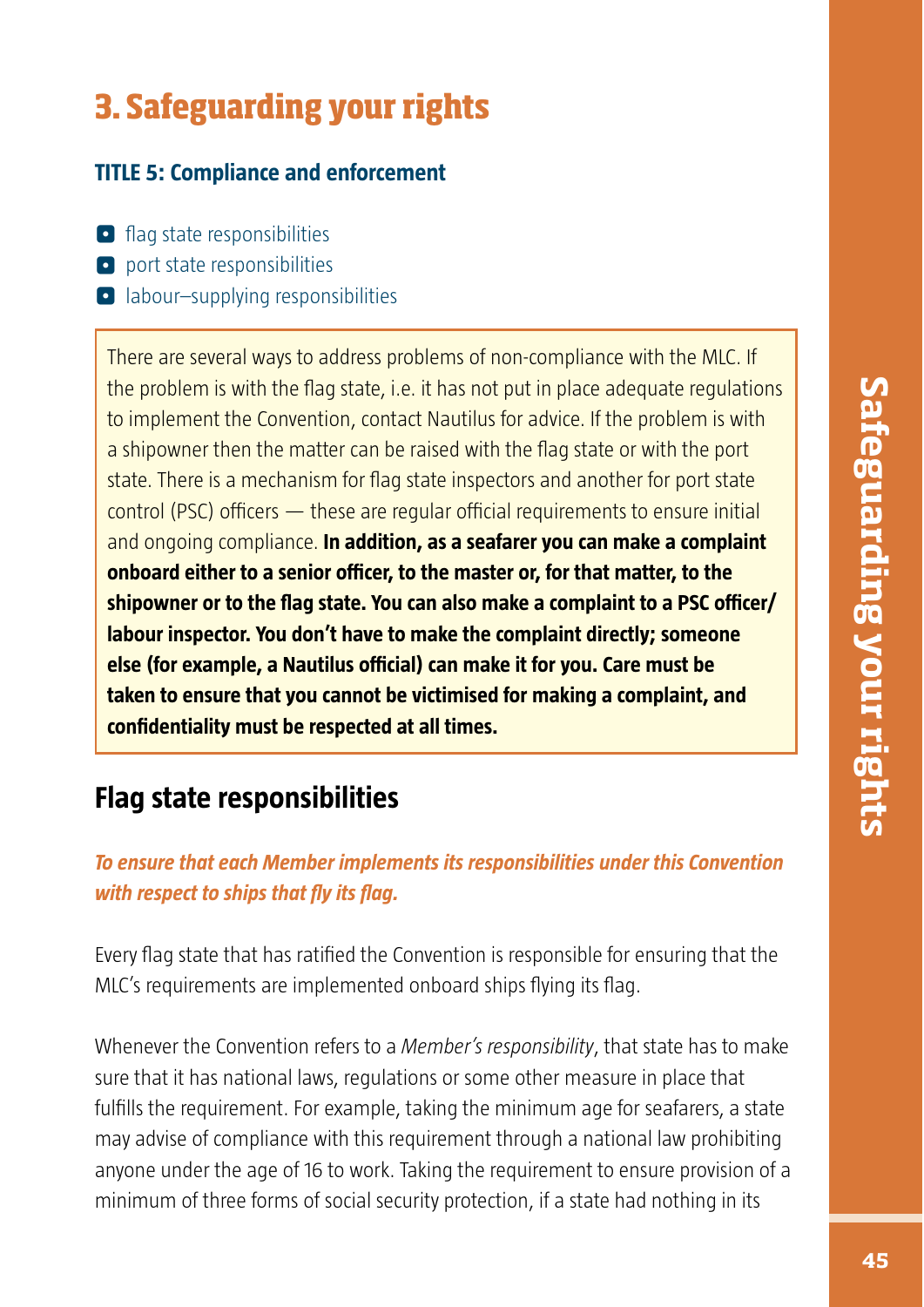national law referring to social security, or failed to cover the minimum required, it would have to pass laws, amend its regulations or come up with some other measure to ensure compliance with this provision of the MLC.

Each flag state will decide for itself how to comply with the Convention so conditions will vary from flag state to flag state. This is permitted so long as the Convention's requirements are met and the ship complies with the flag state's standards, which must be set out in the *Declaration of Maritime Labour Compliance.*

Ships flying the flag of a state that has signed the Convention must also have a copy of the Convention available onboard.

# **Maritime Labour Certificate (MLC)**

Each ship of 500GT or over engaged in international voyages or operation from a port or between ports in another country, has to have a Maritime Labour Certificate issued either by the flag state or by the *recognised organisation* working on its behalf. The certificate can be valid for a period of no more than five years. The certificate confirms that the vessel complies with the Convention requirements, and the following points have to be addressed:

- $\bullet$  minimum age
- $\bullet$  medical certification
- $\blacksquare$  qualifications of seafarers
- **•** seafarers' employment agreements
- $\bullet$  use of any licensed or certified or regulated private recruitment and placement service
- **O** hours of work or rest
- $\Box$  manning levels for the ship
- **C** accommodation
- **O** onboard recreational facilities
- $\bullet$  food and catering
- **•** health and safety and accident prevention
- $\bullet$  onboard medical care
- **O** onboard complaint procedures
- **O** payment of wages

![](_page_55_Picture_19.jpeg)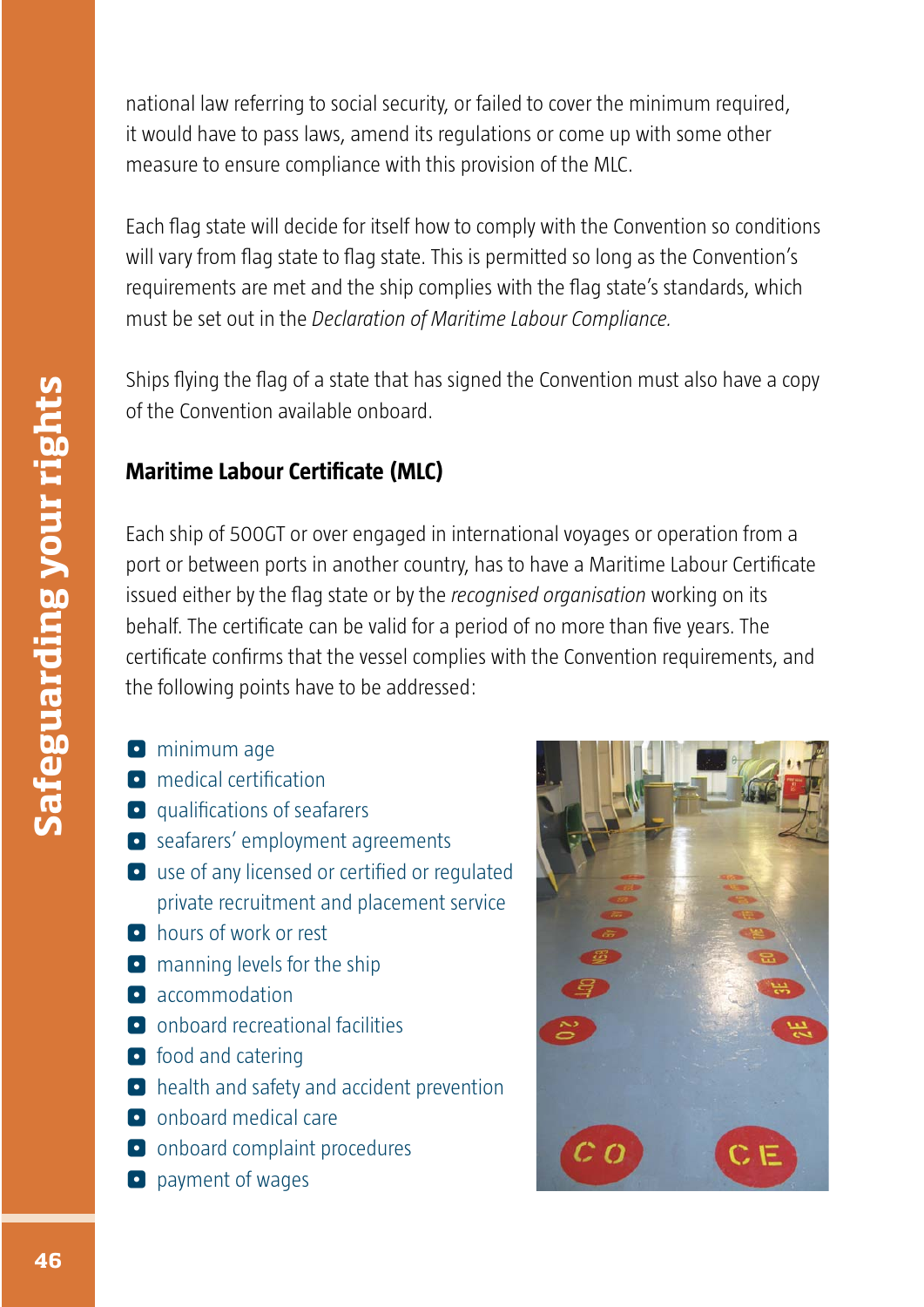The ship must be inspected to check the ongoing validity of the certificate and to renew it at the end of the period for which it is valid. If the certificate is valid for five years, there must be at least one intermediate inspection between the second and third year of that term.

### **Declaration of Maritime Labour Compliance (DMLC)**

Attached to the Maritime Labour Certificate must be a Declaration of Maritime Labour Compliance. The DMLC has two parts: Part I lists the way in which the flag state's laws and regulations implement the Convention, Part II is drawn up by the shipowner to show how the vessel is compliant with Part I. The DMLC must be certified by an authorised representative of the flag state (or a recognised organisation on behalf of the flag state, such as a classification society).

# **Certifi cates and related documents**

The results of inspections, including deficiencies and actions taken to resolve them, have to be noted with the date and kept onboard. The DMLC, the Maritime Labour Certificate and any documents relating to maritime labour inspections must be available and accessible for you to look at, as well as for inspection by flag and port state officials, shipowners' and seafarers' representatives. If the originals are not in English and your ship is operating internationally, there must also be an English translation of the documents.

# **When is a certificate not valid?**

A Maritime Labour Certificate ceases to be valid when:

- $\bullet$  inspections are not carried out within the specified period of time
- $\bullet$  the certificate is not endorsed by the flag state or by its recognised organisation
- $\bullet$  a ship changes flag
- $\bullet$  a ship changes owner
- ^ substantial changes have been made to the structure or equipment of the vessel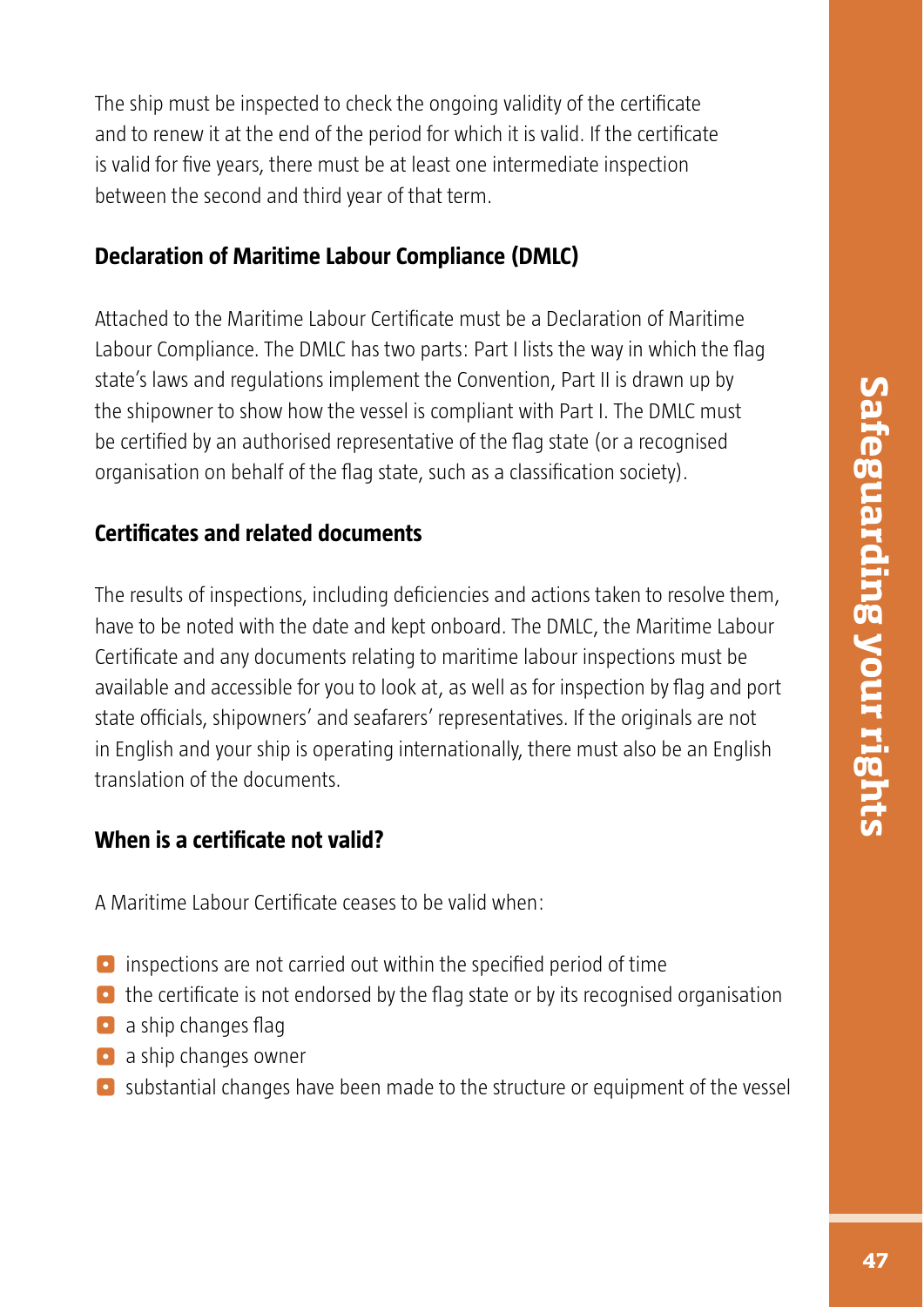### **Inspection and enforcement**

All the requirements of the Maritime Labour Convention relating to the working and living conditions of seafarers must be inspected, even on ships that are not required to carry a Maritime Labour Certificate. If a ship is deficient and in serious contravention of the requirements of the Convention, there are two ways in which this can come to light and be addressed. One way is through the regular inspections, the other is through the complaints procedures. The flag state inspector is responsible for the thorough, initial inspection for compliance and the port state inspector should make sure that everything is in order when the ship comes to port.

The flag state has to operate an effective system for inspecting your working and living conditions onboard ships flying its flag. It also has to investigate any well **founded complaint. There should be a policy on compliance and enforcement that should be made available to you.**

If a flag state inspector finds a serious breach of the Convention's requirements, **he/she can prohibit the ship from leaving port until the problem is solved. Issues that qualify as a serious breach are seafarers' rights (for example, non-payment of**  wages) and situations in which there is a significant danger to your safety, health **or security.**

In cases not involving a serious breach, the inspector may order the deficiency to be rectified by a set date. Where a vessel has a good history and the inspector considers the breach not to be serious, he/she may give advice instead of taking action. Decisions over what course of action to take will ultimately depend on the professional judgement of the inspector.

If you report a problem or grievance to an inspector, he/she must not tell the shipowner or their representative that the information came from you. If, as a result, an inspection is carried out onboard, he/she must not make it known that this was as a result of a complaint. Under no circumstances should you be vicitimised on account of making a complaint.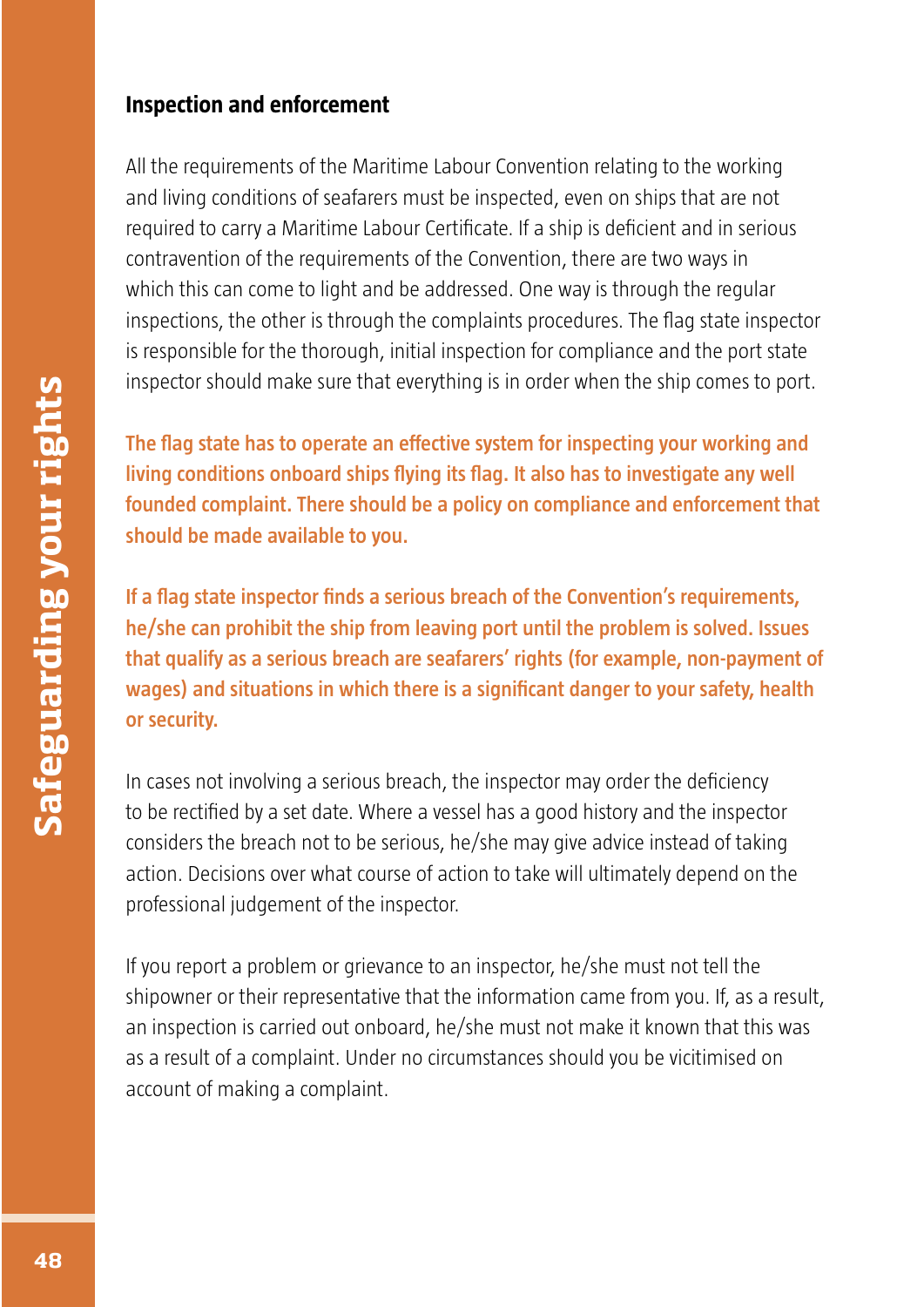flag state inspectors have to be independent with no vested interests that could interfere with their duties. Reports of inspections must be sent to the flag state with a copy given to the master and a copy posted onboard. The reports have to be in English or in the working language of the ship. The flag state has to keep records of the inspections of conditions for seafarers onboard and must publish annual reports on inspection activities. The flag state has a responsibility to ensure that the breaches are rectified and to decide on any system of penalties.

Reports on major incidents have to be submitted within one month of investigation.

# **Onboard complaint procedures**

There must be a procedure in place onboard your ship enabling you to make a complaint about breaches of the Convention and your rights, including the right to live and work in decent conditions. It must be handled fairly, effectively and promptly. Make sure you get a clear understanding of the time limits for dealing with your complaint, especially if the matter is serious.

To start with you should try to resolve problems at the lowest possible level, but you do have the right to go directly to the master, or to external authorities such as a representative of the flag state. At all times you have the right to be accompanied by a representative or a fellow seafarer and you should not be victimised for making a complaint. If the complaint cannot be resolved onboard you should refer the matter ashore, either to the shipowner or to the authorities of the flag state, the port state visited by your ship or those in your own country.

When you join the ship you will get a copy of the onboard complaints procedure. This will give you contact details of the responsible person from the flag state and from your country's administration (if different). It will also identify the person or people onboard to whom you can go for advice and assistance in making a complaint.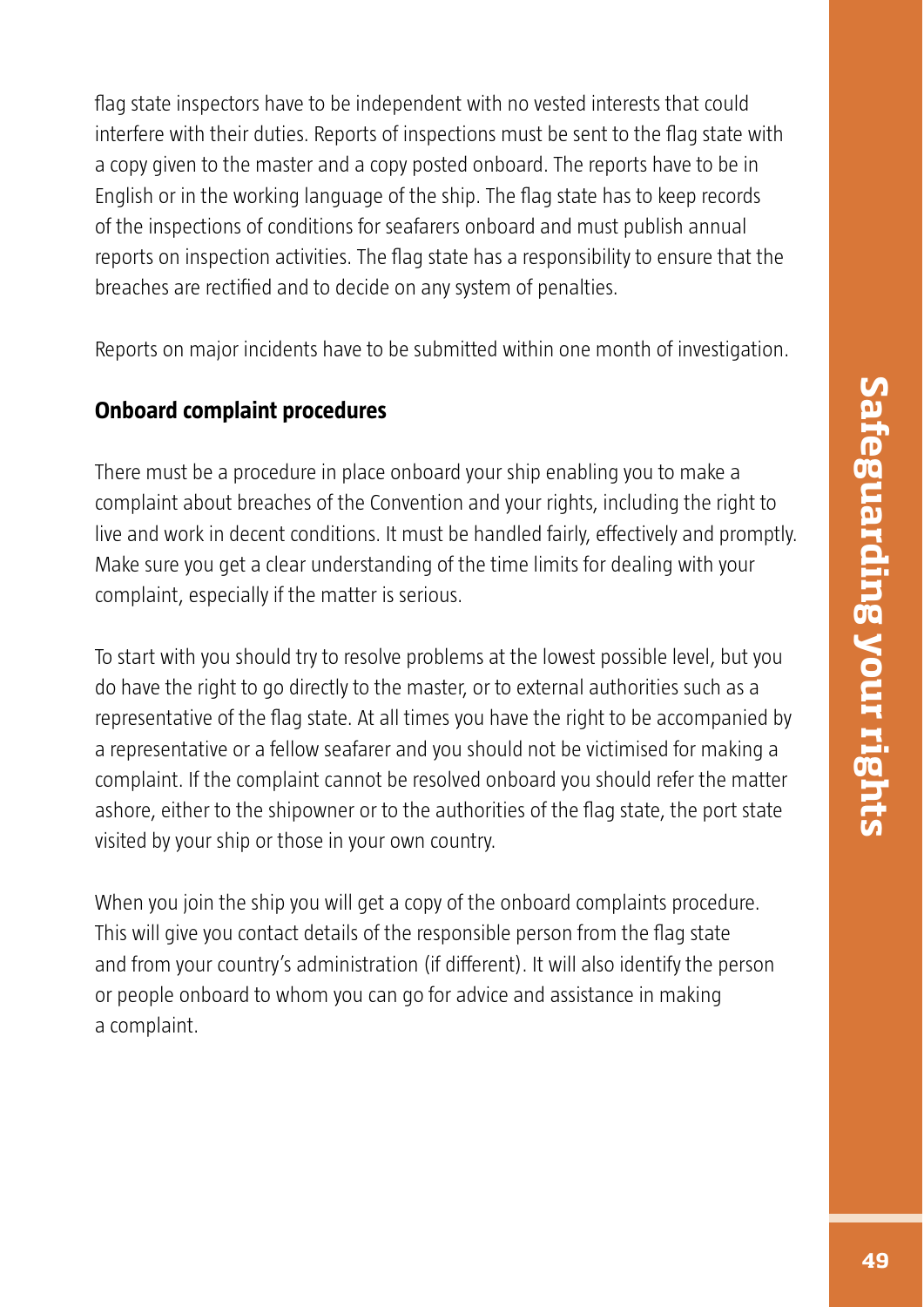# **Making a complaint onboard**

![](_page_59_Figure_1.jpeg)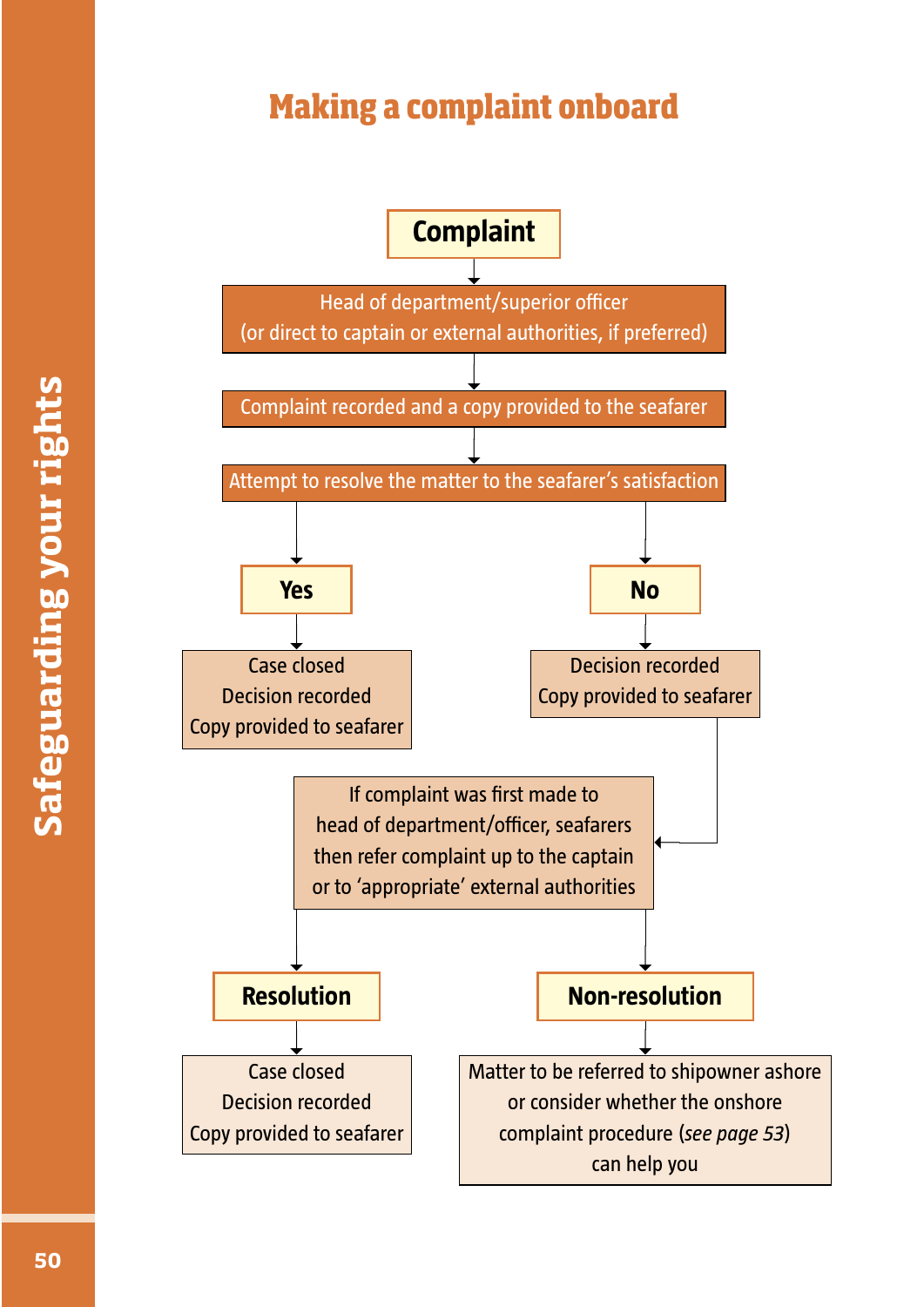### **Maritime casualties**

If an incident occurs involving serious injury or loss of life, an official inquiry must be held.

# **Port state responsibilities**

*To enable each Member to implement its responsibilities under this Convention regarding the international cooperation in the implementation and enforcement of the Convention standards on foreign ships.*

## **Inspections in port**

While the flag state is responsible for ensuring that vessels flying its flag comply with the Convention, the port state inspections provide an ongoing mechanism for checking compliance. Normally a port state control inspector will go onboard and just check that the maritime labour certificate and the declaration of maritime labour compliance are in order.

A more detailed inspection can be carried out under the following circumstances:

- $\bullet$  the documents are not produced, are invalid or have been falsified
- $\bullet$  the inspector has grounds for believing that the working and living conditions are substandard in terms of the Convention
- $\bullet$  the ship has changed flag in an attempt to avoid compliance with the Convention
- $\bullet$  a complaint has been made about specific working/living conditions onboard by a seafarer, a trade union, or any person with an interest in the safety and health of seafarers and their ship

Where deficiencies are found, the inspector should bring them to the attention of the master and give him/her a deadline to fix them. If the conditions onboard are found to be hazardous to your safety, health or security or there has been a serious or repeated breach of the Convention requirements, the ship can be detained until the problems have been rectified. Seafarers' and shipowners' organisations have to be informed of significant complaints or deficiencies found in the course of inspections in port.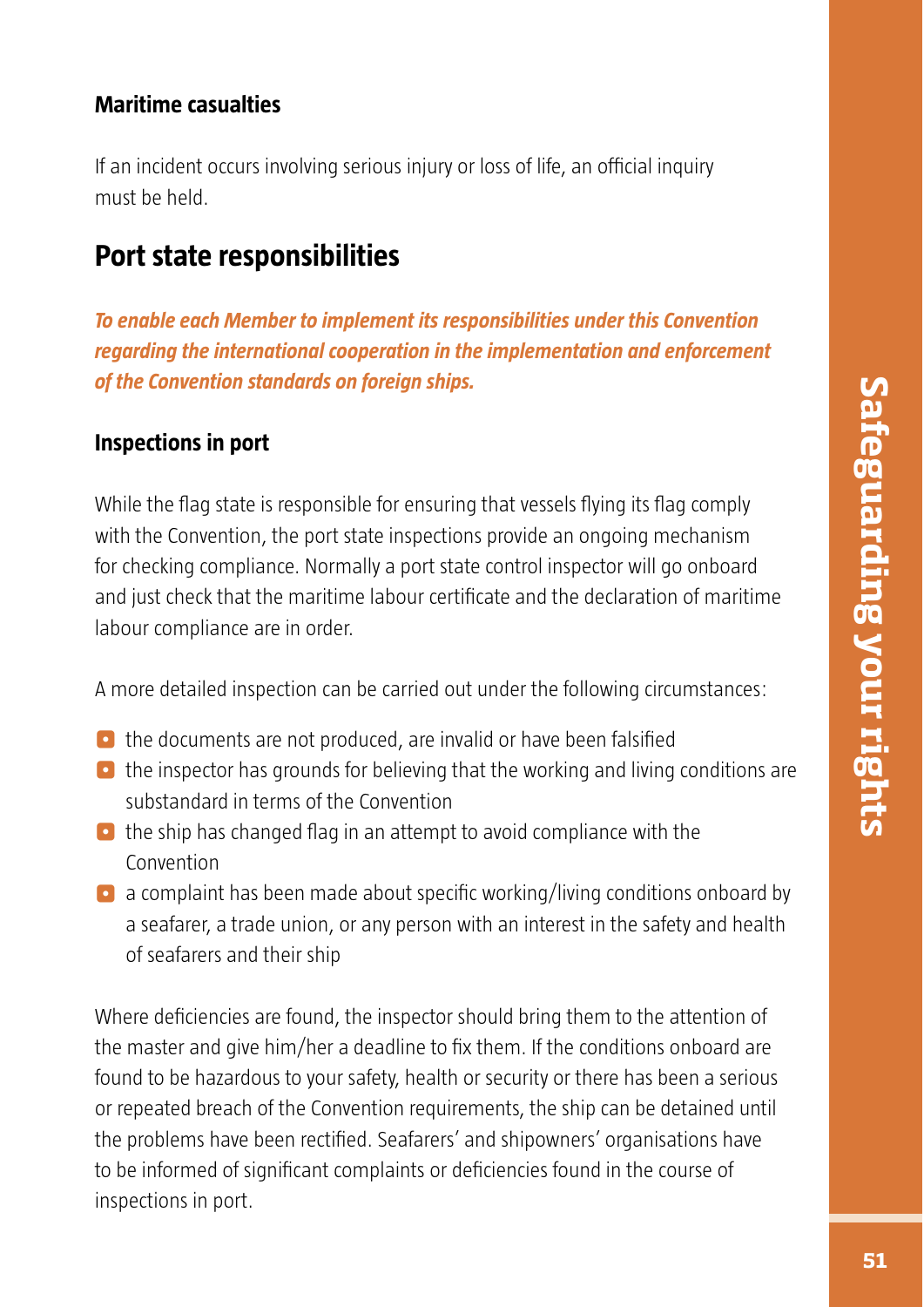### **Examples of circumstances that may require detention of the ship**

The following list is taken from the guidelines for port state control officers carrying out inspections under the MLC, 2006. They are examples of the kinds of circumstances which could warrant a decision to keep the ship in port, either because they are repeated or because of the seriousness of a single instance:

- **•** the presence of any seafarer onboard under the age of 16
- **•** the employment of any seafarer under the age of 18 in work likely to jeopardise their health or safety
- $\bullet$  insufficient manning (including that caused by the removal of underage seafarers)
- **•** any other deficiencies constituting a violation of fundamental rights and principles or seafarers' employment and social rights (*see page 3*)
- **•** any non-conformity applied in a way that violates those fundamental rights (for example the attribution of substandard accommodation based on the race or gender or trade union activities of the seafarers concerned)
- $\bullet$  repeated cases of seafarers without valid certificates confirming medical fitness for duties
- **•** seafarers onboard the same ship repeatedly not in possession of valid seafarers' employment agreements (SEAs) or seafarers with SEAs containing clauses constituting a denial of seafarers' rights
- ^ Seafarers repeatedly working beyond maximum hours of work or having less than the minimum hours of rest
- $\bullet$  ventilation and/or air conditioning and/or heating that is not working adequately
- ^ accommodation, including catering and sanitary facilities, that is unhygienic or where equipment is missing or not functioning
- **O** quality and quantity of food and drinking water not suitable for the intended voyage
- **O** medical guide or medical chest or medical equipment, as required, not onboard
- ^ no medical doctor for passenger ships engaged in international voyages of more than three days, carrying 100 persons or more, or no seafarer in charge of medical care onboard
- ^ repeated cases of non-payment of wages or the non-payment of wages over a significant period, or the falsification of wage accounts or the existence of more than one set of wage accounts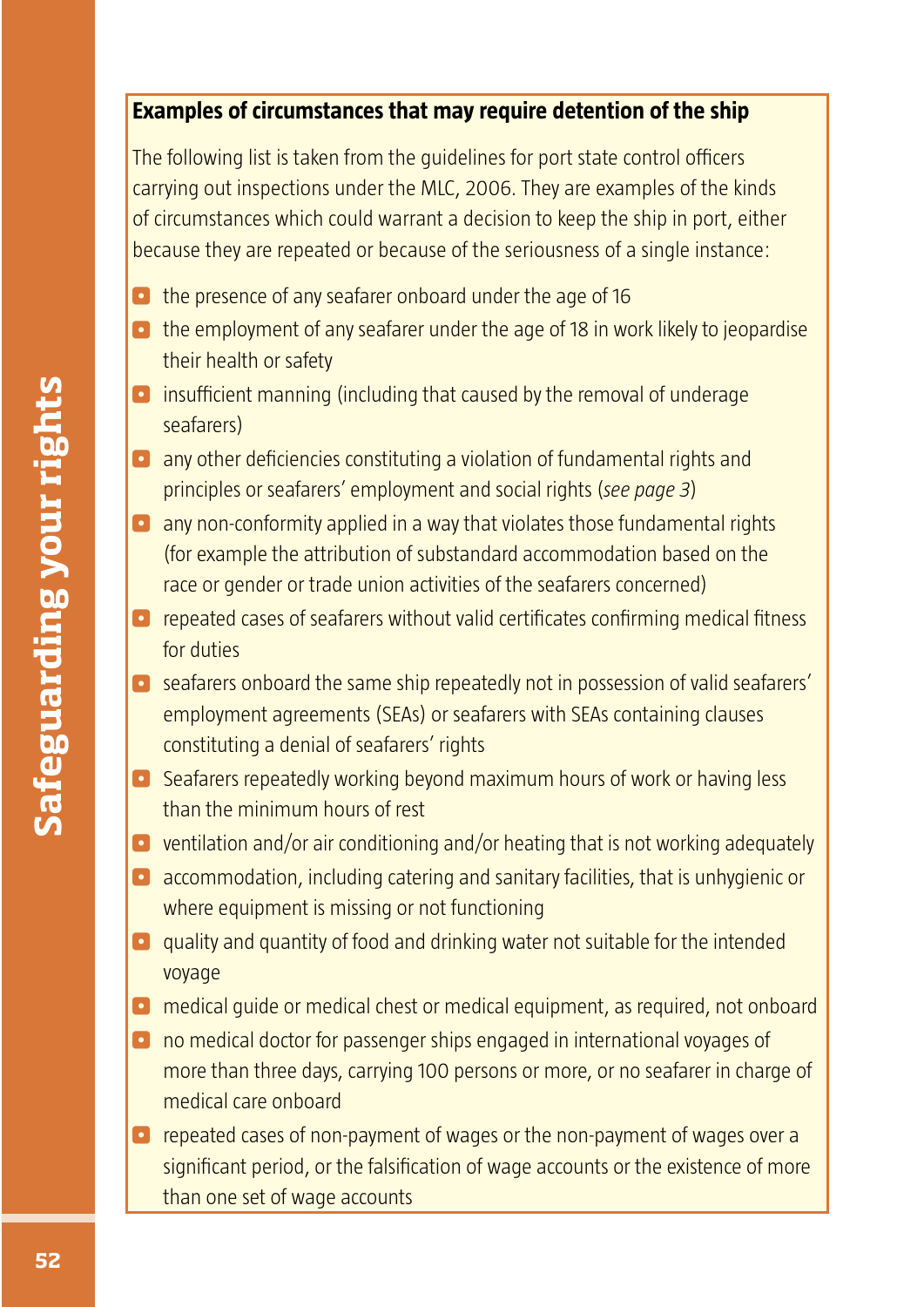# **Onshore complaint handling procedure**

![](_page_62_Figure_1.jpeg)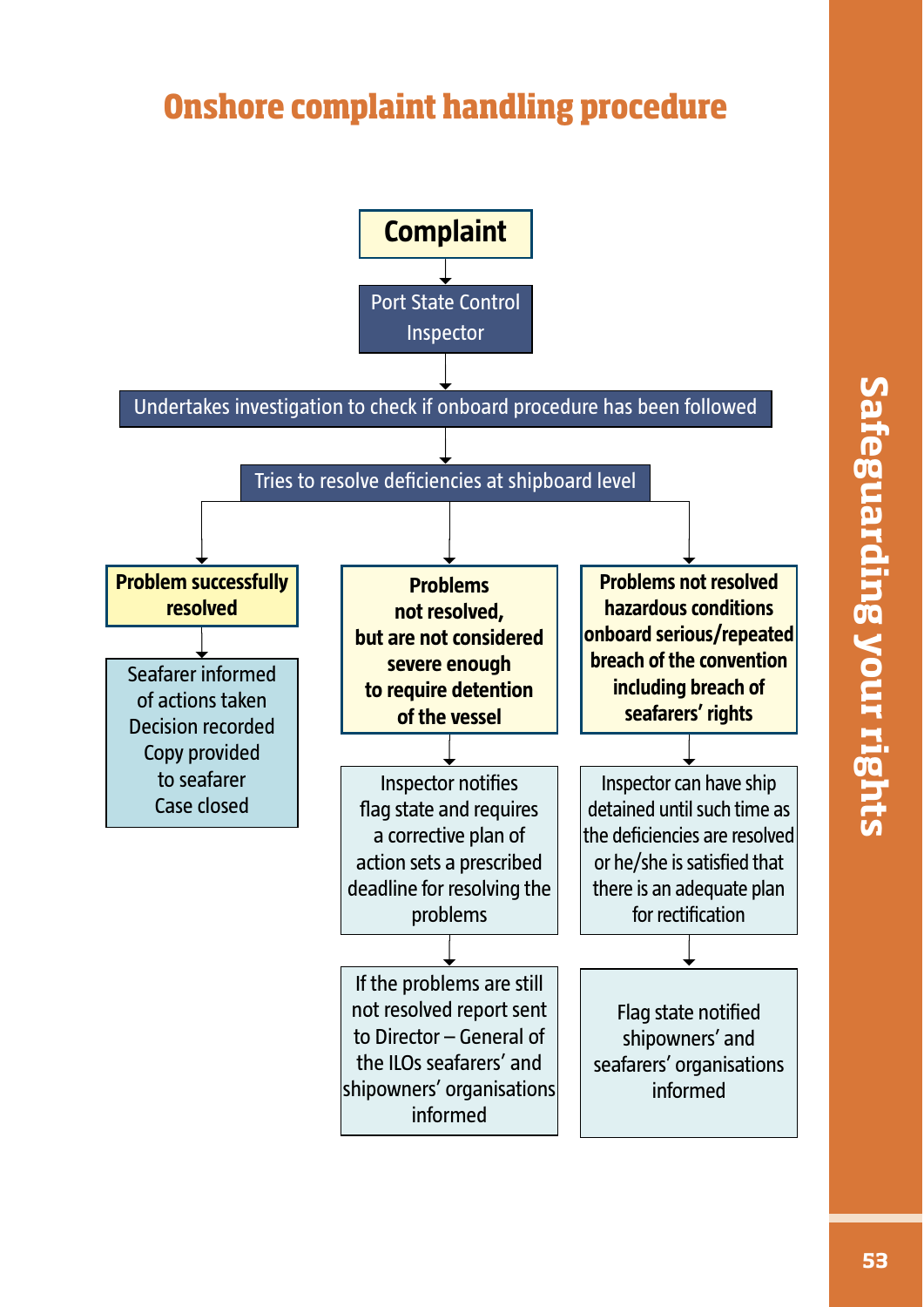# **Labour–supplying responsibilities**

*These ensure that each Member implements its responsibilities under this Convention as pertaining to seafarer recruitment and placement and the protection of its seafarers*

States that sign up to this Convention may have responsibilities on three counts, firstly as a flag state, secondly as a port state and thirdly a labour-supplying state. Labour–supplying states have to make sure that recruitment and placement services through which your labour is contracted are properly regulated. They may also have responsibility for the provision of social security.

![](_page_63_Picture_3.jpeg)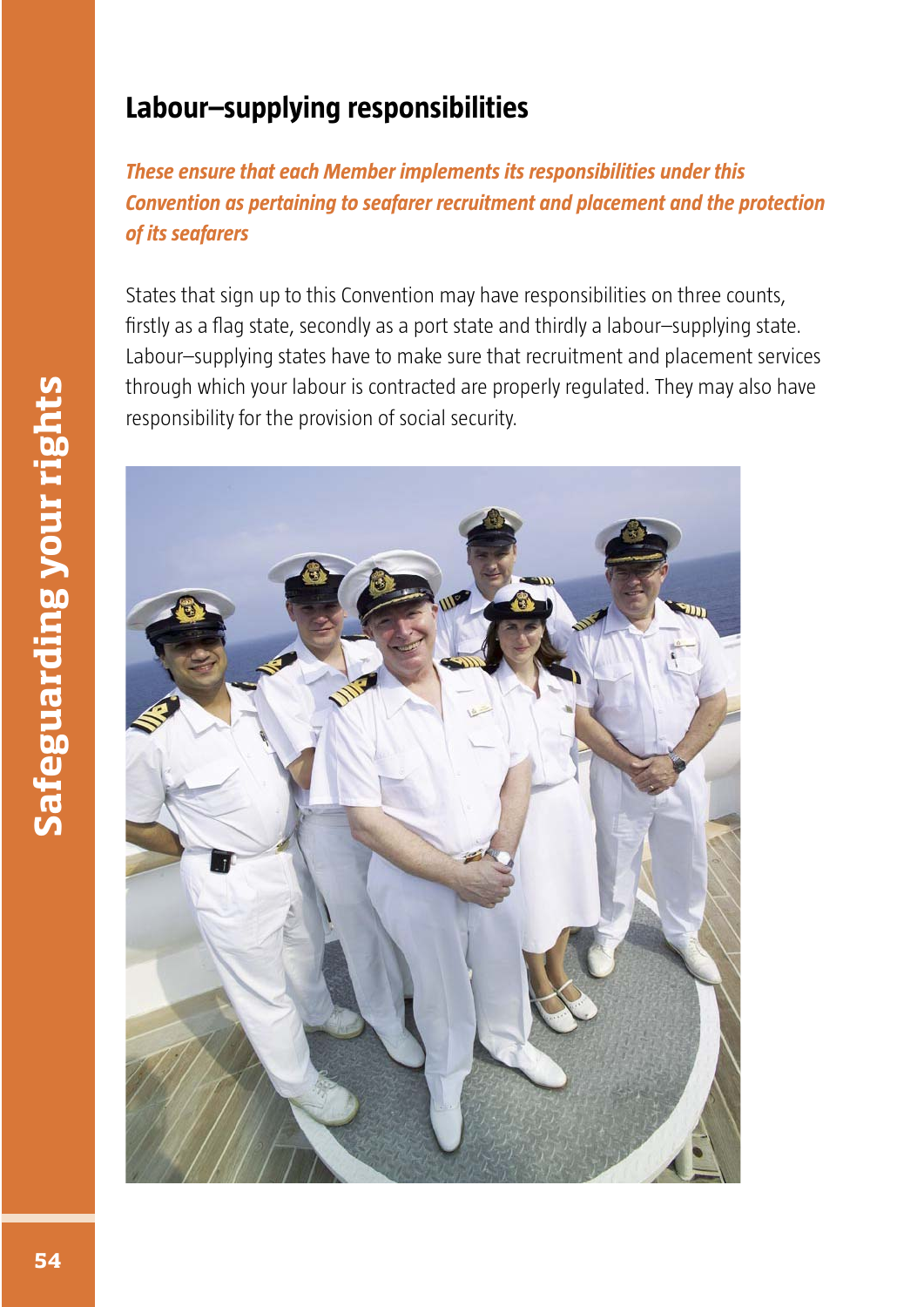# **4. The MLC revises the following Conventions**

Minimum Age (Sea) Convention, 1920 **(No.7)** Unemployment Indemnity (Shipwreck) Convention, 1920 **(No.8)**  Placing of Seamen Convention, 1920 **(No.9)** Medical Examination of Young Persons (Sea) Convention, 1921 **(No.16)**  Seamen's Articles of Agreement Convention, 1926 **(No.22)** Repatriation of Seamen Convention, 1926 **(No.23)** Officers' Competency Certificates Convention, 1936 (No.53) Holidays with Pay (Sea) Convention, 1936 **(No.54)** Shipowners' Liability (Sick and Injured Seamen) Convention, 1936 **(No.55)**  Sickness Insurance (Sea) Convention, 1936 **(No.56)** Hours of Work and Manning (Sea) Convention, 1936 **(No.57)**  Minimum Age (Sea) Convention (Revised), 1936 **(No.58)**  Food and Catering (Ships' Crews) Convention, 1946 **(No.68)**  Certification of Ships' Cooks Convention, 1946 **(No.69)** Social Security (Seafarers) Convention, 1946 **(No.70)** Paid Vacations (Seafarers) Convention, 1946 **(No.72)**  Medical Examination (Seafarers) Convention, 1946 **(No.73)**  Certification of Able Seamen Convention, 1946 (No.74) Accommodation of Crews Convention, 1946 **(No.75)** Wages, Hours of Work and Manning (Sea) Convention, 1946 **(No.76)**  Paid Vacations (Seafarers) Convention (Revised), 1949 **(No.91)**  Accommodation of Crews Convention (Revised), 1949 **(No.92)** Wages, Hours of Work and Manning (Sea) Convention (Revised), 1949 **(No.93)**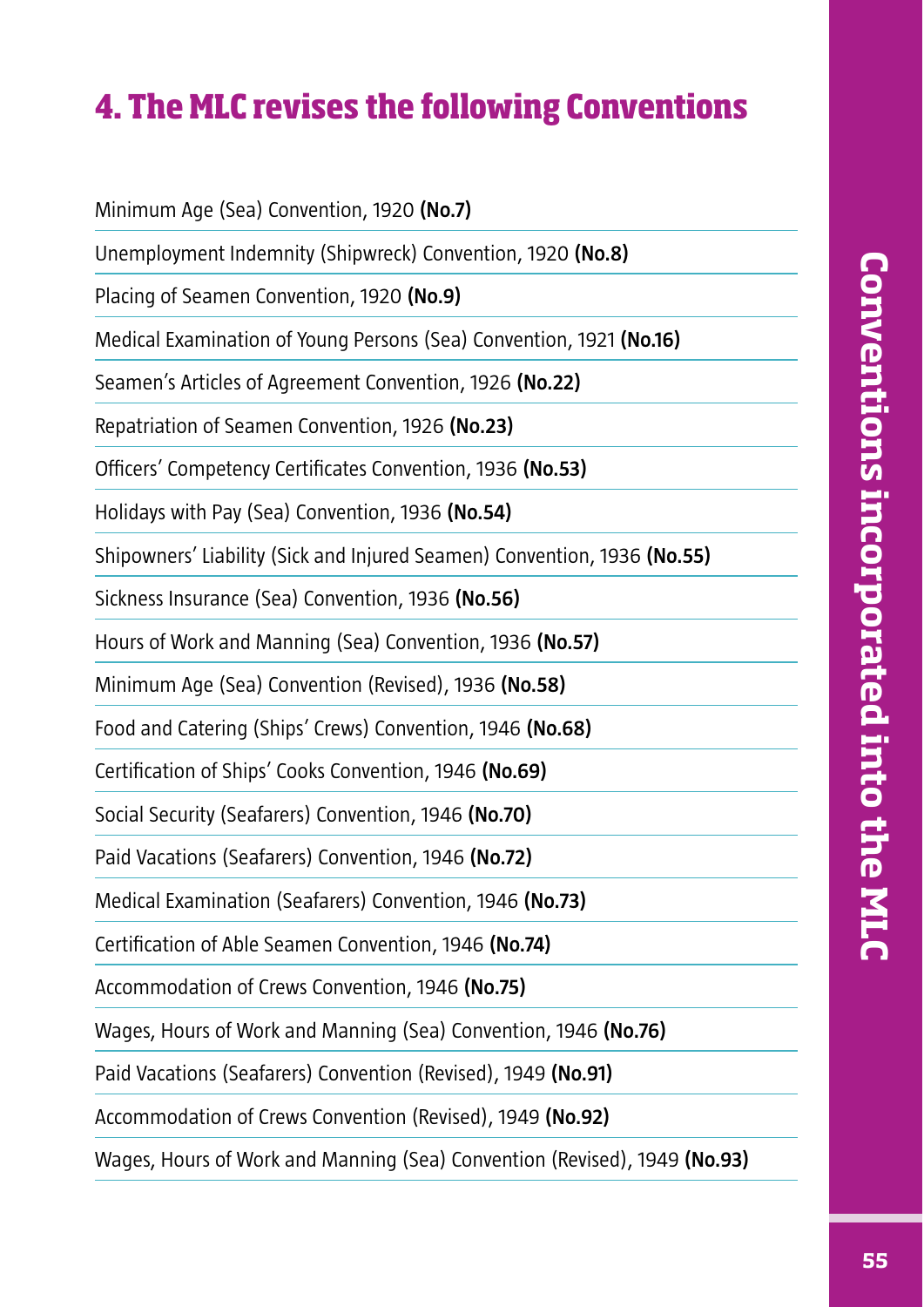Wages, Hours of Work and Manning (Sea) Convention (Revised), 1958 **(No.109)**  Accommodation of Crews (Supplementary Provisions) Convention, 1970 **(No.133)**  Prevention of Accidents (Seafarers) Convention, 1970 **(No.134)** Continuity of Employment (Seafarers) Convention, 1976 **(No.145)**  Seafarers' Annual Leave with Pay Convention, 1976 **(No.146)**  Merchant Shipping (Minimum Standards) Convention, 1976 **(No.147)**  Seafarers' Welfare Convention, 1987 **(No.163)** Health Protection and Medical Care (Seafarers) Convention, 1987 **(No.164)**  Social Security (Seafarers) Convention (Revised), 1987 **(No.165)**  Repatriation of Seafarers Convention (Revised), 1987 **(No.166)** Labour Inspection (Seafarers) Convention, 1996 **(No.178)**  Recruitment and Placement of Seafarers Convention, 1996 **(No.179)** Seafarers' Hours of Work and the Manning of Ships Convention, 1996 **(No.180)**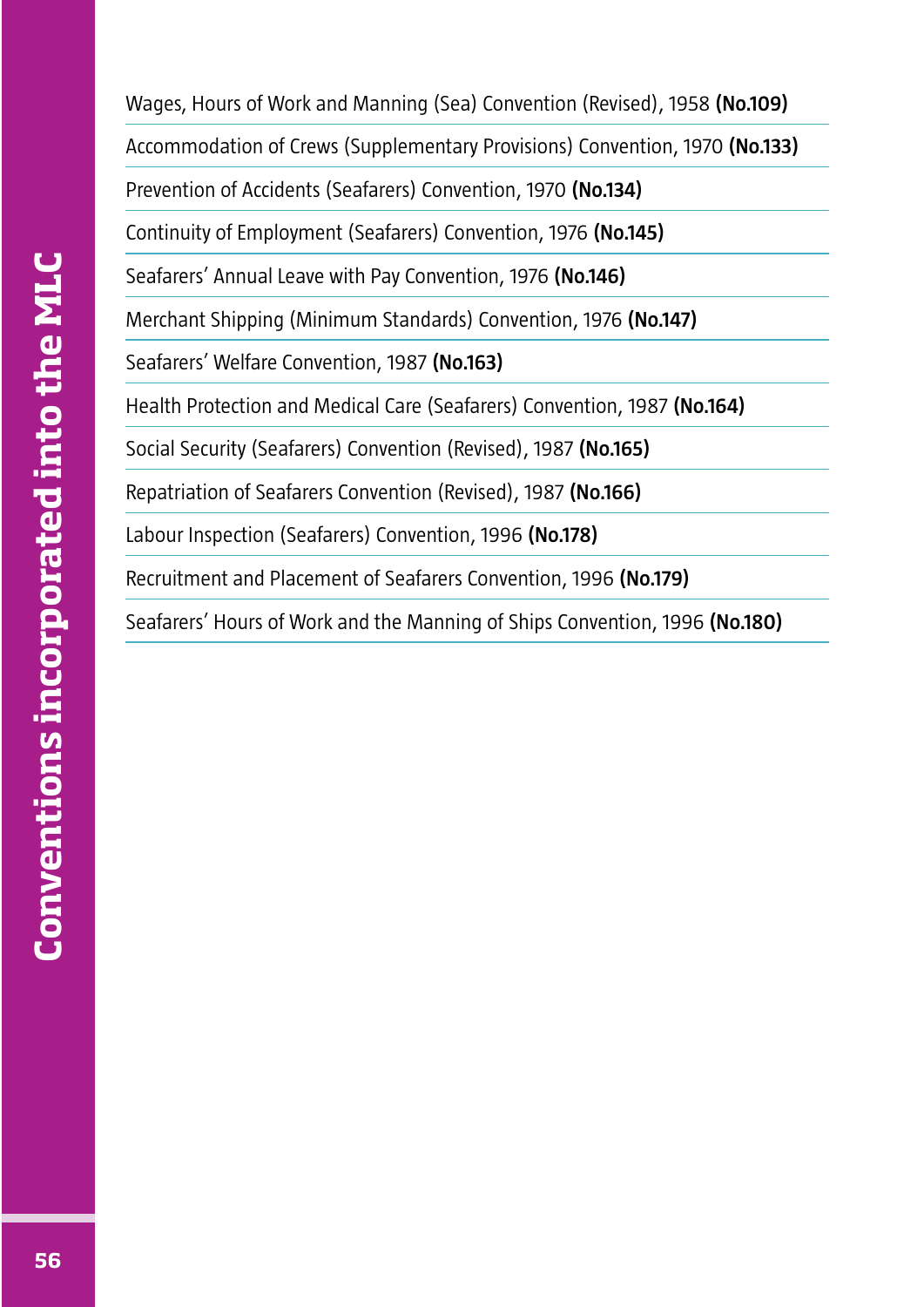# **5. MLC Index ‒ where to fi nd what you're looking for**

| <b>Index</b>                                                                 | Page<br>reference |
|------------------------------------------------------------------------------|-------------------|
| <b>Accident prevention</b>                                                   | 39-41             |
| Accommodation<br>and recreational facilities                                 | $22 - 33$         |
| Annual leave, taking of                                                      | $17-18$           |
| Bedding, mess utensils<br>and miscellaneous provisions                       | $25 - 30$         |
| <b>Wages</b>                                                                 | $14-15$           |
| Calculation of indemnity against unemployment<br>(ship's loss or foundering) | $20 - 21$         |
| Career and skill development and opportunities for<br>seafarers' employment  | 22                |
| Casualties, marine                                                           | 51                |
| Certification                                                                | 46-47             |
| Complaints procedures, onboard                                               | 49-50             |
| Complaints procedures, onshore                                               | 53                |
| Compliance and enforcement                                                   | 45-54             |
| <b>Conditions of employment</b>                                              | $12 - 22$         |
| Declaration of Maritime Labour Compliance - Part I, form                     | 47                |
| Declaration of Maritime Labour Compliance - Part II, form                    | 47                |
| Deficiencies, rectification of                                               | 47, 51            |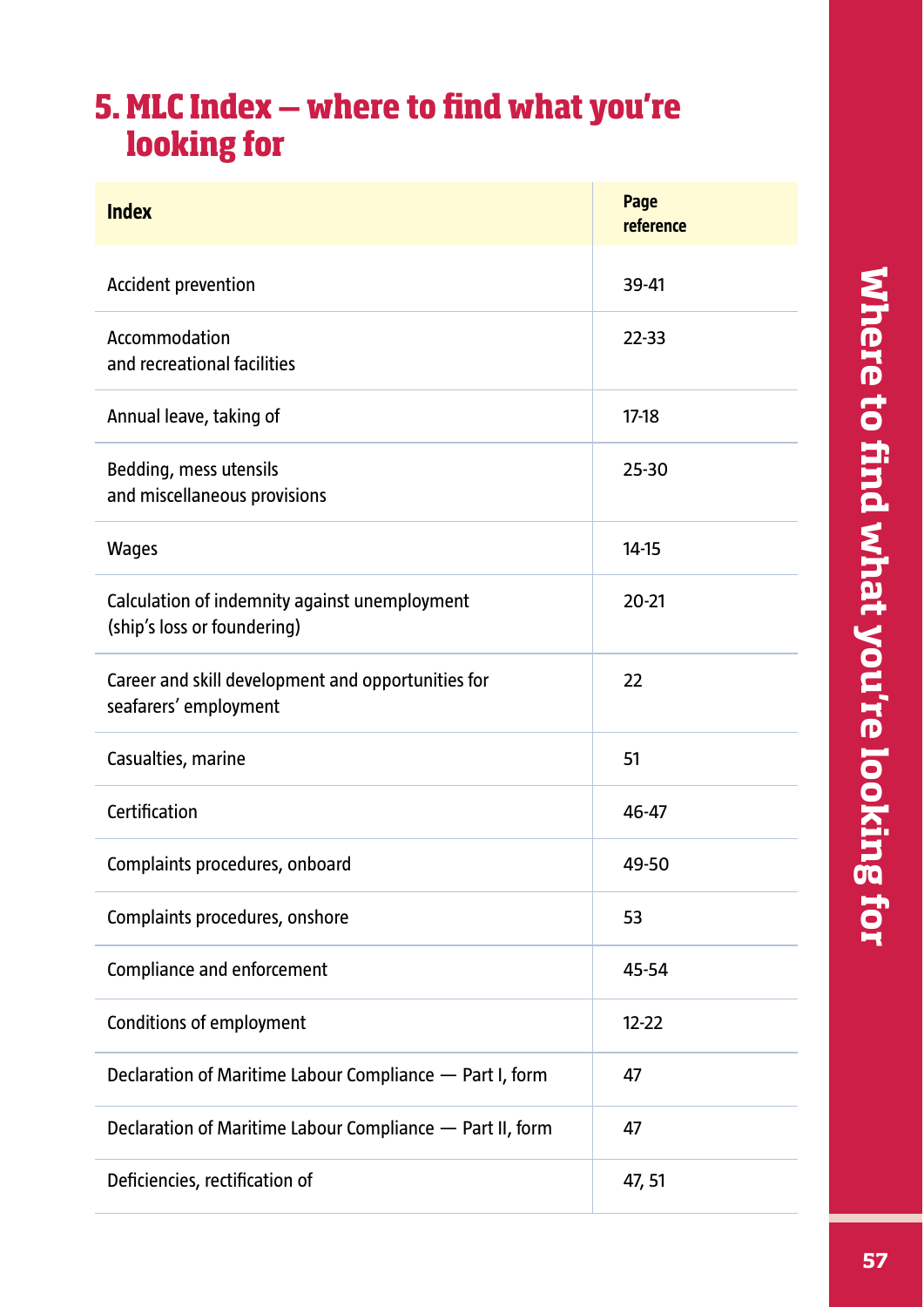| <b>Index</b>                                             | Page<br>reference |
|----------------------------------------------------------|-------------------|
| <b>Definitions</b>                                       | i-ii              |
| Flag state responsibilities (compliance and enforcement) | 45-51             |
| Food and catering                                        | 33-34             |
| Foreign port, seafarers in a                             | 42                |
| <b>Fundamental rights and principles</b>                 | 3                 |
| Health and safety protection                             | 39-41             |
| Heating (accommodation)                                  | 23                |
| <b>Hospital accommodation</b>                            | 25                |
| Hours of work and hours of rest                          | $16-17$           |
| Inspection by the flag state, list of areas for          | 46                |
| Lighting (accommodation)                                 | 23, 27            |
| <b>Manning levels</b>                                    | 21                |
| <b>Maritime Labour Certificate</b>                       | 46-47             |
| Medical care onboard ship and ashore                     | $35 - 37$         |
| <b>Medical certificate</b>                               | 8                 |
| Minimum age                                              | $\overline{7}$    |
| Minimum requirments for seafarers to work on a ship      | $7 - 11$          |
| Noise and vibration, prevention of                       | 24                |
| Port state responsibilities (compliance and enforcement) | $51 - 53$         |
| <b>Recreational facilities</b>                           | 22, 26            |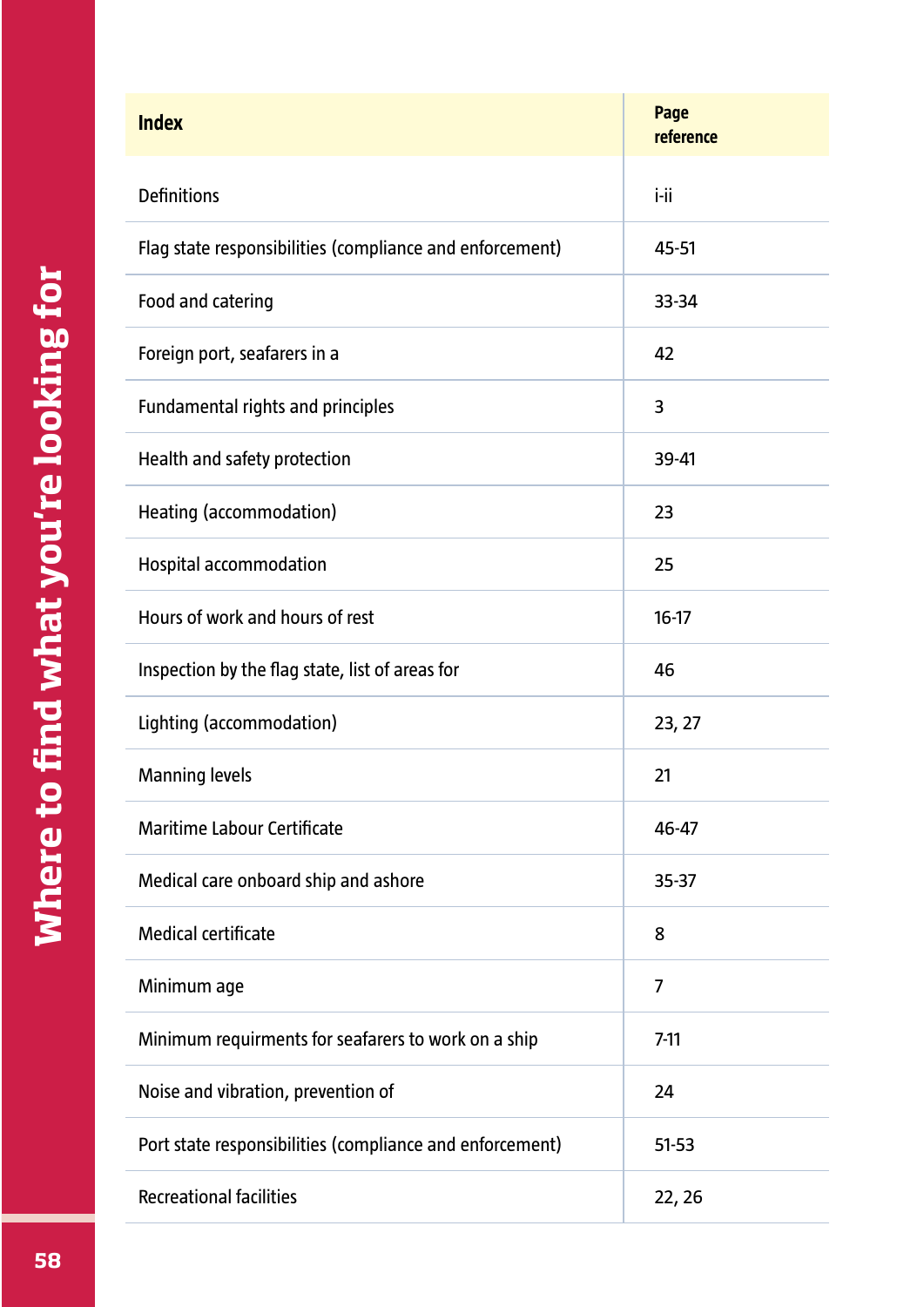| <b>Index</b>                                         | Page<br>reference |
|------------------------------------------------------|-------------------|
| Recruitment and placement                            | $9 - 11$          |
| Repatriation                                         | 19-20             |
| Scope of application                                 | $2 - 3$           |
| Seafarers' employment and social rights              | $3 - 4$           |
| Seafarers' employment agreements (SEA's)             | $12 - 13$         |
| Seafarers' organisations, consultation with          | 6                 |
| Ship's loss or foundering, seafarer compensation for | $20 - 21$         |
| Shipowners' organisations, consultation with         | 6                 |
| Ships' cooks                                         | 33-34             |
| Shorebased welfare facilities, access to             | 42                |
| Sleeping rooms                                       | 27-29             |
| Social security protection                           | 43-44             |
| Training and qualifications                          | 9                 |
| Ventilation (accommodation)                          | 23, 28            |
| Vibration, exposure to                               | 23, 24            |
| <b>Wages</b>                                         | $14 - 15$         |
| Welfare, access to shorebased facilities             | 42                |
| <b>Welfare boards</b>                                | 42                |
| Young seafarers (hours of work and hours of rest)    | 17                |
| Young seafarers, safety and health education         | 41                |